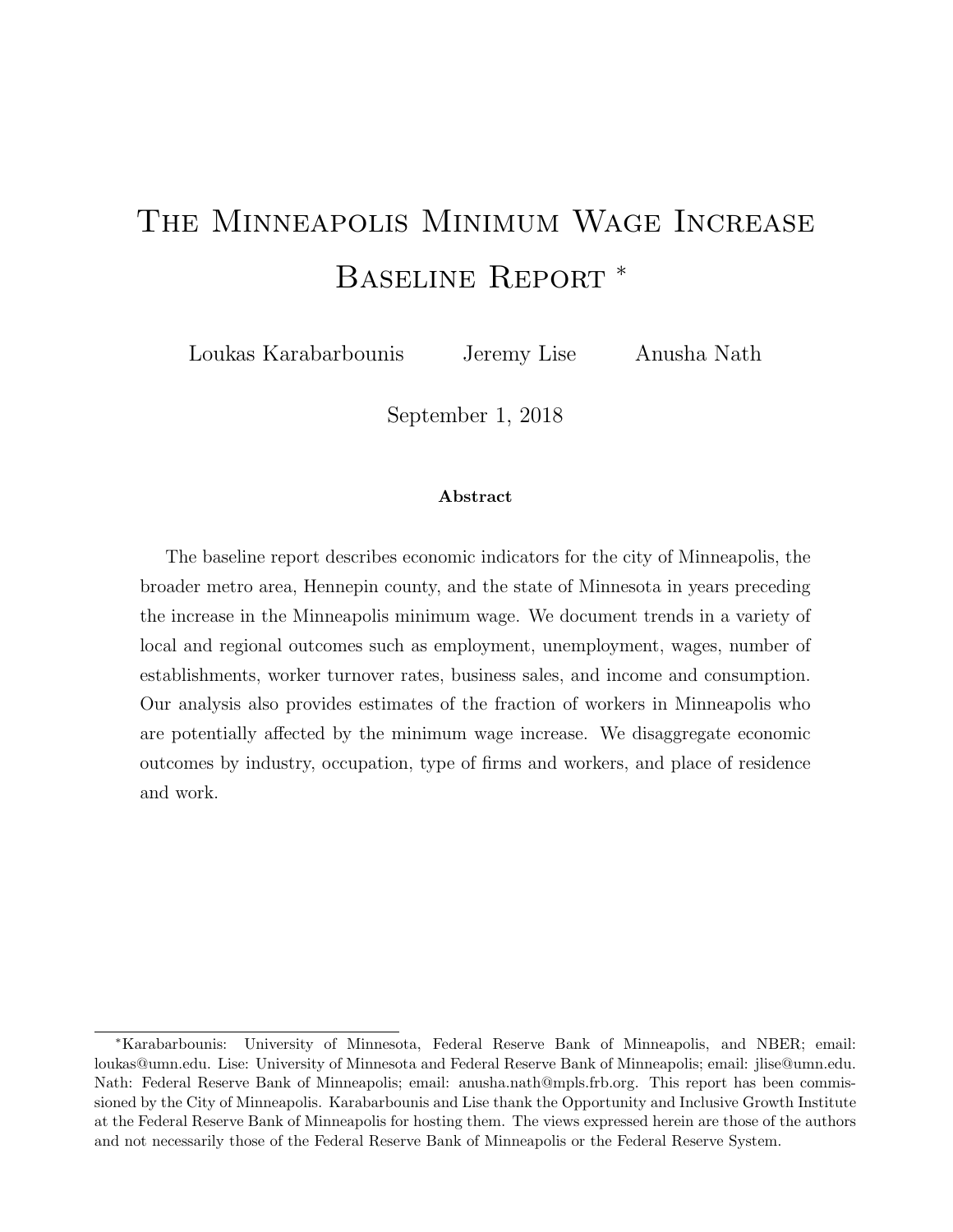# Contents

| $\mathbf 1$    |     | <b>Executive Summary</b>                      | $\mathbf{1}$   |
|----------------|-----|-----------------------------------------------|----------------|
| $\overline{2}$ |     | Trends in Economic Indicators                 | $\overline{5}$ |
|                | 2.1 |                                               | $\overline{5}$ |
|                | 2.2 |                                               | 13             |
|                | 2.3 |                                               | 14             |
|                | 2.4 |                                               | 22             |
|                | 2.5 |                                               | 25             |
|                | 2.6 |                                               | 31             |
|                | 2.7 |                                               | 33             |
| 3              |     | <b>Trends in Restaurant Services</b>          | 35             |
| $\overline{4}$ |     | Workers Affected by the Minimum Wage Increase | 37             |
|                | 4.1 |                                               | 38             |
|                | 4.2 |                                               | 40             |
|                | 4.3 |                                               | 42             |
| $\overline{5}$ |     | Data Requirements for Future Reports          | 44             |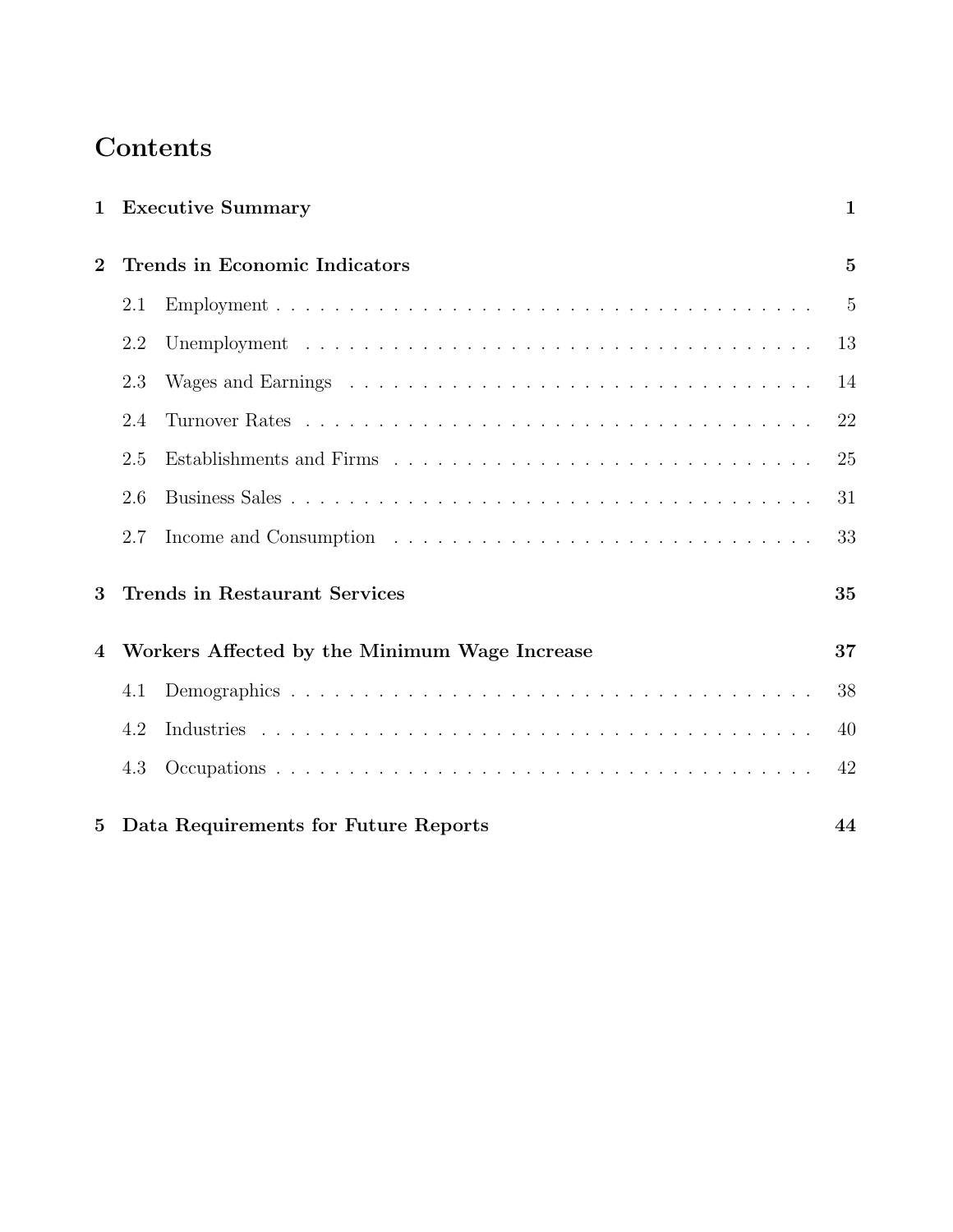# <span id="page-2-0"></span>1 Executive Summary

The minimum wage increased to 10 dollars per hour for large businesses on January 2018. It will increase gradually and reach 15 dollars per hour by July 2022 for larger businesses and by July 2024 for smaller businesses. The City of Minneapolis commissioned a study of the impacts of the increase in the minimum wage on workers, businesses, and consumers. The principal investigators of the study, hosted by the Opportunity and Inclusive Growth Institute at the Federal Reserve Bank of Minneapolis, are providing to the City of Minneapolis a baseline report establishing trends in various economic indicators between 2000 and 2017 for the city of Minneapolis, neighboring areas and counties, and the state of Minnesota. We summarize key results of our analysis.

- 1. Employment growth has been strong in Minneapolis since the early 2010s and employment has now reached levels higher than in the early 2000s.
	- (a) Industries with faster employment growth:
		- Accommodation and food services.
		- Education.
		- Health.
		- Professional, scientific, and technical services.
	- (b) Industries with slower employment growth:
		- Information.
		- Manufacturing.
		- Wholesale.
	- (c) Groups of workers with faster employment growth:
		- Low educated workers.
		- Older workers.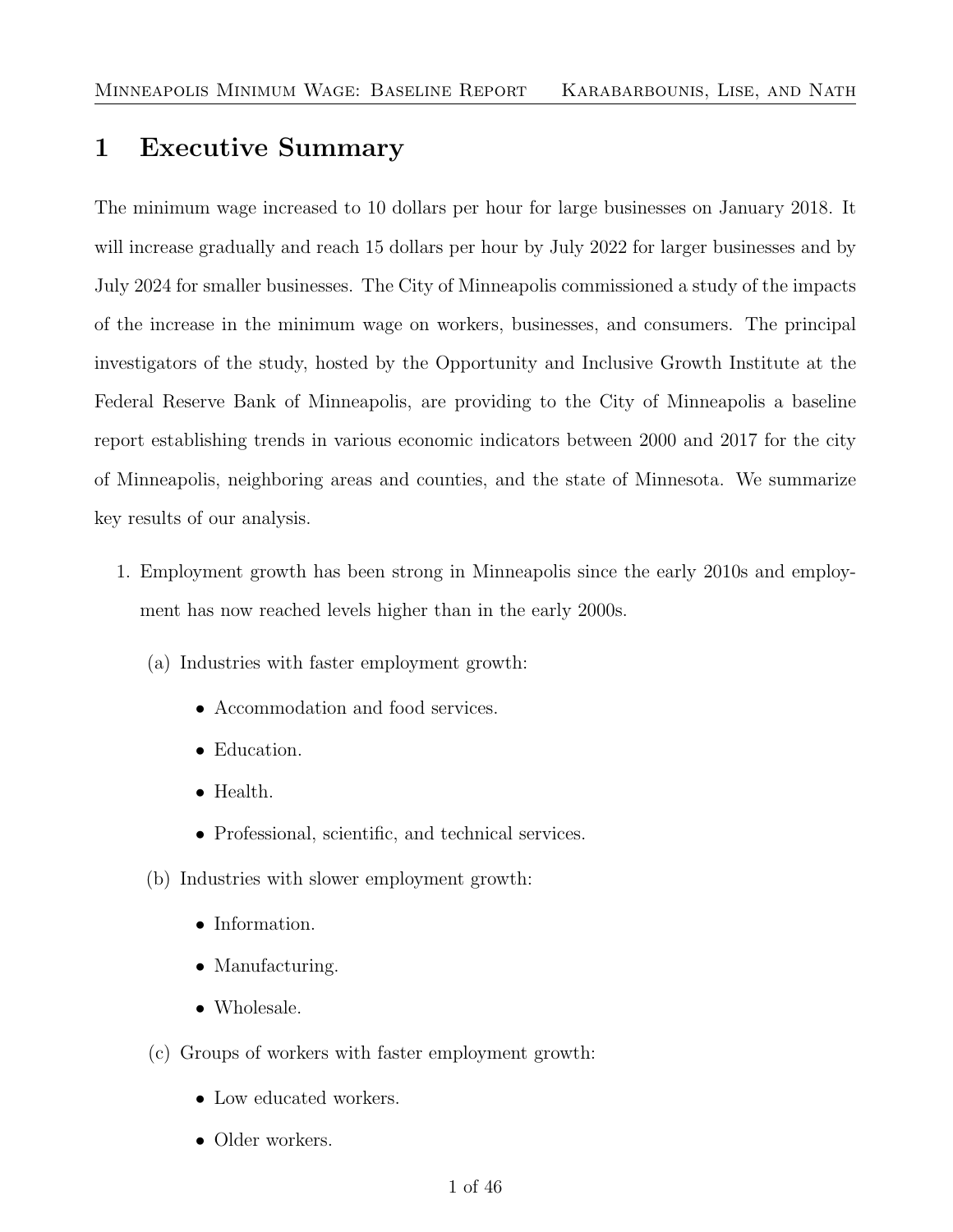- Workers who identify as Asian.
- Workers who identify as Black or African-American.
- Workers who identify as Latino or Hispanic.
- (d) Groups of workers with slower employment growth:
	- Younger workers.
	- Workers who identify as White.
- 2. Real wage growth has been relatively steady in Minneapolis since the 2000s.
	- (a) Industries with faster wage growth:
		- Professional, scientific, and technical services.
		- Wholesale.
	- (b) Industries with slower wage growth:
		- Education.
		- Health.
		- Manufacturing.
		- Retail.
	- (c) Groups of workers with faster wage growth:
		- Low educated workers.
		- Older workers.
		- Workers who identify as Asian.
		- Workers who identify as White.
	- (d) Groups of workers with slower wage growth:
		- Younger workers.
		- Workers who identify as Black or African-American.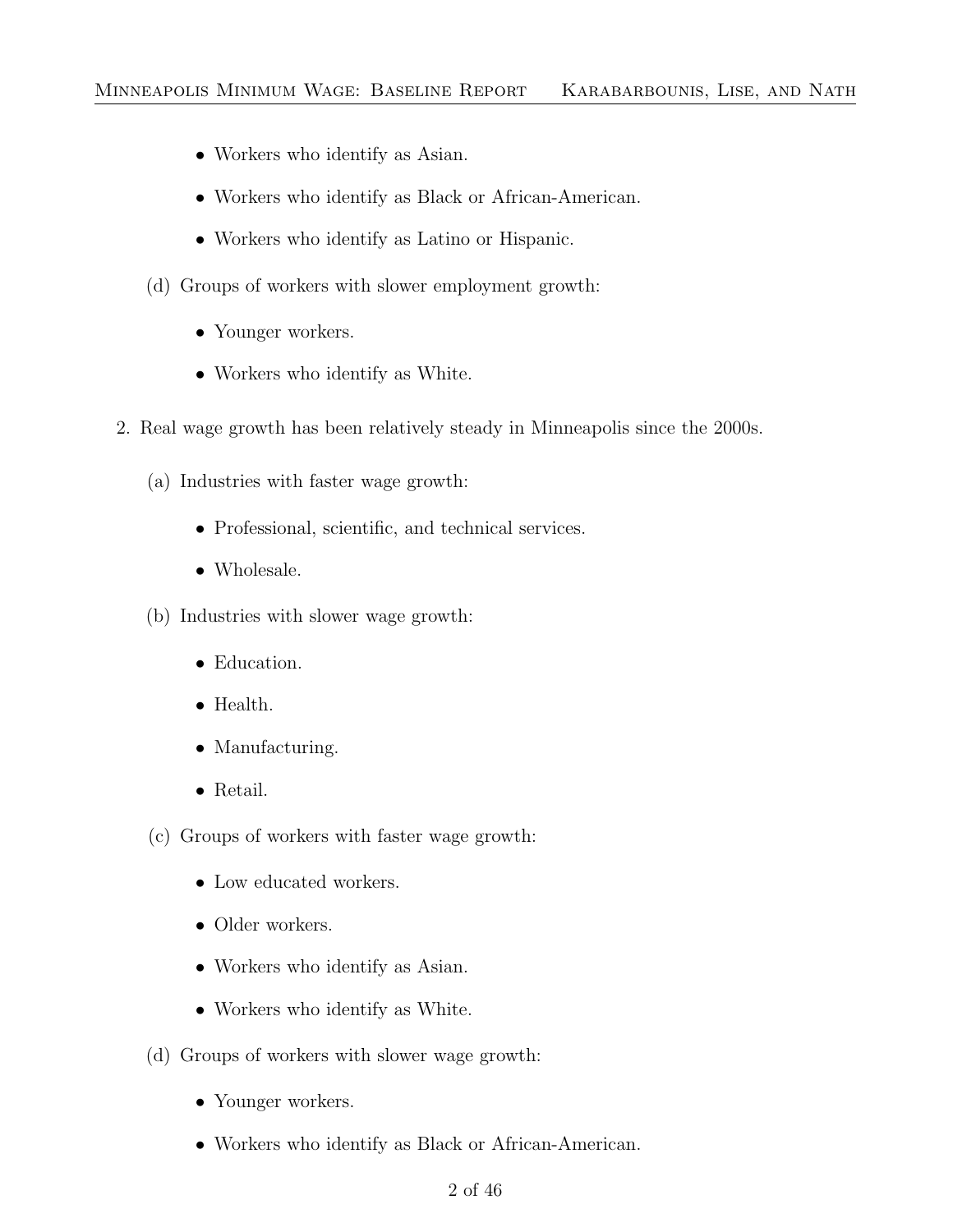- 3. Worker turnover (hires and separations) rates have declined since 2000.
	- (a) Groups of workers with higher turnover levels:
		- Low educated workers.
		- Younger workers.
		- Workers in the accommodation and food, administrative services, and recreation industries.
		- Workers who identify as Black or African-American.
		- Workers who identify as Latino or Hispanic.
	- (b) Groups of workers with lower turnover levels:
		- High educated workers.
		- Older workers.
		- Workers in the manufacturing and utilities industries.
		- Workers who identify as White.
- 4. The number of establishments has declined since 2000.
	- (a) Industries with significant declines in their number of establishments:
		- Finance and insurance.
		- Manufacturing.
		- Wholesale.
	- (b) Industries with significant increases in their number of establishments:
		- Accommodation and food services.
		- Health.
- 5. Consumers in the Minneapolis, Saint Paul, and Bloomington metro area have shifted their consumption baskets away from apparel, tobacco, and alcohol toward health and education relative to the early 2000s.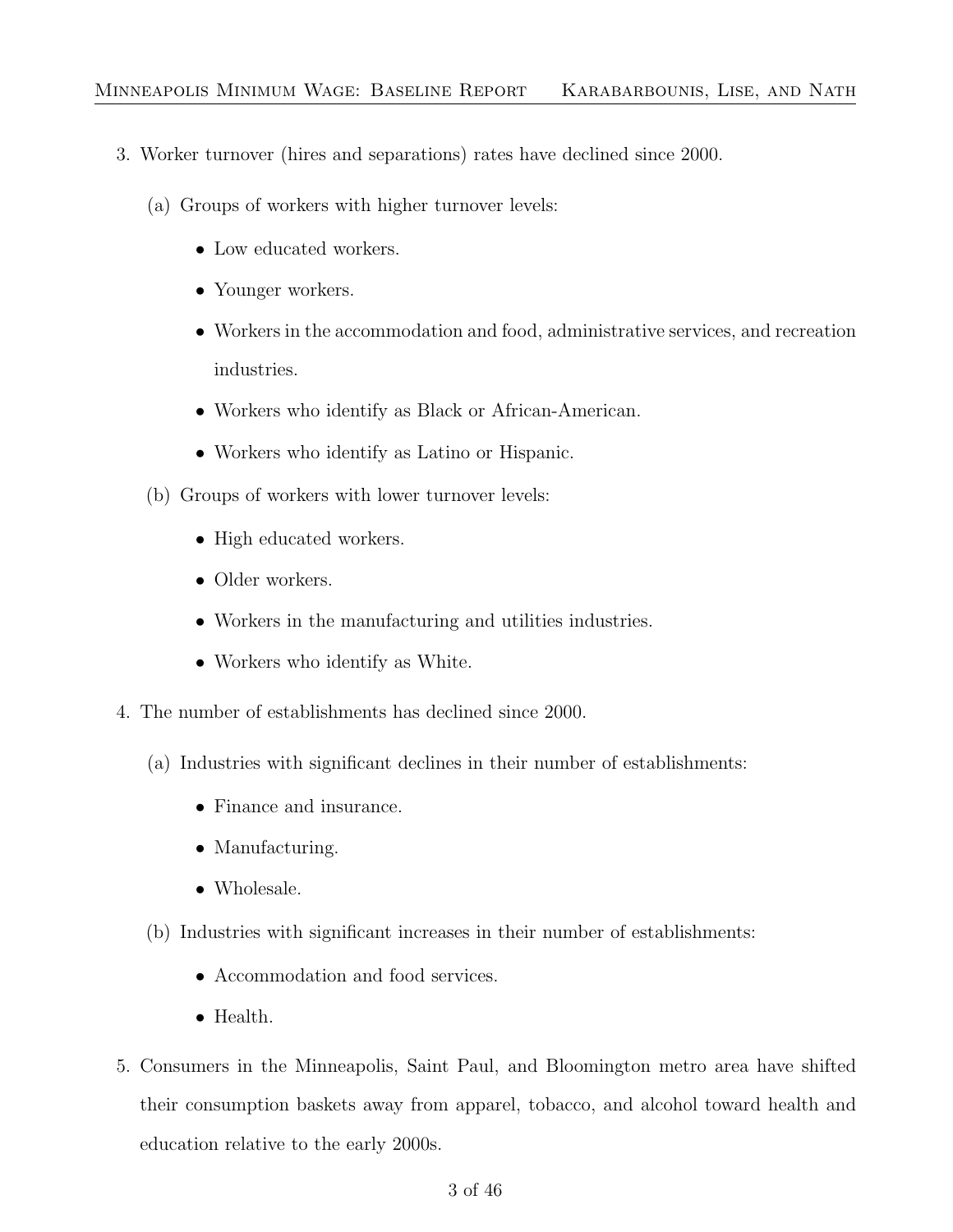- 6. We estimate that, if nothing else changed, 16 percent of all workers in Minneapolis, or roughly 52,000 workers, would earn a wage below 115 percent of the increased minimum wage in 2018. We estimate that 24 percent of all workers in Minneapolis, or roughly 78,000 workers, would earn a wage below 115 percent of the increased minimum wage by 2023.
- 7. We identify the groups with more than 50 percent of workers who would earn a wage below 115 percent of the increased minimum wage by 2023:
	- Workers with less than high school education.
	- Workers younger than 25 years old.
	- Workers in the administrative services industry.
	- Workers in the restaurant industry.
	- Workers in the occupations of food preparation, serving, and bartending.
	- Workers in retail sales and cashiers.
	- Workers in the occupations of waiting, dishwashing, and hosting.
- 8. Main challenges constraining future analyses of the effects of the minimum wage on the local economy:
	- Lack of access to sales and income data at the business level from sales and corporate tax forms. These data are available from the Minnesota Department of Revenue (DOR), but they have not been made available to us due to ongoing confidentiality concerns raised by the DOR.
	- Lack of quality data on consumption.
	- Lack of quality data on prices.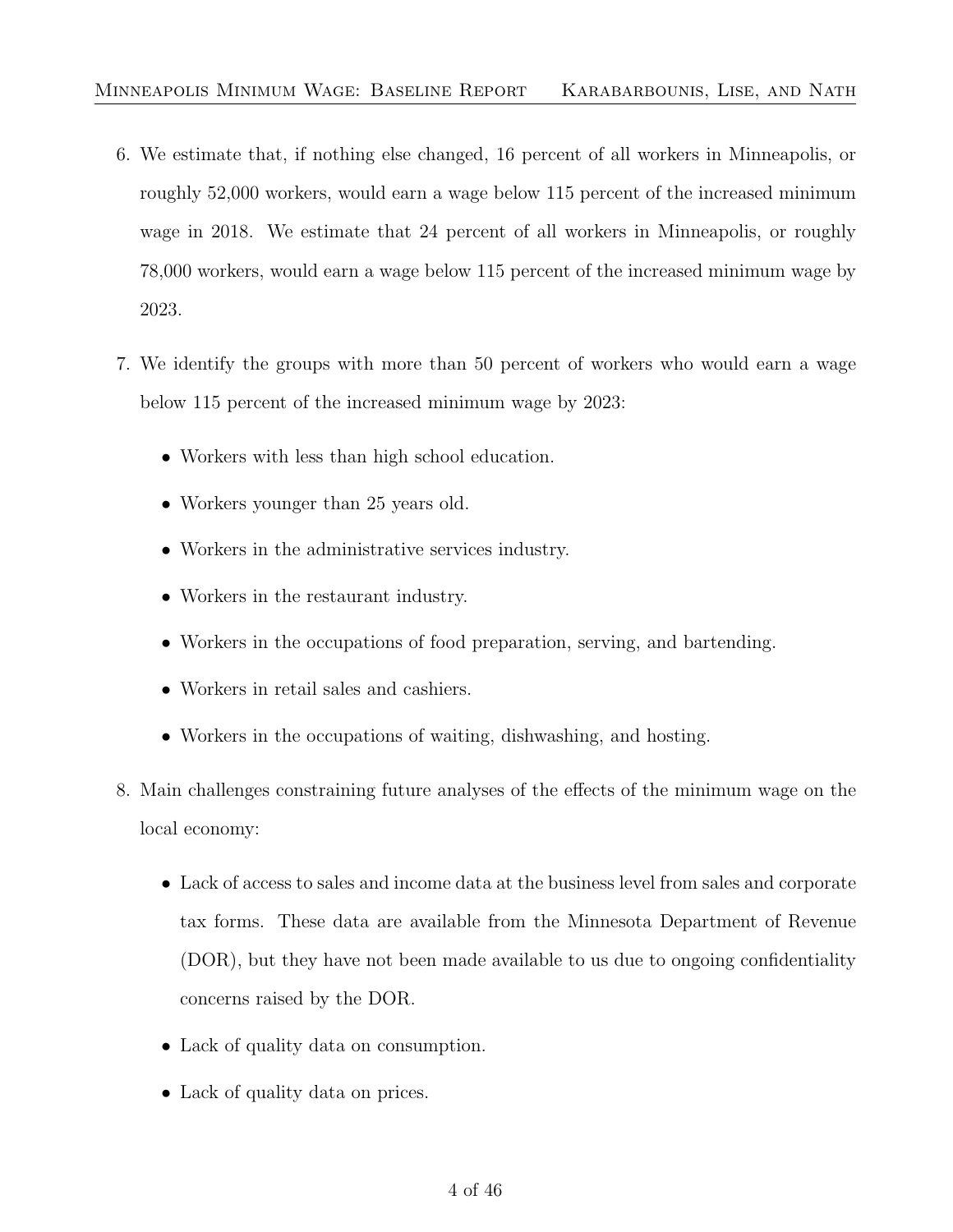<span id="page-6-2"></span>

Figure 1: Employment in Minneapolis, Thousands of Jobs

# <span id="page-6-0"></span>2 Trends in Economic Indicators

In this section we present our analyses of trends in various economic indicators for the city of Minneapolis, neighboring areas and counties, and the state of Minnesota. We draw on a large number of publicly available data sources to document trends in employment, unemployment, wages, number of establishments, worker turnover rates, business sales, personal income, and consumption. We disaggregate these trends by industry, occupation, type of worker, and type of firms.

#### <span id="page-6-1"></span>2.1 Employment

We begin our analyses by documenting employment (number of jobs) trends in the city of Minneapolis and neighboring areas. The source data come from the Quarterly Census of Employment and Wages (QCEW). The QCEW is a census of employers. The measure of employment refers to the number of workers who worked during or received pay for a pay period that includes the 12th of the month as reported by establishments covered under the unemployment insurance program. According to the QCEW, these jobs account for roughly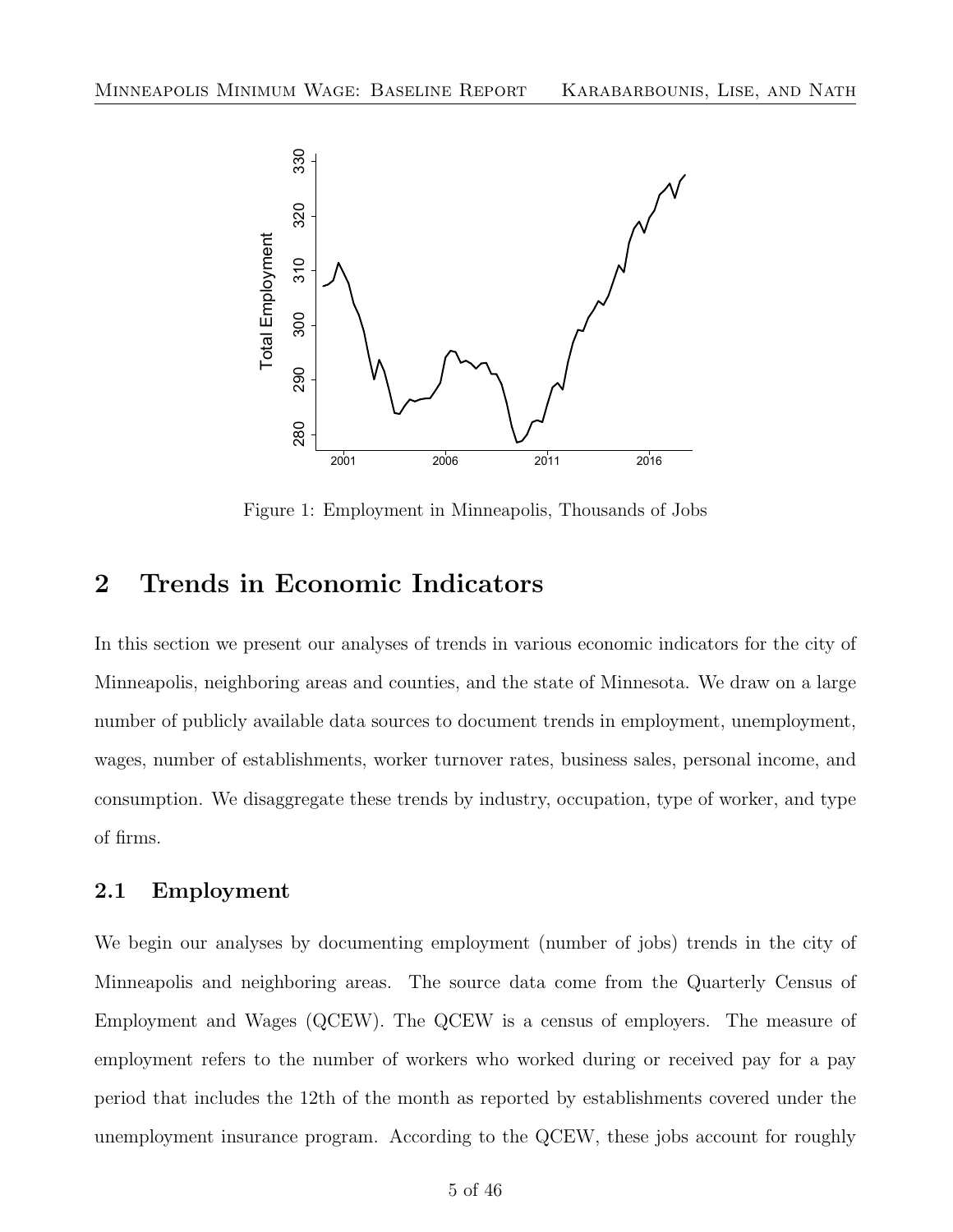<span id="page-7-1"></span>

Figure 2: Employment Index,  $2015(1) = 1$ 

97 percent of employment in the state of Minnesota. Most of the excluded employment comes from the self-employed. Employment covers all industries, including the public sector.

Figure [1](#page-6-2) presents the evolution of employment in Minneapolis between 2000 and 2017. Employment in Minneapolis during the 2000s largely followed national employment, declining during the economic downturns of 2001 and 2007 and recovering in between. Since 2010, Minneapolis has added jobs at an annual rate of roughly 2.5 percent, for a total of roughly  $45,000$  additional jobs.<sup>[1](#page-7-0)</sup>

In Figure [2](#page-7-1) we plot employment in the city of Minneapolis together with employment in the city of Saint Paul and in other neighboring cities excluding Saint Paul.[2](#page-7-2) All series in the figure have been normalized to one in the first quarter of 2015 to better visualize employment growth for cities with different employment levels. Figure [2](#page-7-1) displays important differences

<span id="page-7-0"></span><sup>&</sup>lt;sup>1</sup>We seasonally adjust the raw employment series from the QCEW by regressing raw employment on quarterly dummies and then subtracting the estimated coefficient on the quarterly dummy from raw employment. The resulting employment series is then normalized to have the same mean as the raw series over the sample period. Unless otherwise noted, all time series described in this report are seasonally adjusted using the same methodology.

<span id="page-7-2"></span><sup>&</sup>lt;sup>2</sup>In other neighboring cities we include Brooklyn Center, Columbia Heights, Edina, Falcon Heights, Fort Snelling, Fridley, Golden Valley, Lauderdale, Richfield, Robbinsdale, Roseville, Saint Anthony, and Saint Louis Park.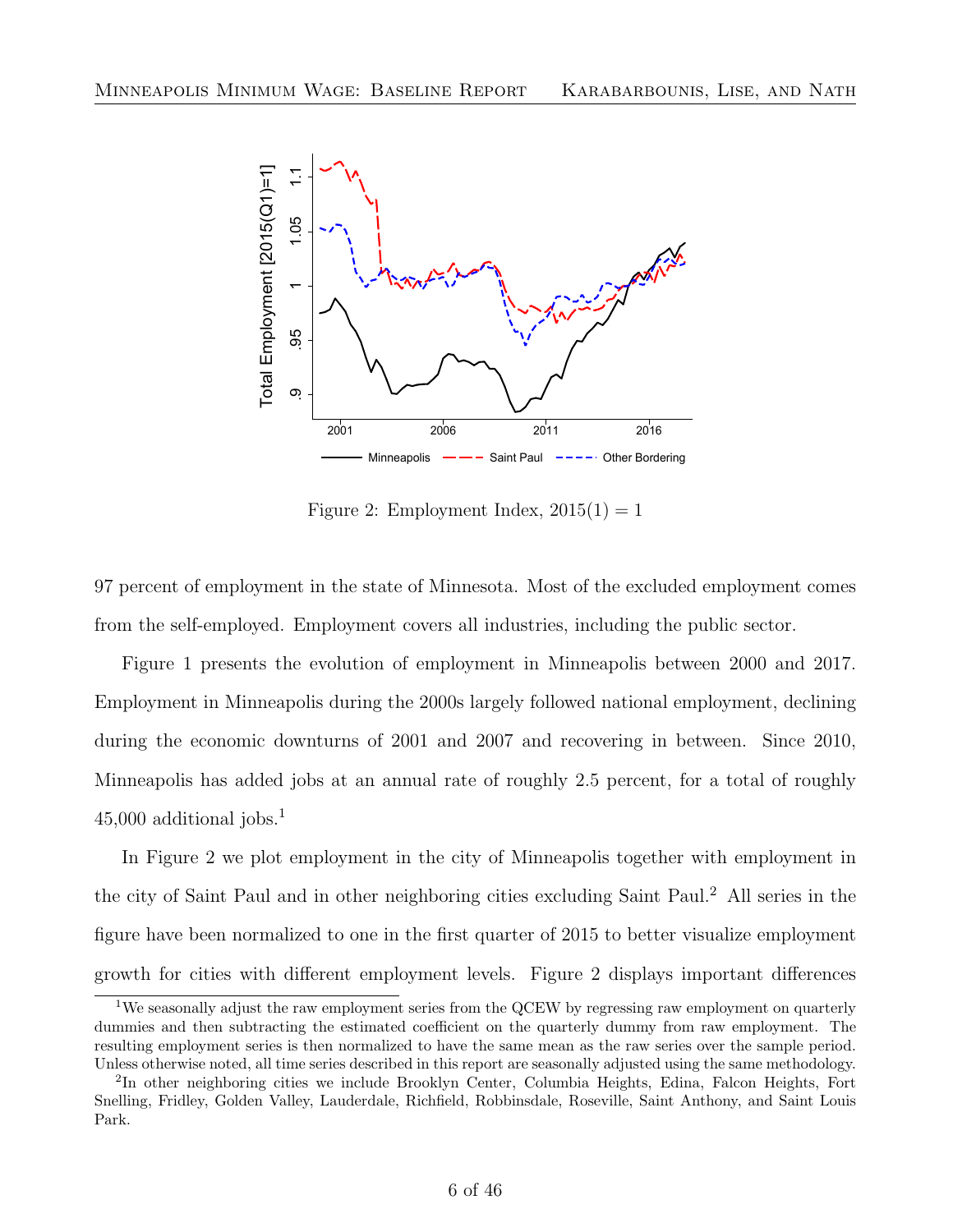across the three groups of cities. Between 2000 and 2015, Minneapolis has gained jobs whereas neighboring cities have lost jobs.<sup>[3](#page-8-0)</sup> However, all cities have experienced job growth since 2015, although Minneapolis by a somewhat higher rate.

In Table [1](#page-9-0) we present summary statistics of the 2017 composition of employment across industries in the state of Minnesota, Hennepin county, the city of Minneapolis, and the city of Saint Paul.[4](#page-8-1) We note the relative similarity of employment shares between Minneapolis and Saint Paul. Notably, in both cities health is the largest industry and educational, financial, and professional services absorb a large share of jobs. A difference between the two cities is in the size of their public sector, which accounts for 13 percent of employment in Saint Paul as opposed to roughly 5 percent in Minneapolis. Importantly, retail, administrative services, and accommodation and food services collectively account between 17 and 18 percent of all iobs in both cities.<sup>[5](#page-8-2)</sup> As we show in Section [4.2](#page-41-0) these three are the industries with the largest share of workers earning wages below the projected increase in the minimum wage.

Figure [3](#page-10-0) displays employment trends for various industries in Minneapolis alongside with total employment (solid line). We again normalize employment to one in the first quarter of 2015 for each industry to better visualize difference in growth rates across industries. Among the most important trends, we note the prolonged decline in manufacturing employment and the rise of employment in health, education, and accommodation and food services. These trends for Minneapolis accord well with the corresponding employment trends at the national level.[6](#page-8-3) On the other hand, the employment declines in wholesale and retail trade contrast with their relative stability at the national level over the same period.

<span id="page-8-0"></span><sup>3</sup>Employment in Saint Paul declined by 13,500 jobs in 2003. More than 10,000 jobs were lost only in the management industry (NAICS code 55). We suspect but cannot fully confirm that this decline is related to the merger of the major insurance provider St. Paul Companies Inc. with Travelers Companies.

<span id="page-8-1"></span><sup>4</sup>From all our analyses in this report, we exclude agriculture and mining and, therefore, the shares may sum up to below 100 percent.

<span id="page-8-2"></span><sup>5</sup>Administrative services (NAICS code 56) include office, buildings, and facilities support services, employment agencies services, various business support and temporary help services, and waste management services.

<span id="page-8-3"></span><sup>6</sup>The prolonged decline in U.S. manufacturing employment has been linked to increased import competition from China [\(Autor, Dorn, and Hanson,](#page-47-1) [2013\)](#page-47-1) and the automation of production [\(Acemoglu and Restrepo,](#page-47-2) [2017\)](#page-47-2).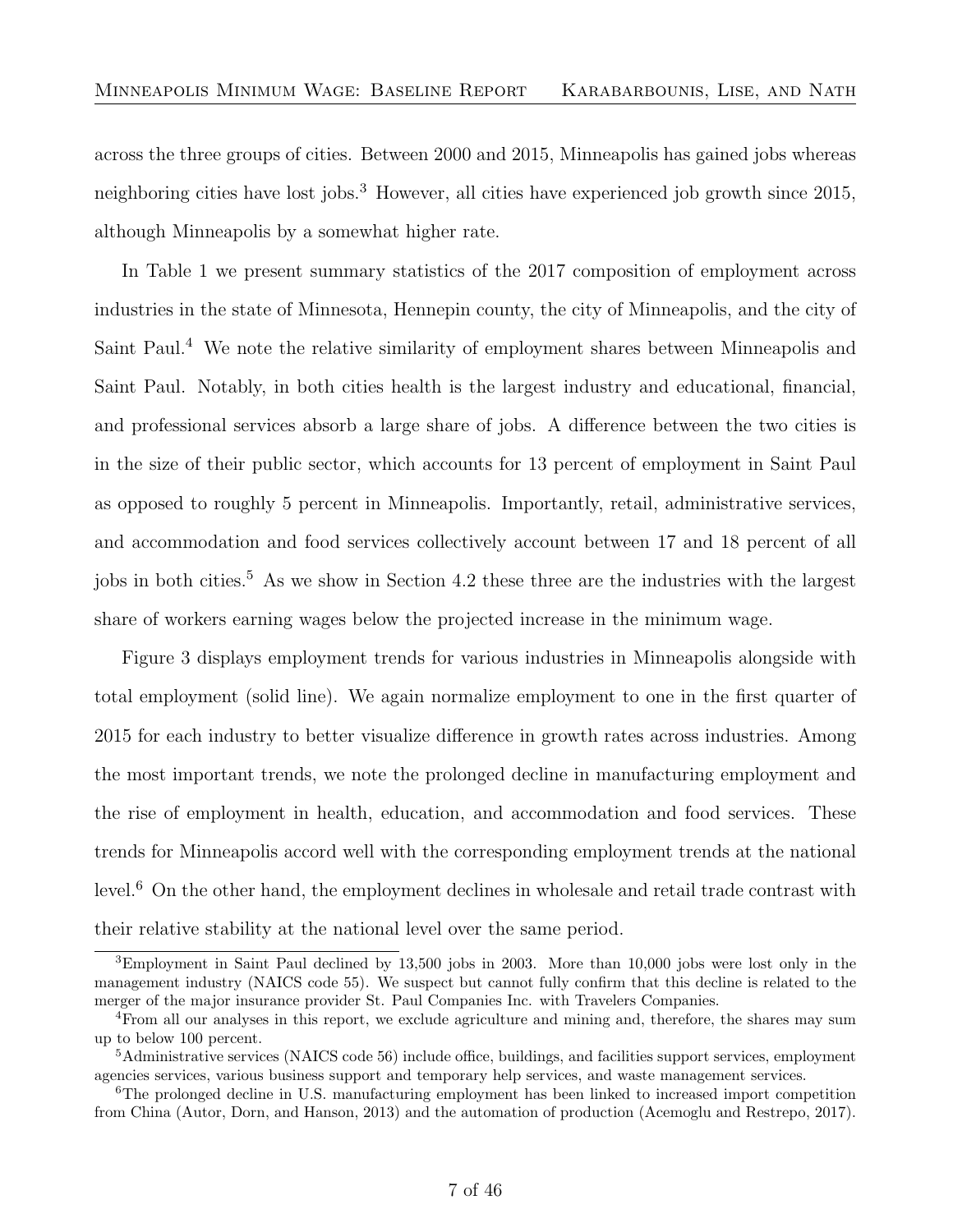<span id="page-9-0"></span>

| (percent of area total)        | Minnesota | Hennepin | Minneapolis | Saint Paul |
|--------------------------------|-----------|----------|-------------|------------|
| Utilities                      | 0.5       | 0.4      | 0.9         | 0.5        |
| Construction                   | 4.4       | $3.2\,$  | 2.2         | 2.7        |
| Manufacturing                  | 11.2      | 8.1      | 4.1         | 4.2        |
| Wholesale                      | 4.6       | 5.0      | 2.5         | 3.1        |
| Retail                         | $10.5\,$  | 8.6      | 4.8         | $5.3\,$    |
| Transportation                 | 3.7       | $3.9\,$  | 2.4         | $1.3\,$    |
| Information                    | 1.9       | 2.2      | 3.2         | 2.7        |
| Finance and Insurance          | 5.0       | 7.6      | 9.9         | $6.8\,$    |
| Real Estate                    | 1.2       | 1.8      | 1.4         | 1.3        |
| Prof., Sc., and Tech.          | 5.6       | $10.1\,$ | 11.6        | 4.1        |
| Management                     | $2.8\,$   | 5.1      | 5.2         | 2.7        |
| <b>Administrative Services</b> | 4.7       | 6.4      | 4.4         | $5.2\,$    |
| Education                      | 8.0       | 6.8      | 10.3        | 9.9        |
| Health                         | 17.1      | 15.5     | 18.8        | 24.9       |
| Arts and Entertainment         | 1.8       | 1.8      | 2.0         | 2.1        |
| Acc. and Food Services         | 8.1       | 7.6      | 8.6         | 6.8        |
| Other Services                 | 3.2       | 3.0      | 3.1         | 3.7        |
| Public Administration          | 4.6       | $2.9\,$  | 4.7         | 12.9       |

Table 1: Industry Shares of Employment (2017)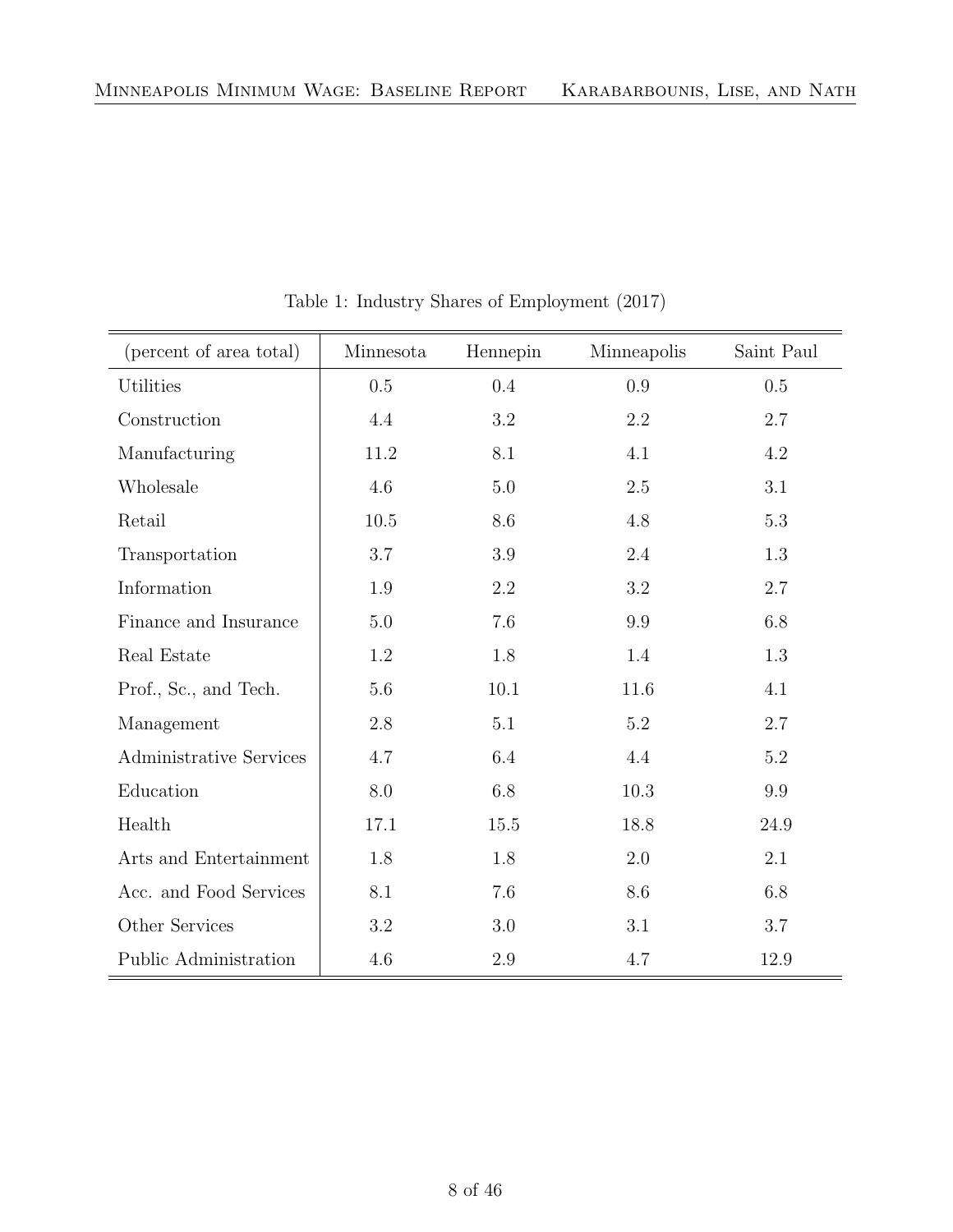<span id="page-10-0"></span>

Figure 3: Employment Index in Minneapolis Across Industries,  $2015(1) = 1$ 

We next analyze employment trends across different groups of workers. For these analyses, we use data from the Quarterly Workforce Indicators (QWI). Unlike the QCEW that uses establishment records, the advantage of the QWI is that the source data are job-level data that link workers to their employers. This makes an analysis of employment of workers with different characteristics feasible. The disadvantage of the QWI is that publicly available labor market statistics come at a level that is more aggregated than the city of Minneapolis. For these analyses, therefore, we look at the state of Minnesota, Hennepin county, and the combined metro of Minneapolis, Saint Paul, and Bloomington. To confirm that these data are useful for our purposes, we have compared Minneapolis employment levels and changes from the QCEW at both the aggregate and the industry level to their analogs for the three regions in the QWI. While differences may exist, the general trends we have documented before in the QCEW for Minneapolis are not significantly different in the QWI for the broader geographical regions that include Minneapolis. This makes us confident that the worker-level analysis we perform with the QWI for this baseline report can be informative for worker-level labor outcomes in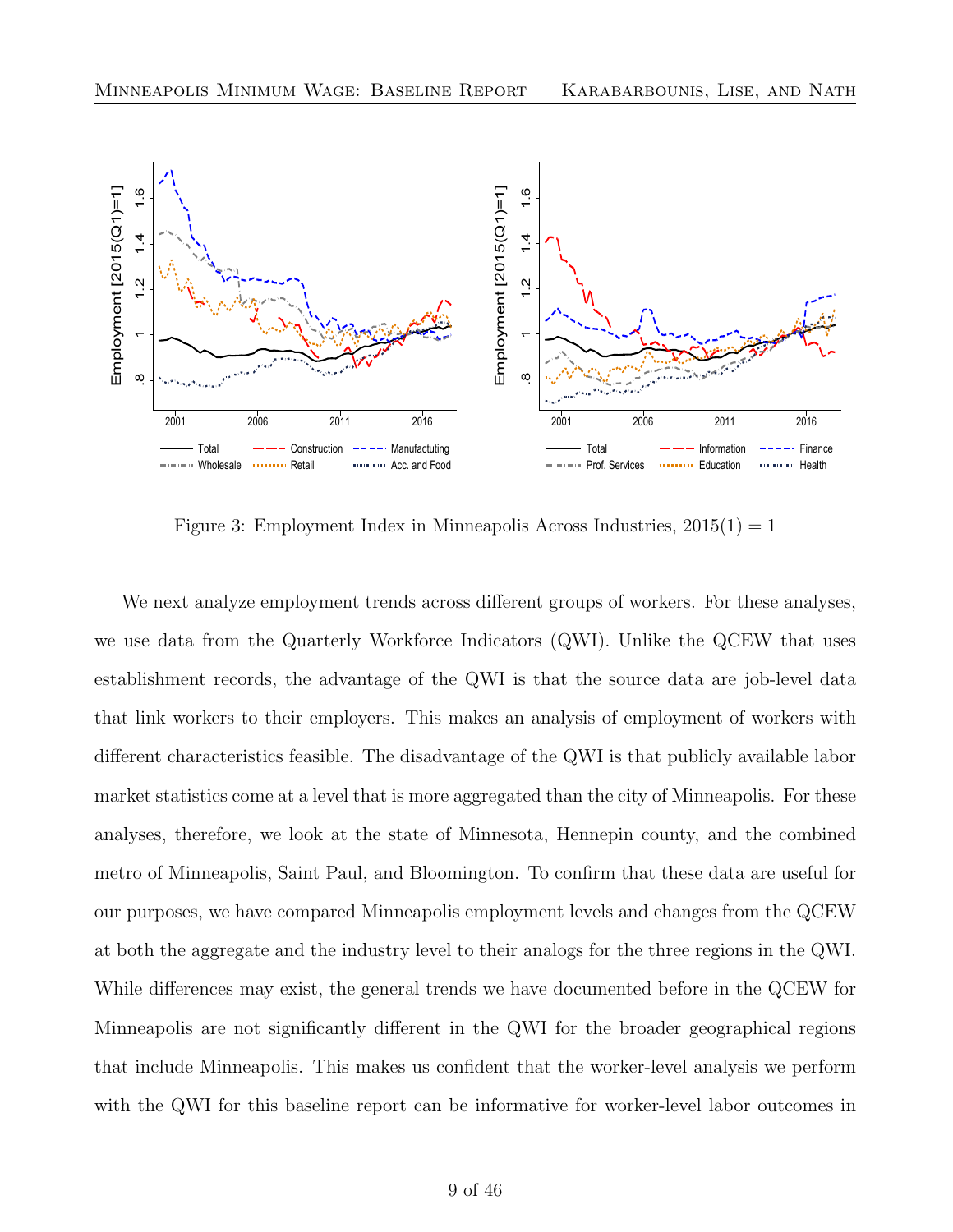<span id="page-11-0"></span>

Figure 4: Employment Index Across Education Groups,  $2015(1) = 1$ 

Minneapolis.

In Figure [4](#page-11-0) we present employment trends for the state of Minnesota, Hennepin county, and the combined metro of Minneapolis, Saint Paul, and Bloomington across workers with different education levels. While employment levels by education generally move in the same direction, we observe that workers with less than high school (in the upper left panel) have experienced significantly higher employment growth both during the 2000s and especially after 2011.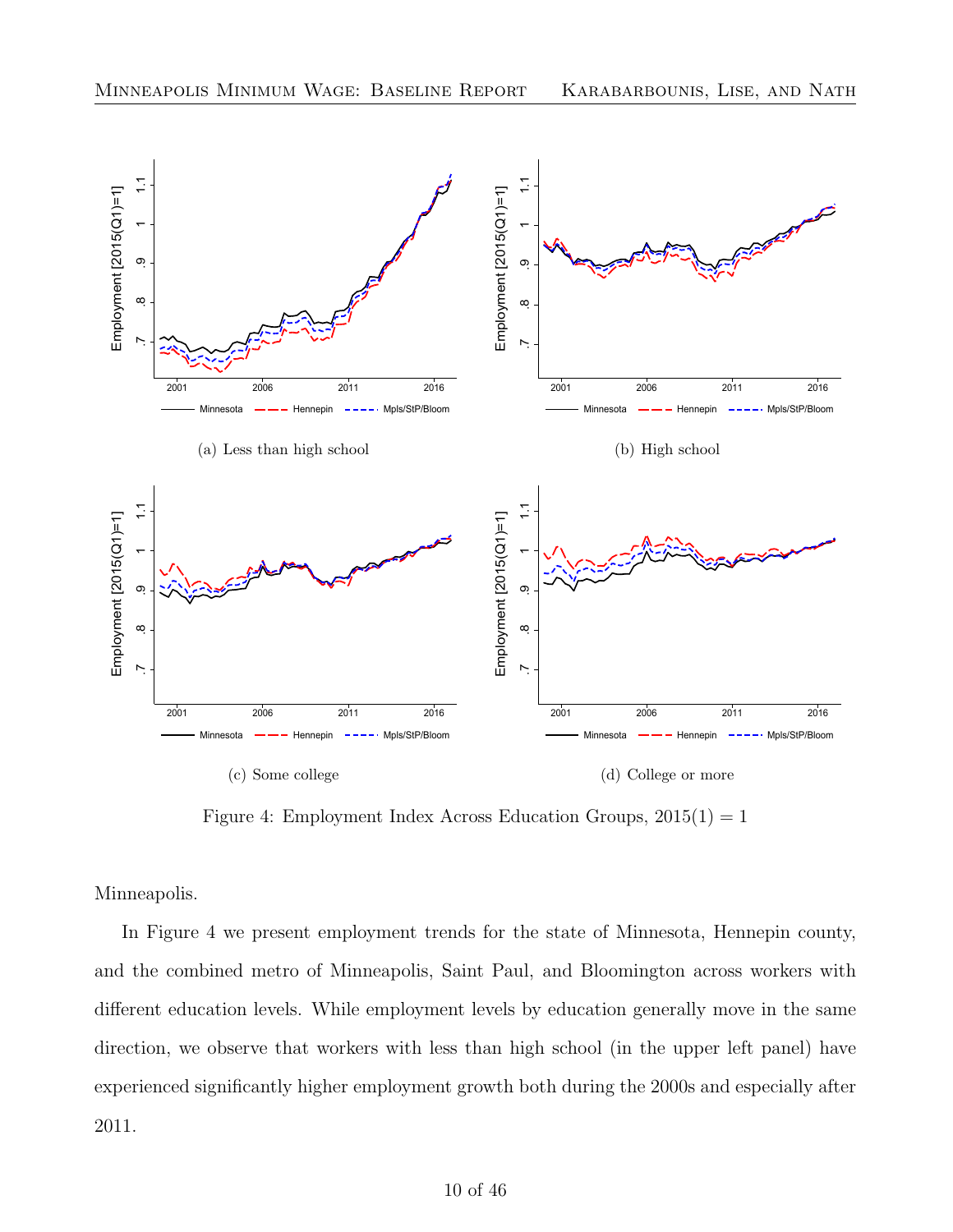<span id="page-12-0"></span>

Figure 5: Employment Index Across Age Groups,  $2015(1) = 1$ 

In Figure [5](#page-12-0) we present employment trends for the state of Minnesota, Hennepin county, and the combined metro of Minneapolis, Saint Paul, and Bloomington across workers that belong to different age groups.[7](#page-12-1) Unlike our analysis based on education, here we observe some more striking differences across groups. First, groups of younger workers have experienced declines in their employment over time. At the same time, older workers (in the bottom right

<span id="page-12-1"></span><sup>7</sup>We omit from the presentation of our results workers with age between 45 and 54. The employment of these workers increased in the 2000s and remained relatively stable in the 2010s. The real wage of these workers increased over time, similarly to the real wage of workers in the 55-64 age group.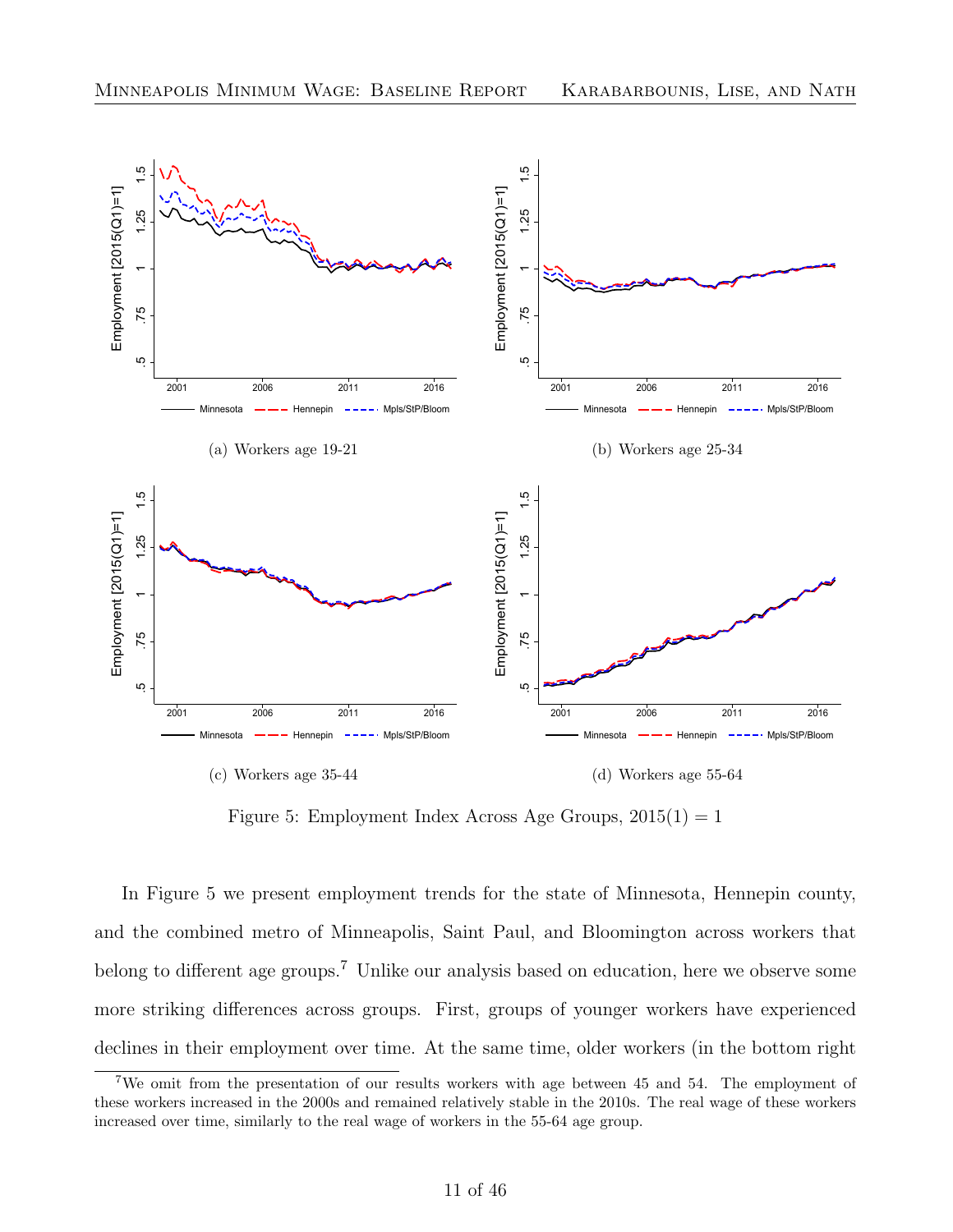<span id="page-13-1"></span>

Figure 6: Employment Index Across Racial and Ethnic Groups,  $2015(1) = 1$ 

panel) have increased their employment over time. These findings for the state, the county, and the metro area are consistent with the trends documented elsewhere at the national level.<sup>[8](#page-13-0)</sup> Second, most age groups have experienced employment gains after the Great Recession, with the important exception of the youngest age group (displayed in the upper left panel).

<span id="page-13-0"></span>In Figure [6](#page-13-1) we present employment trends for the state of Minnesota, Hennepin county, and

<sup>8</sup>While some of these trends reflect the demographic transition towards older populations, [Aguiar, Bils, Charles,](#page-47-3) [and Hurst](#page-47-3) [\(2017\)](#page-47-3) have shown that the employment rate of younger workers is lower in the 2010s than it was in the 2000s.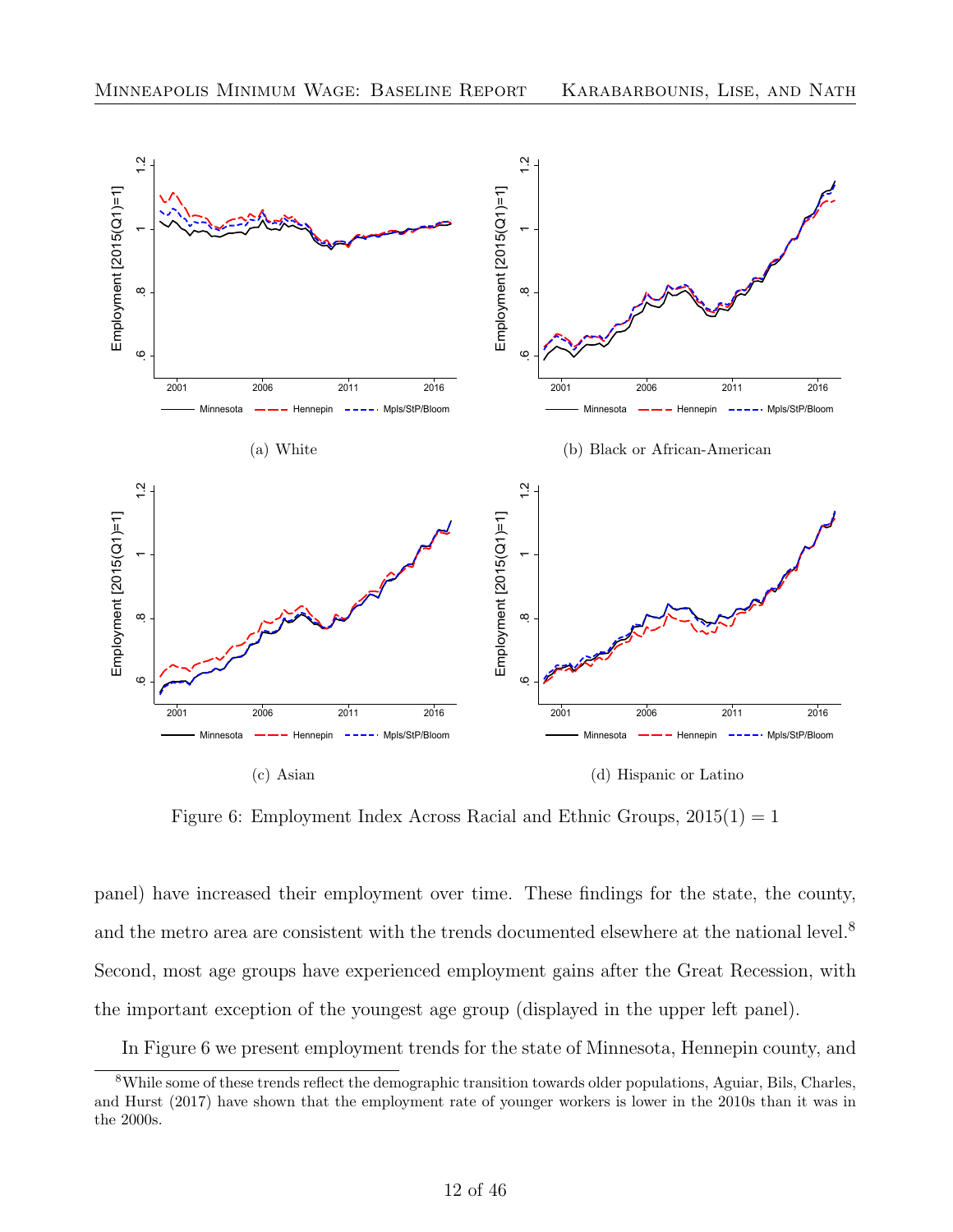<span id="page-14-1"></span>

Figure 7: Unemployment Rate, Percent

the combined metro of Minneapolis, Saint Paul, and Bloomington for workers of different race and ethnicity. We find significant employment gains throughout the sample period and for all regions for workers who identify as Black or African-American, Asian, and Latino or Hispanic. By contrast, workers who identify as White experienced declining employment during the 2000s followed by a modest recovery in the 2010s.

#### <span id="page-14-0"></span>2.2 Unemployment

Figure [7](#page-14-1) presents the (seasonally-adjusted) unemployment rate for selected regions between 2000 and 2018. The source data come from the Local Unemployment Area Statistics (LAUS), a federal-state cooperative program between the U.S. Bureau of Labor Statistics (BLS) and state agencies.[9](#page-14-2) The unemployment rate is calculated as the ratio of the unemployed to labor

<span id="page-14-2"></span><sup>9</sup>Monthly estimates of unemployment and employment at the state level are developed based on a state space model that uses data from the Current Population Survey, the Current Employment Statistics, and the Unemployment Insurance Statistics. The state unemployment rate determines eligibility for unemployment insurance benefits. See [Chodorow-Reich and Karabarbounis](#page-47-4) [\(2016\)](#page-47-4) for more details on the state space models and the noise that this model may introduce in determining eligibility into benefits at the state level. We note that the LAUS program imputes unemployment at the local level using state-level information and, therefore, some of the comovement between local unemployment rates may be mechanical.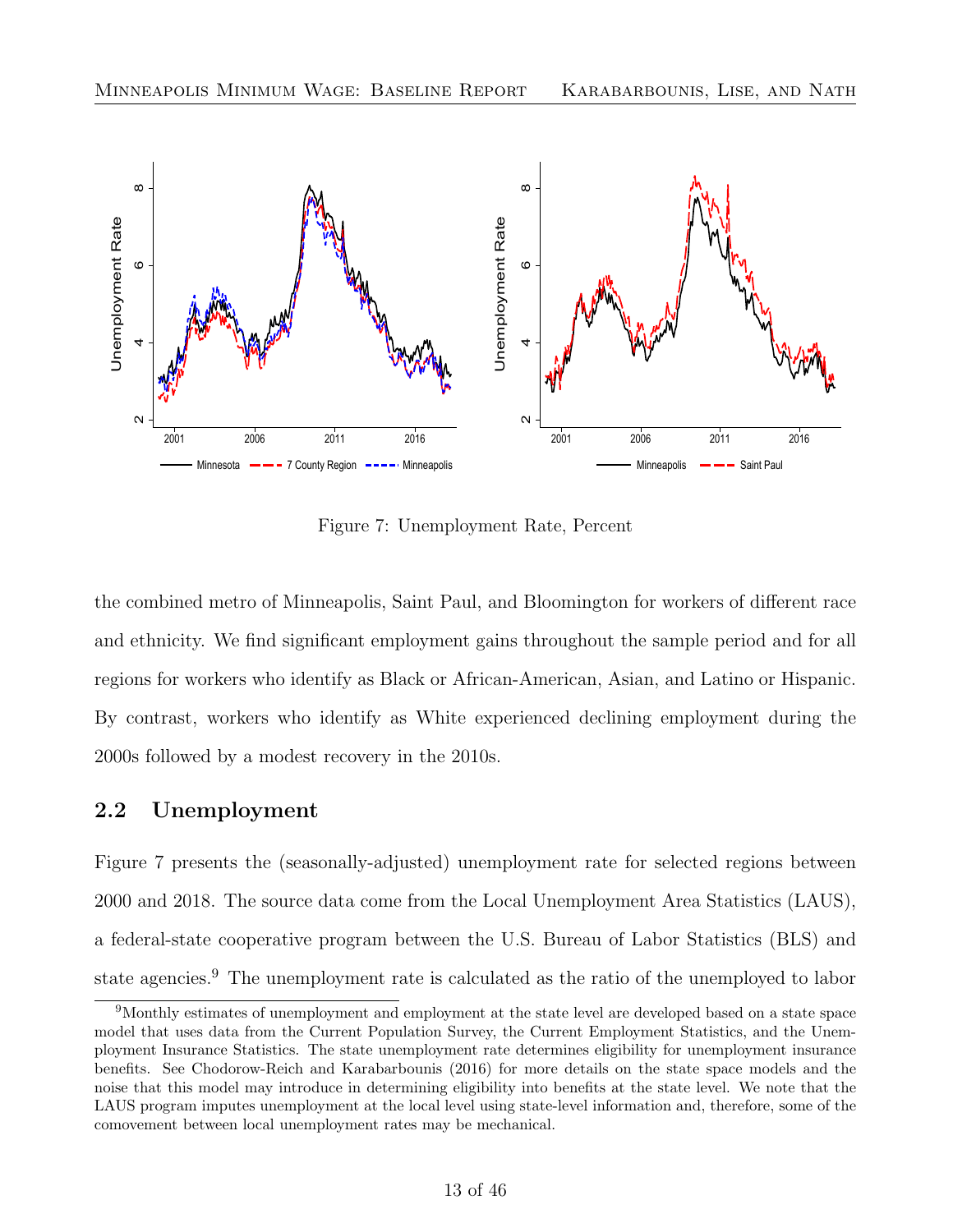force participants. Unemployed refers to persons on temporary layoff, waiting to report for a new job, or not employed but available for work and actively looking during the last four weeks, whereas labor force participants refers to the sum of the employed and unemployed. The left panel plots the unemployment rate for the state of Minnesota, the 7 county region, and the city of Minneapolis.<sup>[10](#page-15-1)</sup> The right panel displays the unemployment rate for the city of Minneapolis and the city of Saint Paul. The unemployment rates comove closely across all regions during both economic expansions and downturns.

#### <span id="page-15-0"></span>2.3 Wages and Earnings

We begin our analysis of wages using data from the QCEW. Average weekly wages in QCEW equal quarterly total payroll divided by 13 times the average of the three monthly employment levels. Included in the quarterly payroll data are non-wage cash payments such as bonuses, the cash value of meals and lodging when supplied, tips and other gratuities, and employer contributions to certain deferred compensation plans such as 401(k) plans and stock options. Wages measured by the QCEW are subject to large fluctuations due to calendar effects resulting from some quarters having more pay dates than others. For this reason we remove wage seasonality and smooth the series by constructing a four-quarter moving average.

In Figure [8](#page-16-0) we plot the real wage in the city of Minneapolis, the city of Saint Paul, and other neighboring cities excluding Saint Paul. Wages are deflated using the semi-annual consumer price index for all urban consumers and all items in the Minneapolis, Saint Paul, and Bloomington metro area from the BLS. Similar to our analyses of employment across cities, all series in the figure have been normalized to one in the first quarter of 2015 to better visualize differences in the wage growth across areas. Figure [8](#page-16-0) shows important differences in the evolution of the real wage across the three areas early in the sample. However, all areas have experienced similar real wage growth since  $2005$ <sup>[11](#page-15-2)</sup>

<span id="page-15-1"></span><sup>&</sup>lt;sup>10</sup>The 7 county region includes the counties of Anoka, Carver, Dakota, Hennepin, Ramsey, Scott, and Washington and covers a population of roughly 3 million.

<span id="page-15-2"></span><sup>&</sup>lt;sup>11</sup>The notable drop in wages in Saint Paul in the early 2000s coincides with the drop in employment that we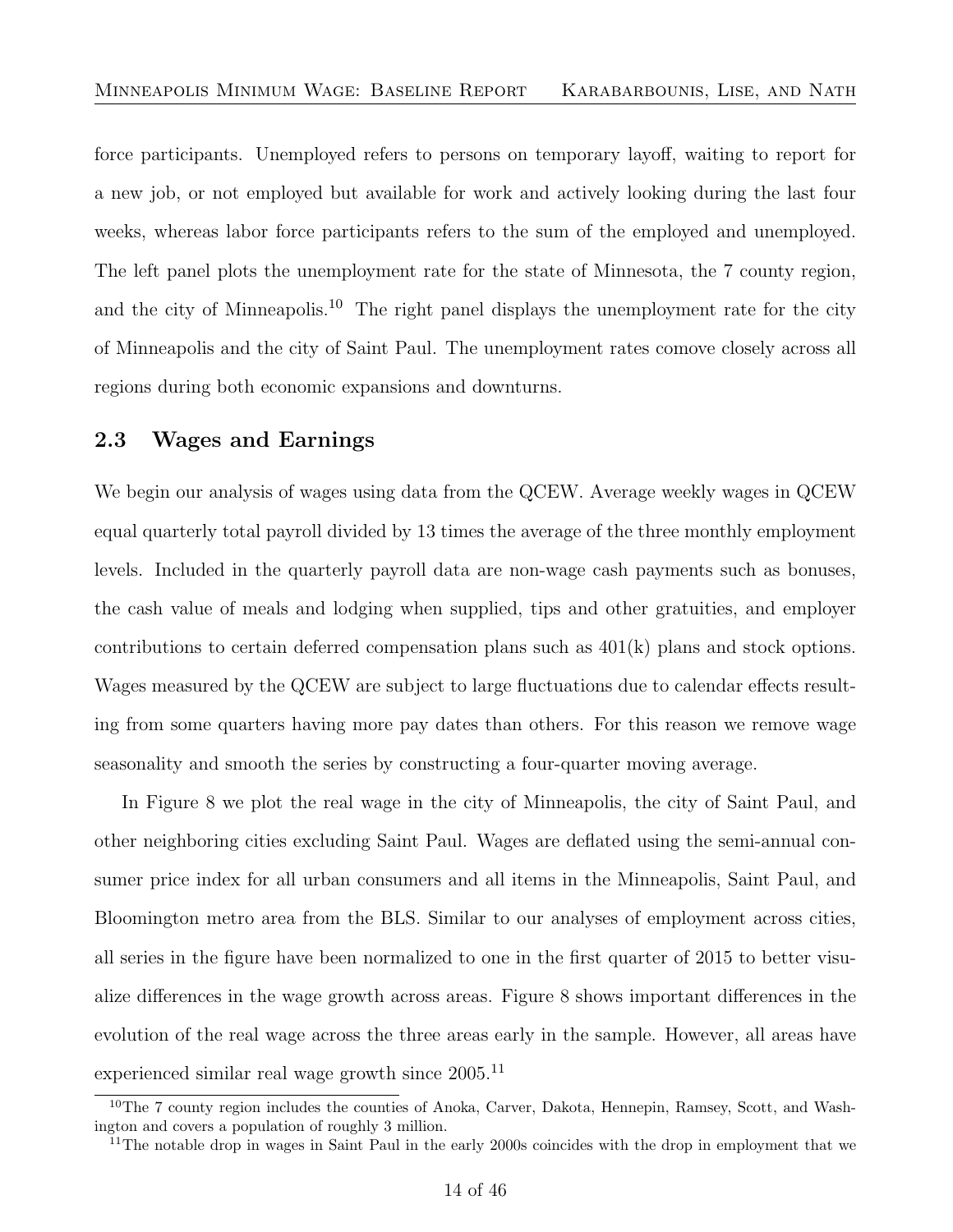<span id="page-16-0"></span>

Figure 8: Real Wage Index,  $2015(1) = 1$ 

<span id="page-16-1"></span>

Figure 9: Real Wage Index in Minneapolis Across Industries,  $2015(1) = 1$ 

Figure [9](#page-16-1) displays trends in wages in Minneapolis for various industries between 2000 and 2017. The solid lines display a relative steady increase of wages over time for the city as a whole. However, not all industries experienced similar trends. Most notably, the retail industry noted previously in footnote [3.](#page-8-0)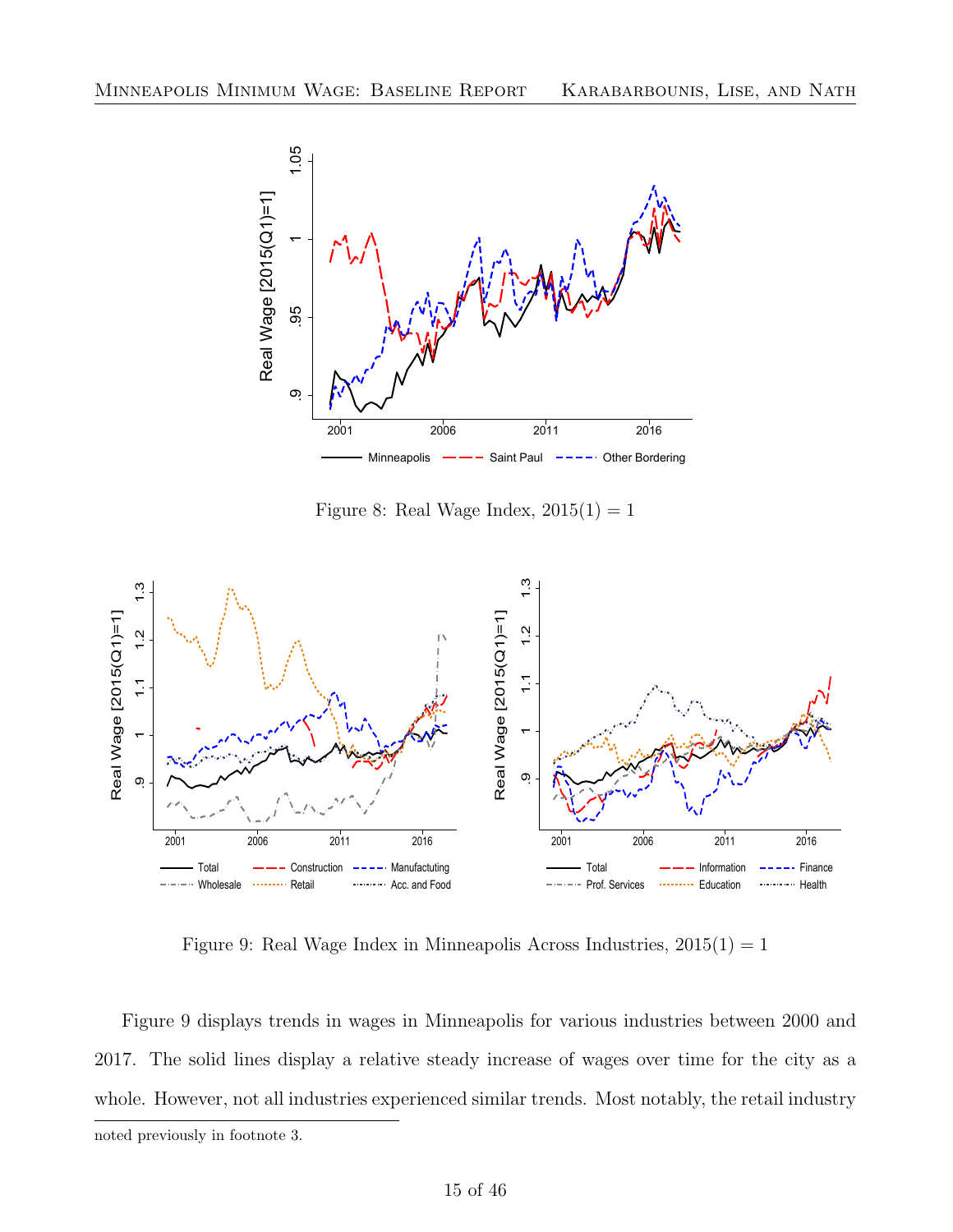<span id="page-17-0"></span>

Figure 10: Real Wage Index Across Education Groups,  $2015(1) = 1$ 

in the left panel has exhibited a large prolonged decline in wages over the 2000s before slightly recovering in the 2010s. On the other hand, wholesale (in the left panel) and finance (in the right panel) have experienced significant wage growth during the 2010s.

We now analyze real wage trends across different groups of workers. Similar to our analyses of employment trends by group of workers, for this analysis we use data from the QWI that link workers to their employers and allow us to document wage trends for workers with different characteristics. In Figure [10](#page-17-0) we present wage trends for the state of Minnesota, Hennepin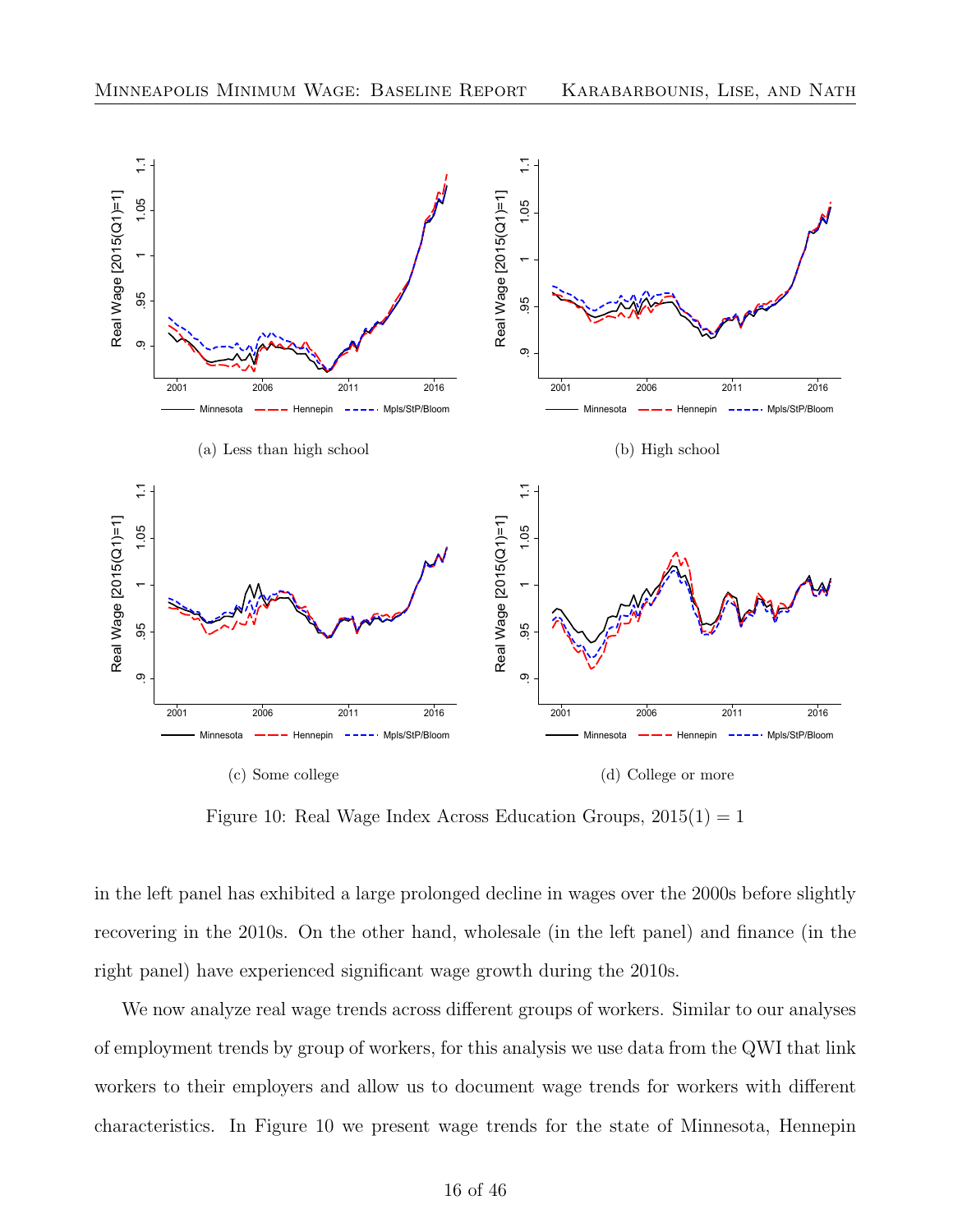<span id="page-18-0"></span>

Figure 11: Real Wage Index Across Age Groups,  $2015(1) = 1$ 

county, and the combined metro of Minneapolis, Saint Paul, and Bloomington across workers with different education levels. After a decade of stable or declining real wage, non-college educated workers have experienced the highest wage growth in the 2010s. Workers with a college degree have experienced more modest gains.

In Figure [11](#page-18-0) we present real wage trends for the state of Minnesota, Hennepin county, and the combined metro of Minneapolis, Saint Paul, and Bloomington across workers that belong to different age groups. Mirroring their employment trends, younger groups of workers (in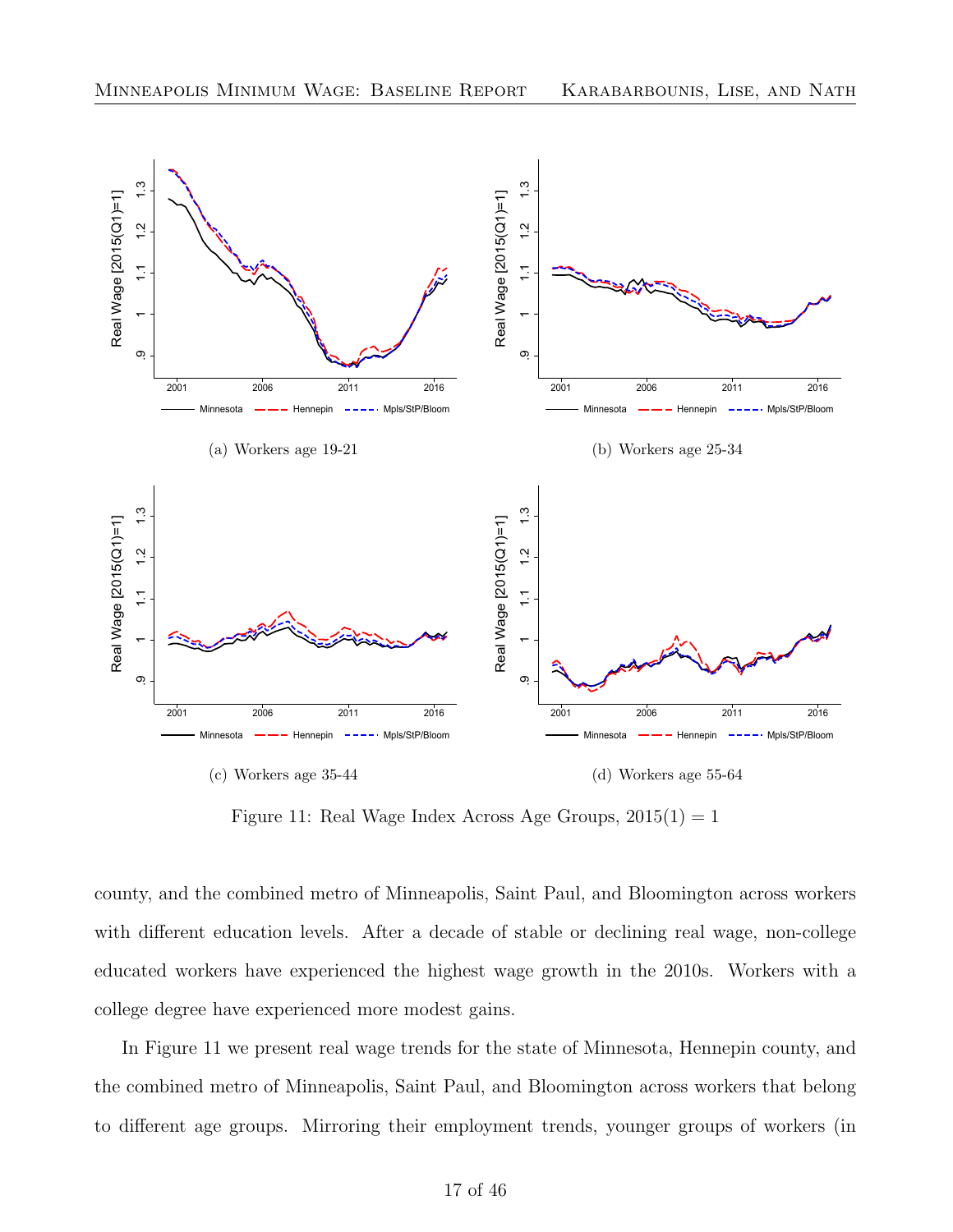<span id="page-19-0"></span>

Figure 12: Real Wage Index Across Racial and Ethnic Groups,  $2015(1) = 1$ 

the upper panels) experienced significant declines in their wages in the 2000s. At the same time, older workers (in the bottom right panel) have experienced increasing real wages over the entire sample period.

In Figure [12](#page-19-0) we present real wage trends for the state of Minnesota, Hennepin county, and the combined metro of Minneapolis, Saint Paul, and Bloomington for workers of different race and ethnicity. We find striking differences across groups. Workers who identify as Black or African-American experienced a roughly 15 percent decline in their real wage during the 2000s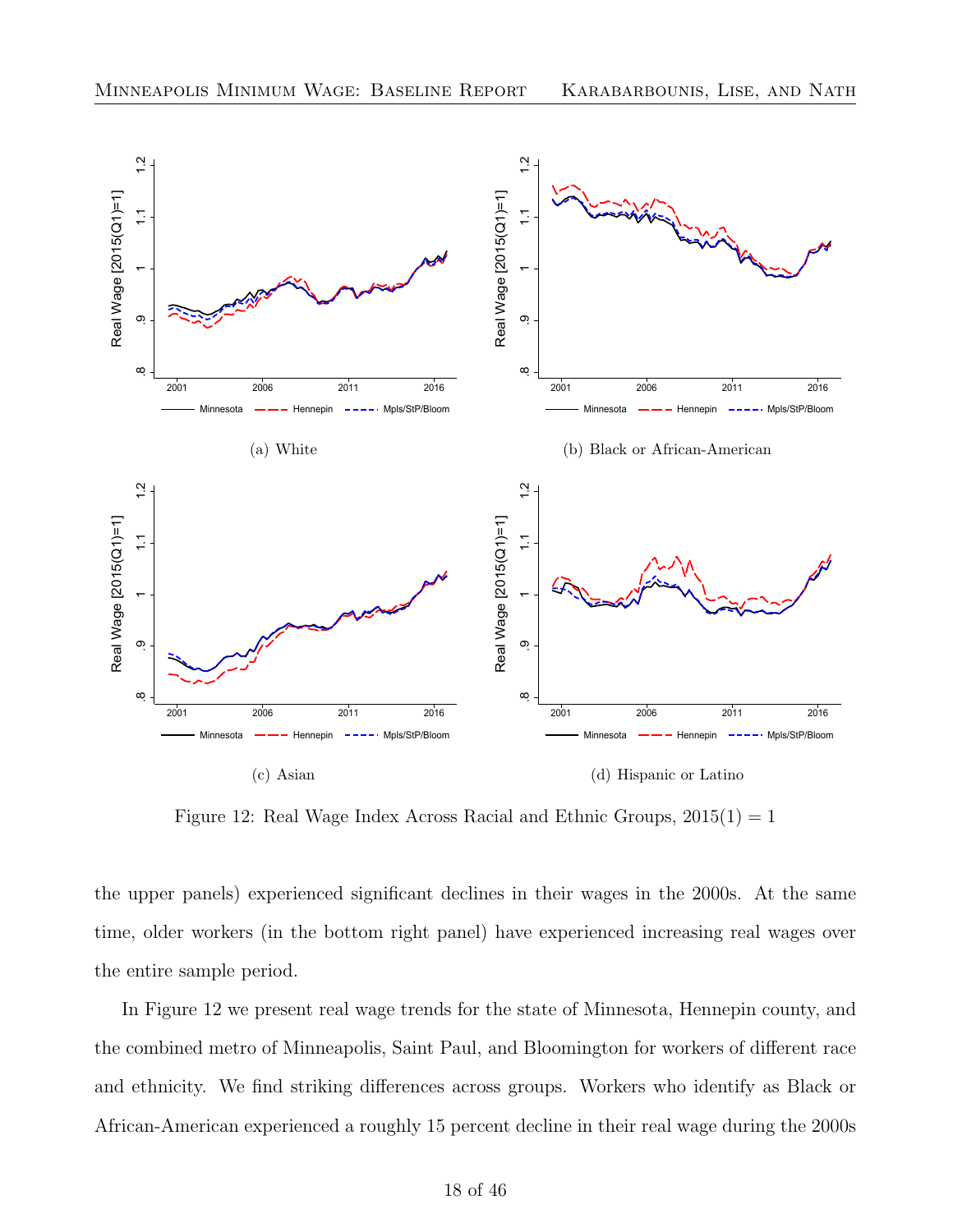and the early 2010s, followed by a modest recovery in the last few years of the sample.<sup>[12](#page-20-0)</sup> The evolution of their wages contrast sharply with the significant employment gains of these workers (previously shown in Figure [6\)](#page-13-1). Workers who identify as Latino or Hispanic experienced relatively stable real wages over time. By contrast, workers who identify as White experienced a roughly 10 percent increase in their real wage and workers who identify as Asian experienced a roughly 15 percent increase in their real wage over our sample period.

We conclude this section by providing further distributional analyses of wages and earnings using data from the American Community Survey (ACS) between 2010 and 2016. The ACS is a large nationally representative survey of households conducted by the U.S. Census Bureau. It contains information on household demographics, employment outcomes, and other socioeconomic outcomes. The ACS data after 2012 allows us to identify some of the Minneapolis residents. However, the data do not allow us to identify Minneapolis workers because individuals working in Minneapolis in the 2012-2016 surveys are categorized together with individuals working in other areas of Hennepin county. To handle this issue, we use data from the 2010 and 2011 Census that allow us to identify individuals working in Minneapolis. We associate the incidence of working in Minneapolis as opposed to other areas in Hennepin county with several variables and then use these same variables to predict working in Minneapolis for the 2012 to 2016 period.[13](#page-20-1)

In Table [2](#page-21-0) we present summary statistics of wages and earnings for workers in Minnesota, the 7 county region, and the city of Minneapolis. To set a benchmark against the 2018 minimum wage increase, we present statistics for wages in 2018 dollars by inflating wages

<span id="page-20-0"></span> $12Daly$ , Hobijn, and Pedtke [\(2017\)](#page-47-5) document the increase of the wage gap between Black and White workers in the United States between 1979 and 2016. They also document that this gap persists even after conditioning on age, education, industry and occupation, state of residence, and part-time job status. [Wilson and Rodgers](#page-47-6) [\(2016\)](#page-47-6) reach broadly similar conclusions and discuss the roles of declining unionization, incarceration rates, and anti-discrimination laws.

<span id="page-20-1"></span> $13$  For our prediction we use place of residence (Hennepin county, Saint Paul, or neighboring areas to Saint Paul), industry and occupation, demographic variables (age, sex, race, marital status, education, and family size), and information on the commuting patterns of the respondents (such as travel time, means of travel, and arriving at work during rush hour). Our process leads us to classify correctly roughly 70 percent of individuals in the 2010-2011 sample.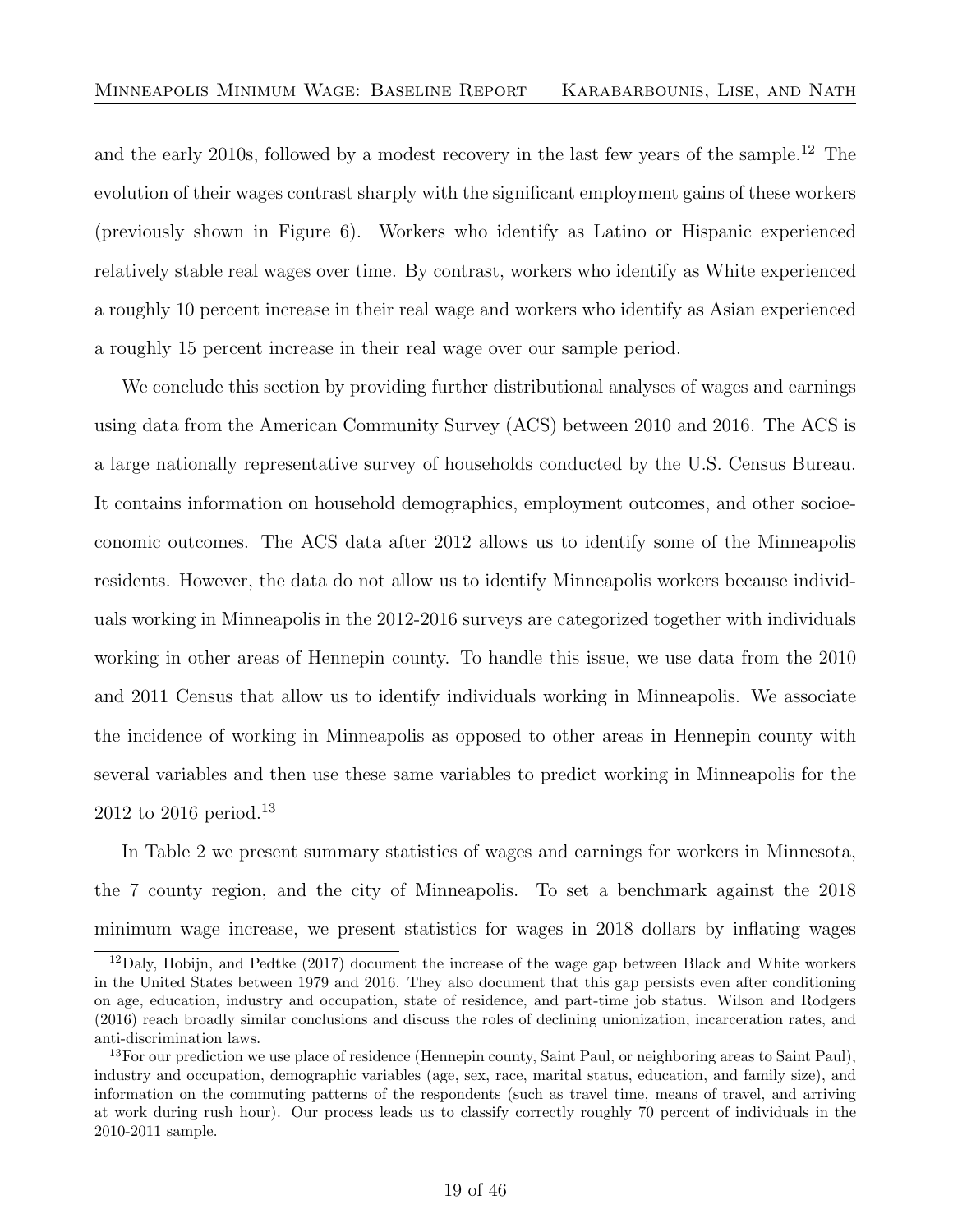| Region      | Measure      | Employment    | Mean     | $10$ per. | $25$ per. | 50 per.  | 90 per.  |
|-------------|--------------|---------------|----------|-----------|-----------|----------|----------|
| Minnesota   | Wages        | All           | $26.2\,$ | 8.1       | 12.9      | 20.6     | 46.5     |
|             | (per hour)   | Covered by UI | 25.7     | 8.2       | 13.0      | $20.6\,$ | 46.3     |
|             |              | Self-employed | 31.7     | 6.7       | 11.5      | 20.3     | 67.8     |
|             | Earnings     | All           | 51.6     | 7.2       | $20.0\,$  | 39.1     | 100.0    |
|             | (per year)   | Covered by UI | $50.5$   | 7.0       | 20.0      | 39.4     | 97.7     |
|             |              | Self-employed | 63.0     | 9.0       | 19.0      | 37.8     | 132.1    |
| 7 Counties  | Wages        | All           | 29.2     | 9.0       | 14.6      | $22.9\,$ | 52.3     |
|             | (per hour)   | Covered by UI | 28.7     | $\rm 9.2$ | 14.7      | 22.9     | 51.5     |
|             |              | Self-employed | 35.8     | 7.8       | $13.1\,$  | $22.6\,$ | 77.8     |
|             | Earnings     | All           | 59.3     | 9.8       | 23.8      | 44.9     | 111.9    |
|             | (per year)   | Covered by UI | 58.3     | 9.7       | 24.3      | 45.4     | 110.8    |
|             |              | Self-employed | 70.9     | 10.4      | $21.0\,$  | 42.2     | 155.6    |
| Minneapolis | <b>Wages</b> | All           | 32.0     | 9.5       | 15.5      | 24.8     | $57.4\,$ |
|             | (per hour)   | Covered by UI | 31.6     | 9.6       | 15.5      | 24.8     | 56.5     |
|             |              | Self-employed | 33.5     | 9.4       | 15.8      | 24.9     | 62.1     |
|             | Earnings     | All           | 65.5     | 11.1      | 26.7      | 48.8     | 121.5    |
|             | (per year)   | Covered by UI | 64.6     | 11.0      | 26.7      | 48.8     | 119.4    |
|             |              | Self-employed | 68.6     | 11.5      | 26.4      | 48.0     | 132.4    |

<span id="page-21-0"></span>Table 2: Summary Statistics of Wages (2018 dollars) and Earnings (2018 thousands of dollars)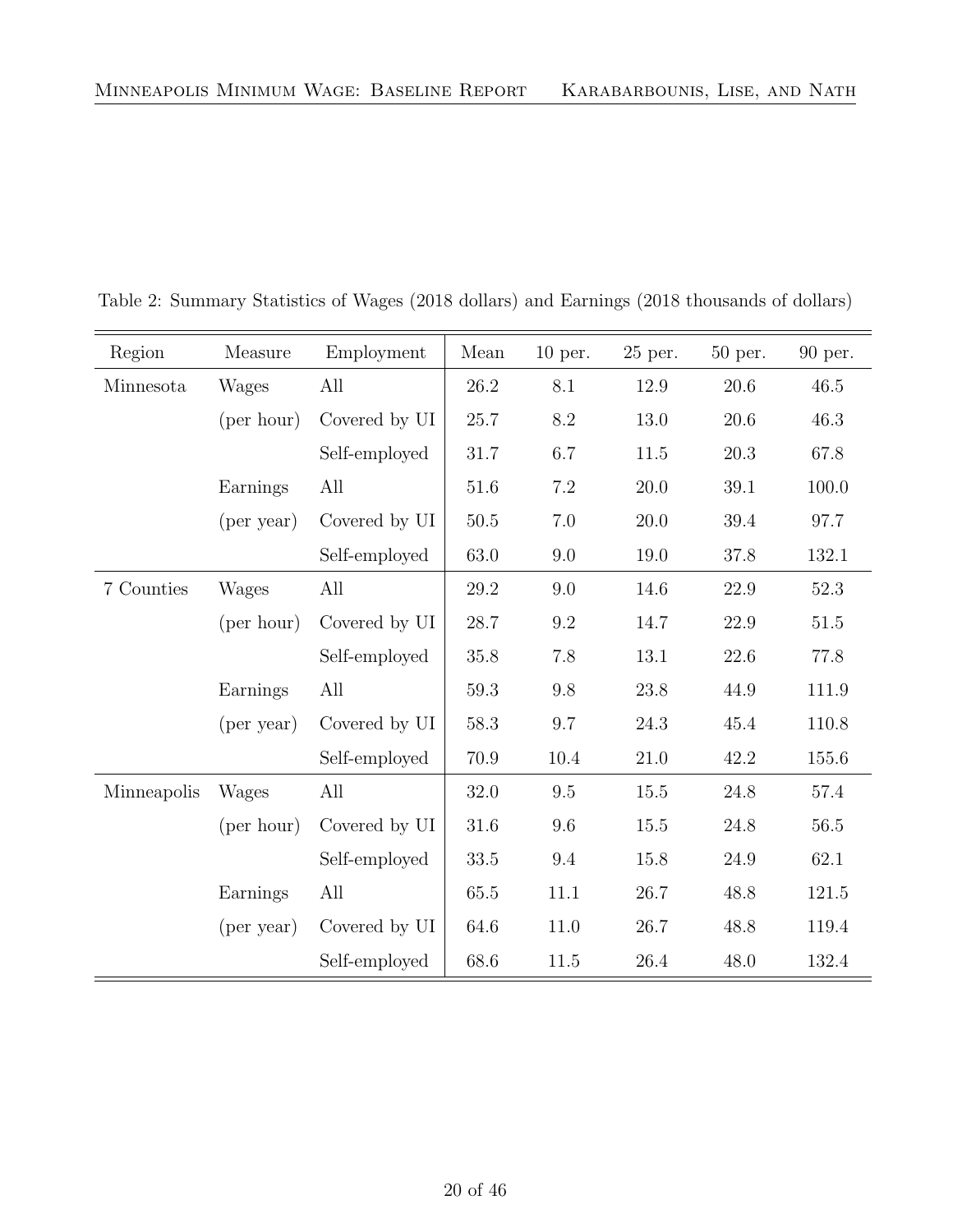between 2010 and 2016 with the consumer price index in the Minneapolis, Saint Paul, and Bloomington metro area from the BLS and then assuming a 2 percent increase in each of 2017 and 2018. Our analysis splits all workers between those covered under the unemployment insurance program and those who are not. We define workers covered under the unemployment insurance program as those workers who are classified in the ACS as employees of private companies or individuals and employees of the local, state, and federal government. Our measure of wages for covered workers is wages or salary income in the past 12 months divided by usual hours worked per week in the past 12 months times weeks worked during the past 12 months.[14](#page-22-0) For the purposes of these statistics, we define workers uncovered under the unemployment insurance program as those workers who are classified in the ACS as selfemployed. To calculate their wage, we use personal earnings instead of wages and salaries.

We summarize important takeaways from the statistics in Table [2.](#page-21-0) In all regions, mean wages and earnings for covered employees are lower than mean wages and earnings of the self-employed. However, the wages and earnings of the self-employed are more dispersed. For example, while the 10 percentile of the wage distribution in Minneapolis is roughly 9.5 dollars for both types of workers, the 90 percentile is roughly 62 dollars for the self-employed and 57 dollars for covered employees. Comparing across regions, we see that Minneapolis wages for covered employees are on average higher than wages for the 7 counties and the state of Minnesota as a whole. Finally, these statistics show that the minimum wage increase from below 10 dollars in 2017 to roughly 15 dollars by 2024 is expected to affect between 10 and 25 percent of workers in Minneapolis. In Section [4](#page-38-0) we provide precise tabulations of the fraction of workers in Minneapolis affected by the minimum wage increase together with their demographic characteristics, their industries, and their occupations.

<span id="page-22-0"></span> $14$ The weeks worked variable in the ACS comes only at bins (e.g. 50 to 52 weeks). We use the (rounded) midpoint of each bin to construct wages. While measurement error from assigning the midpoint could be concerning, we note the similarity of our conclusions using either the distribution of wages or the distribution of earnings.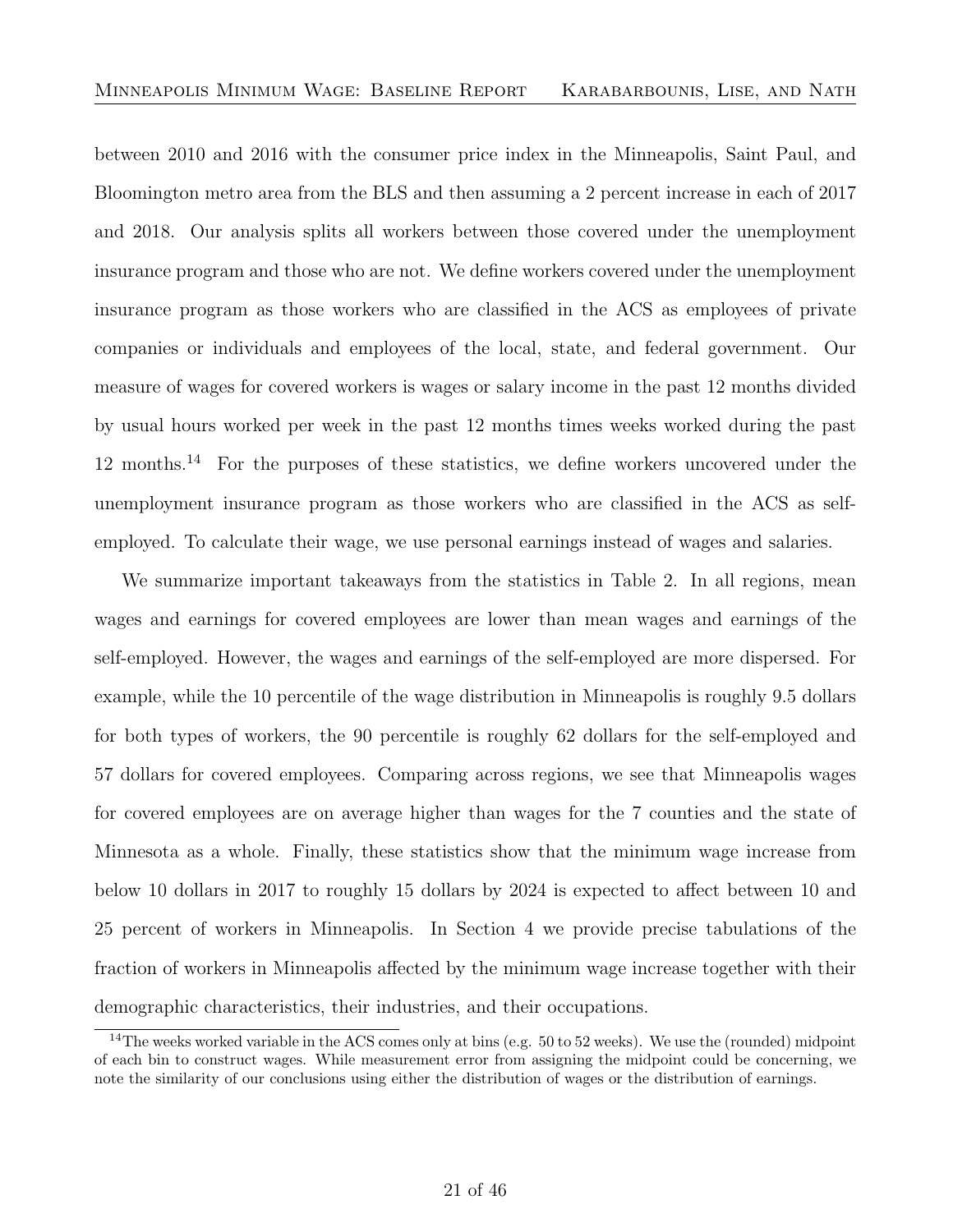#### <span id="page-23-0"></span>2.4 Turnover Rates

In this section we analyze turnover rates at the industry and worker level using data from the QWI. Turnover is the rate at which stable jobs begin and end. It is calculated by summing the number of stable hires in the reference quarter and stable separations in the next quarter and then dividing this sum by the average full-quarter employment. The QWI defines stable hires as the workers that started a job that lasted at least one full quarter with a given employer. It defines stable separations as the workers who had a job for at least a full quarter and then were separated from the job.

In Figure [13](#page-24-0) we plot the (seasonally-adjusted) turnover rate for the state of Minnesota, Hennepin county, and the combined metro areas of Minneapolis, Saint Paul, and Bloomington. The upper left panel presents the turnover rate for all private sector industries. The upper right panel shows the turnover rate for health, which is the largest industry in the state and the various areas. The lower panels display the turnover rates for accommodation and food and retail, industries which according to our analysis in Section [4.2](#page-41-0) have a significantly higher fraction of workers earning wages below the minimum wage. Two important findings arise. First, all turnover rates have declined significantly during the 2000s and only slightly recovered since then. These trends in Minnesota parallel the decline in turnover at the national level.<sup>[15](#page-23-1)</sup> Second, industries affected significantly by the minimum wage, such as accommodation and food and retail, have significantly higher turnover rates than the rest of the economy.

Figure [14](#page-25-0) shows trends in turnover rates across workers with different educational attainment. We note that all groups have experienced declines in their turnover rate during the

<span id="page-23-1"></span><sup>15</sup>See, for example, [Davis and Haltiwanger](#page-47-7) [\(2014\)](#page-47-7) who document the decline in worker reallocation (hires and separations) and job reallocation (job creation and destruction) in the United States since 2000. The authors highlight that this decline is generally observed within different industries, employer size and age, and worker age, gender, and education groups. Reduced labor market fluidity may result from technological progress that benefits workers by increasing job stability and reducing displacement. According to [Davis and Haltiwanger](#page-47-7) [\(2014\)](#page-47-7), however, slower turnover may be concerning if it reflects forces such as government regulation and licensing restrictions that result in lower arrival of job opportunities, increased risk for the unemployed of jobless spells, and reduced ability of the employed to move up the job ladder. The authors also associate the secular decline in labor market fluidity with lower employment rates in the cross-section of U.S. states.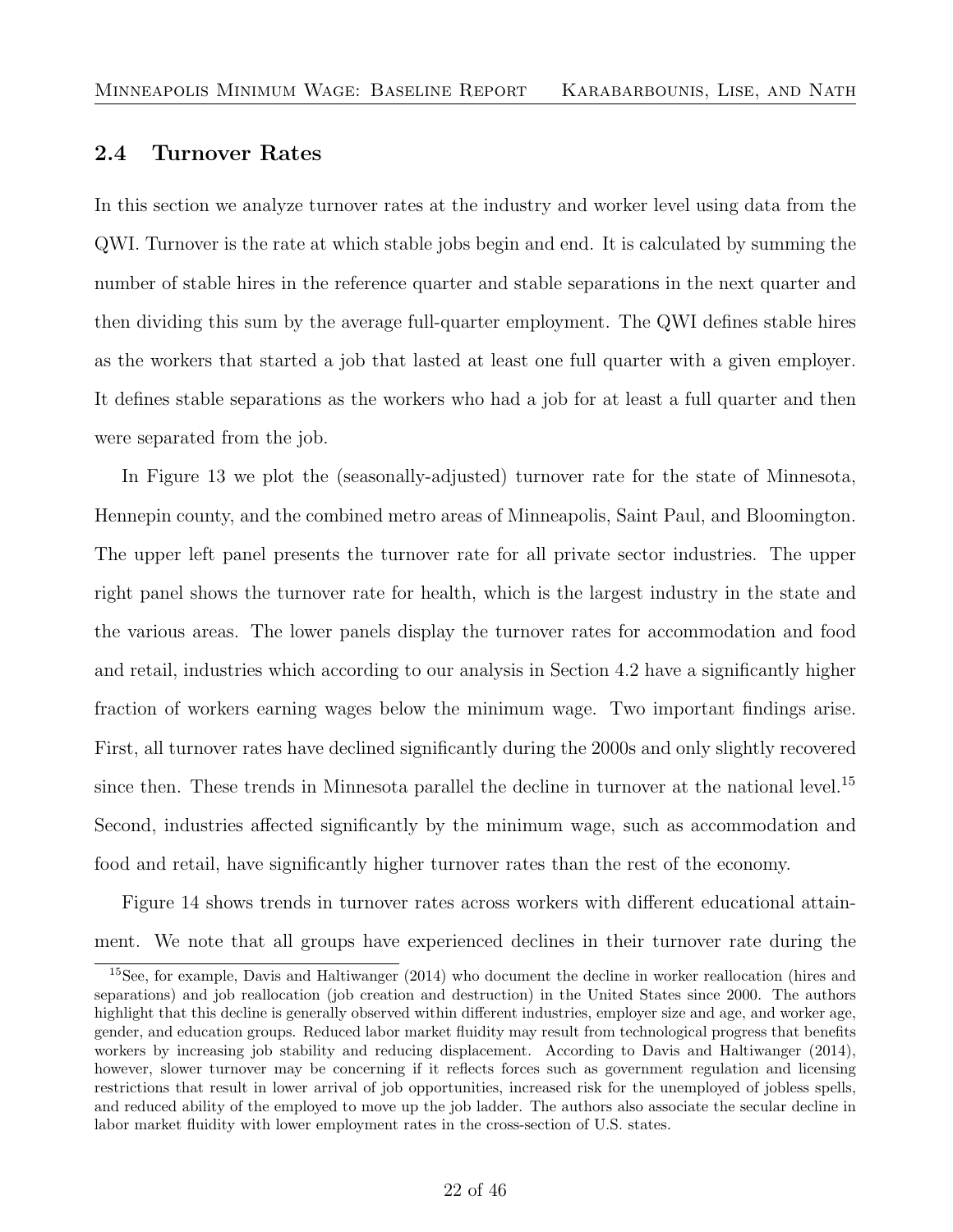<span id="page-24-0"></span>

Figure 13: Turnover Rate

2000s that mirror the decline found for the aggregate economy. In terms of differences across groups, Figure [14](#page-25-0) shows that workers with less than high school have higher turnover rate levels than all other groups. Our analysis in Section [4.1](#page-39-0) shows that this group has the highest fraction of workers earning wages below the increased minimum wage.

Figure [15](#page-26-1) shows trends in turnover rates across workers of different age. We again note that all groups have experienced declines in their turnover rate during the 2000s. However, by 2017 the turnover rate for the younger workers has recover to levels observed early in the 2000s.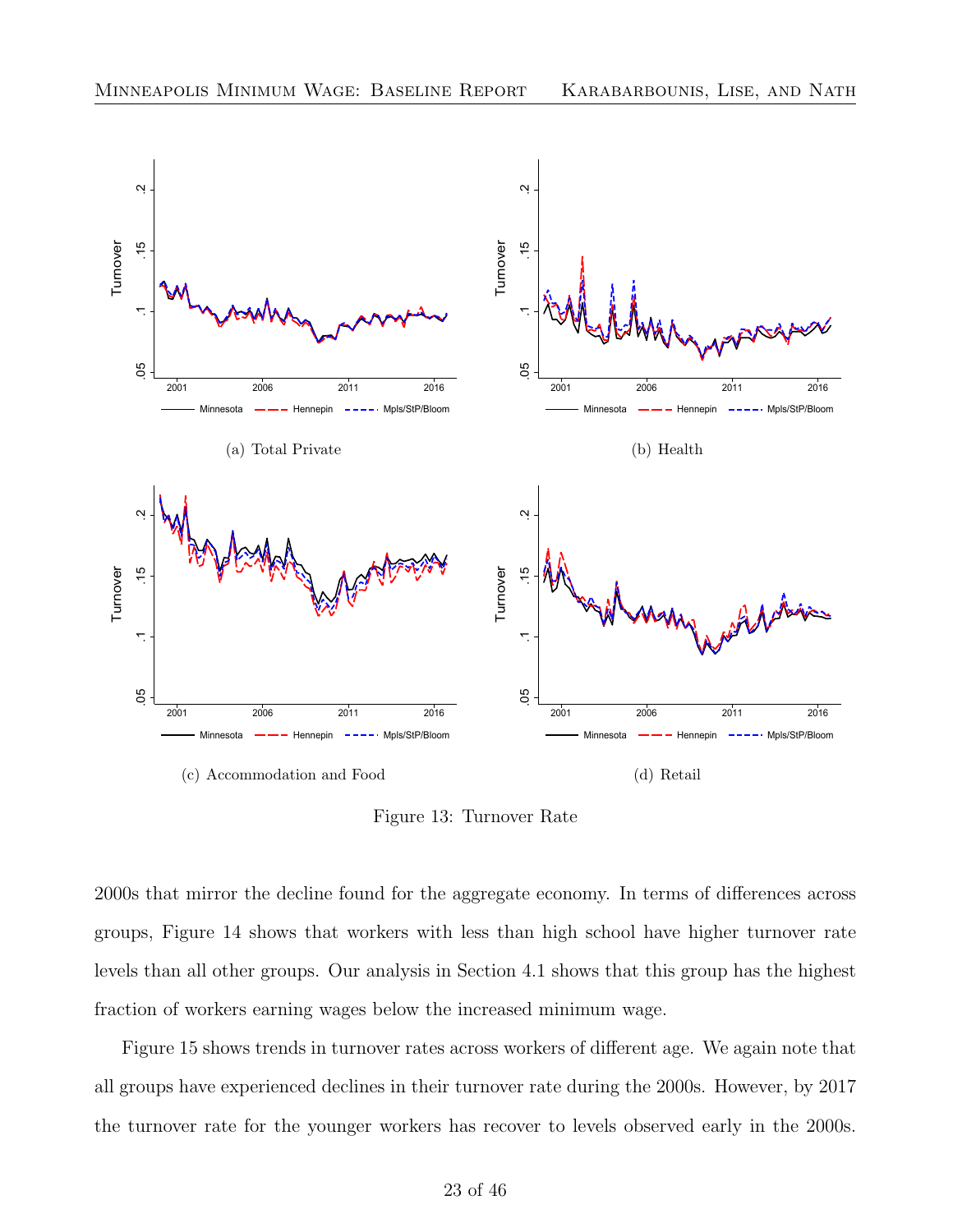<span id="page-25-0"></span>

Figure 14: Turnover Rate Across Education Groups

In terms of differences across groups, Figure [15](#page-26-1) shows that younger workers have significantly higher turnover rate levels than all other groups. Our analysis in Section [4.1](#page-39-0) shows that this group has the highest fraction of workers earning wages below the increased minimum wage.

Finally, Figure [16](#page-27-0) shows turnover rates for workers of different race and ethnicity. Workers who identify as Black or African-American and Latino or Hispanic have higher turnover rates than workers who identify as White or Asian. Our analysis in Section [4.1](#page-39-0) also shows that the former groups have a significantly higher fraction of workers earning wages below the increased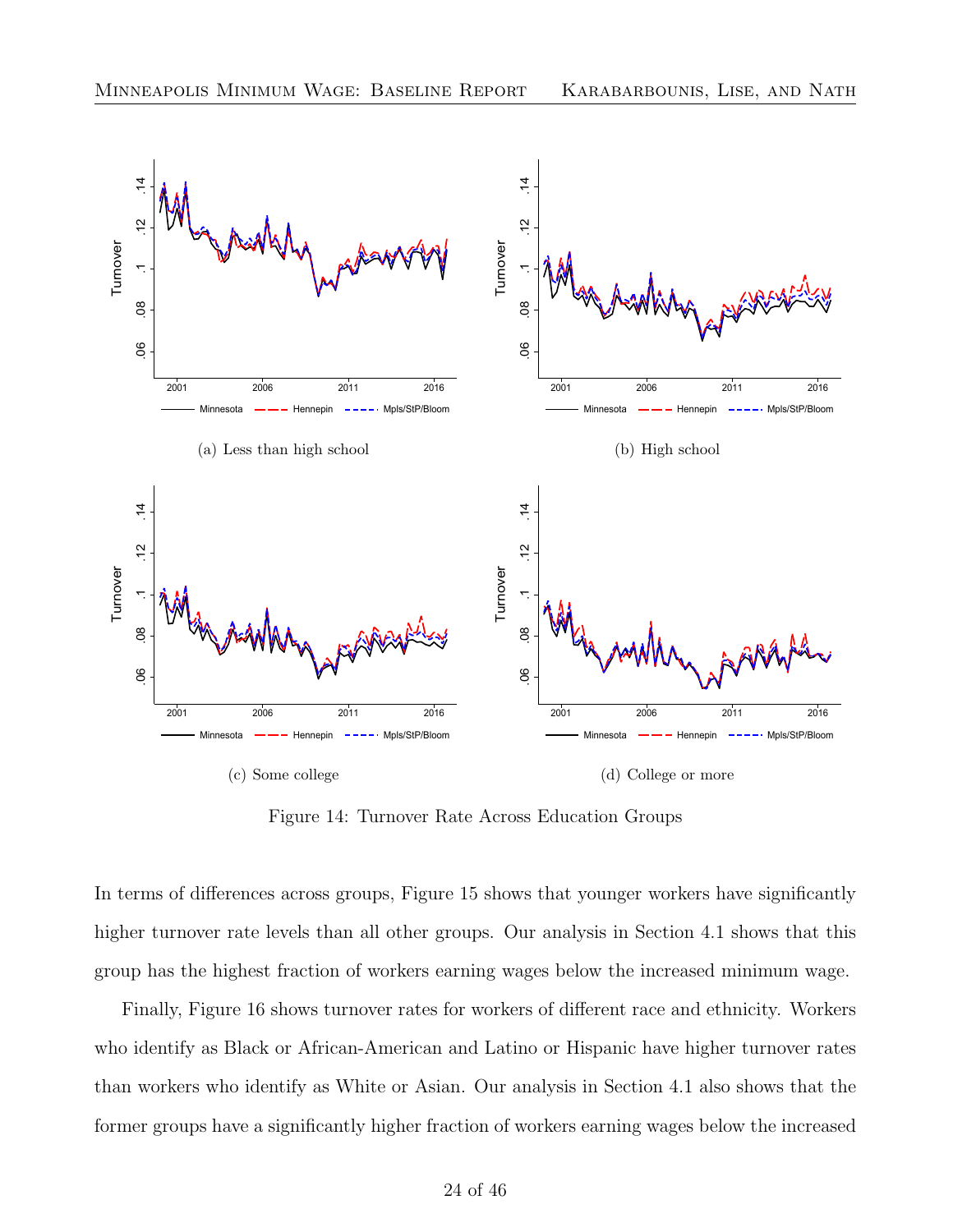<span id="page-26-1"></span>

Figure 15: Turnover Rate Across Age Groups

minimum wage relative to other demographic groups.

#### <span id="page-26-0"></span>2.5 Establishments and Firms

The source data for our analysis of trends in the number of establishments in Minneapolis come from the QCEW and include all establishments covered under the unemployment insurance program. According to the QCEW, an establishment is a single economic unit producing goods or services, located in one physical location, and engaged in one, or predominantly one, type of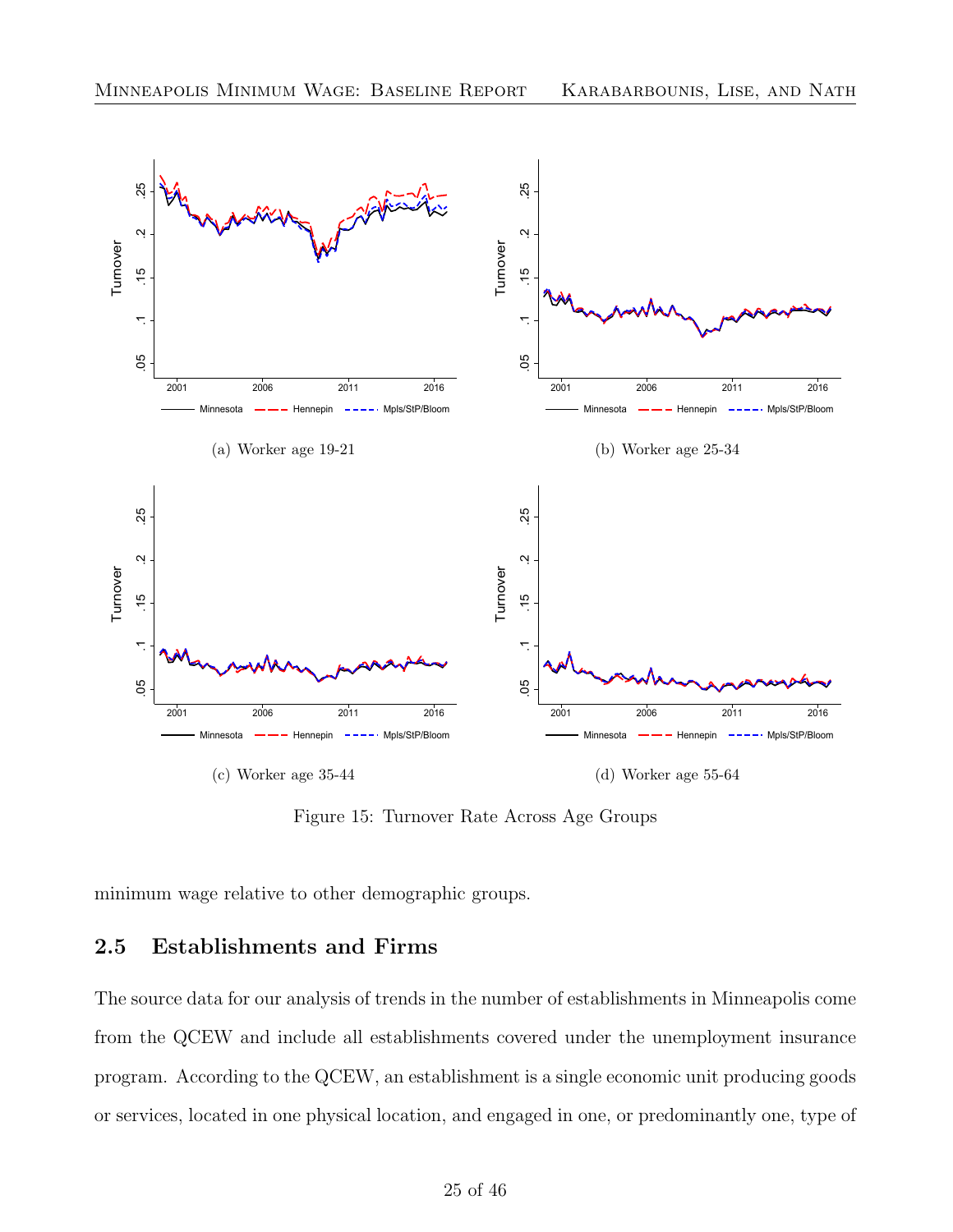<span id="page-27-0"></span>

Figure 16: Turnover Rate Across Racial and Ethnic Groups

economic activity. This definition contrasts with the definition of a firm or a company which may consist of one or more establishments, with each establishment potentially engaged in different types of economic activity. The QCEW aims to increase the amount of data reported at the establishment level and only reports the predominant economic activity in classifying the industry of an establishment.

Figure [17](#page-28-0) presents the (seasonally-adjusted) number of establishments in Minneapolis between 2000 and 2017. It documents a significant decline in the number of establishments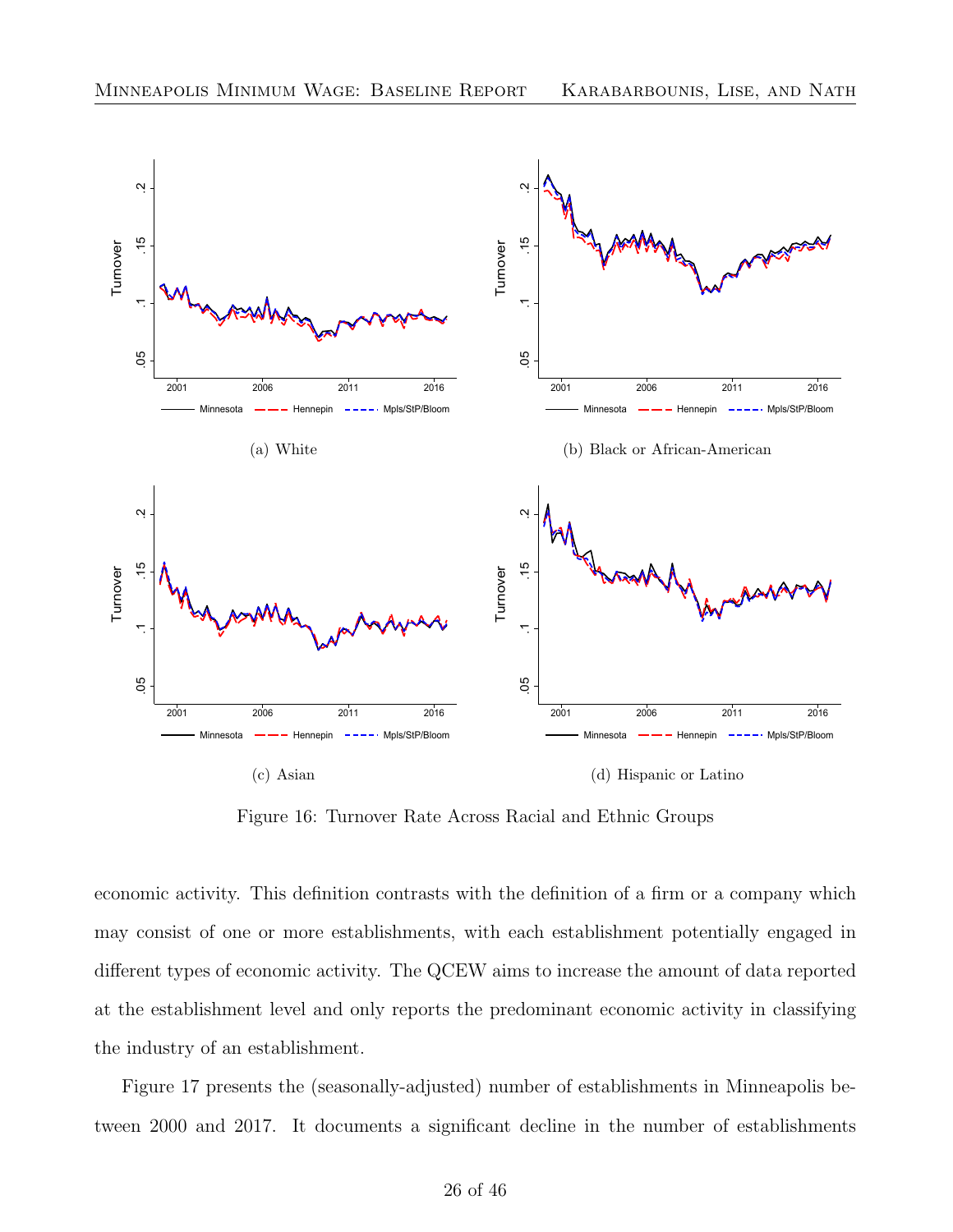<span id="page-28-0"></span>

Figure 17: Establishments in Minneapolis

between 2000 and roughly 2015. This decline contrasts with the increase in the number of establishments for both the state of Minnesota and the United States.[16](#page-28-1) Mirroring its strong employment growth since 2015, Minneapolis has added roughly 1,000 new establishments since then.

Figure [18](#page-29-0) displays trends in the number of establishments for various industries in Minneapolis alongside with total establishments (solid line). To better visualize trends, all number of establishments have been normalized to one in the first quarter of 2015. The figure shows that most industries in Minneapolis have experienced a decline in their number of establishments. Notable exceptions include accommodation and food (in the left panel) and health (in the right panel). $^{17}$  $^{17}$  $^{17}$ 

<span id="page-28-1"></span><sup>&</sup>lt;sup>16</sup>From the QCEW we calculate that the number of U.S. establishments increased from roughly 8 million to roughly 9.5 million over this period. In Minnesota the corresponding numbers are roughly 150 and 160 thousand. The number of establishments is also declining over time in Saint Paul, other neighboring cities to Minneapolis, Hennepin county, and Ramsey county.

<span id="page-28-2"></span><sup>&</sup>lt;sup>17</sup>The visible decline in the education industry at the end of 2009 reflects almost entirely the decline in the number of establishments in public elementary and secondary schools. This appears to be related to the reorganization and permanent closings of public schools associated with the Changing Schools Options program. Even though schools closed, the decline appears unreasonable both in percent terms and in absolute numbers (decline from roughly 500 to 300 establishments). In private correspondence, the Minnesota Department of Employment and Economic Development (DEED) suggested that school districts are very old and may have changed their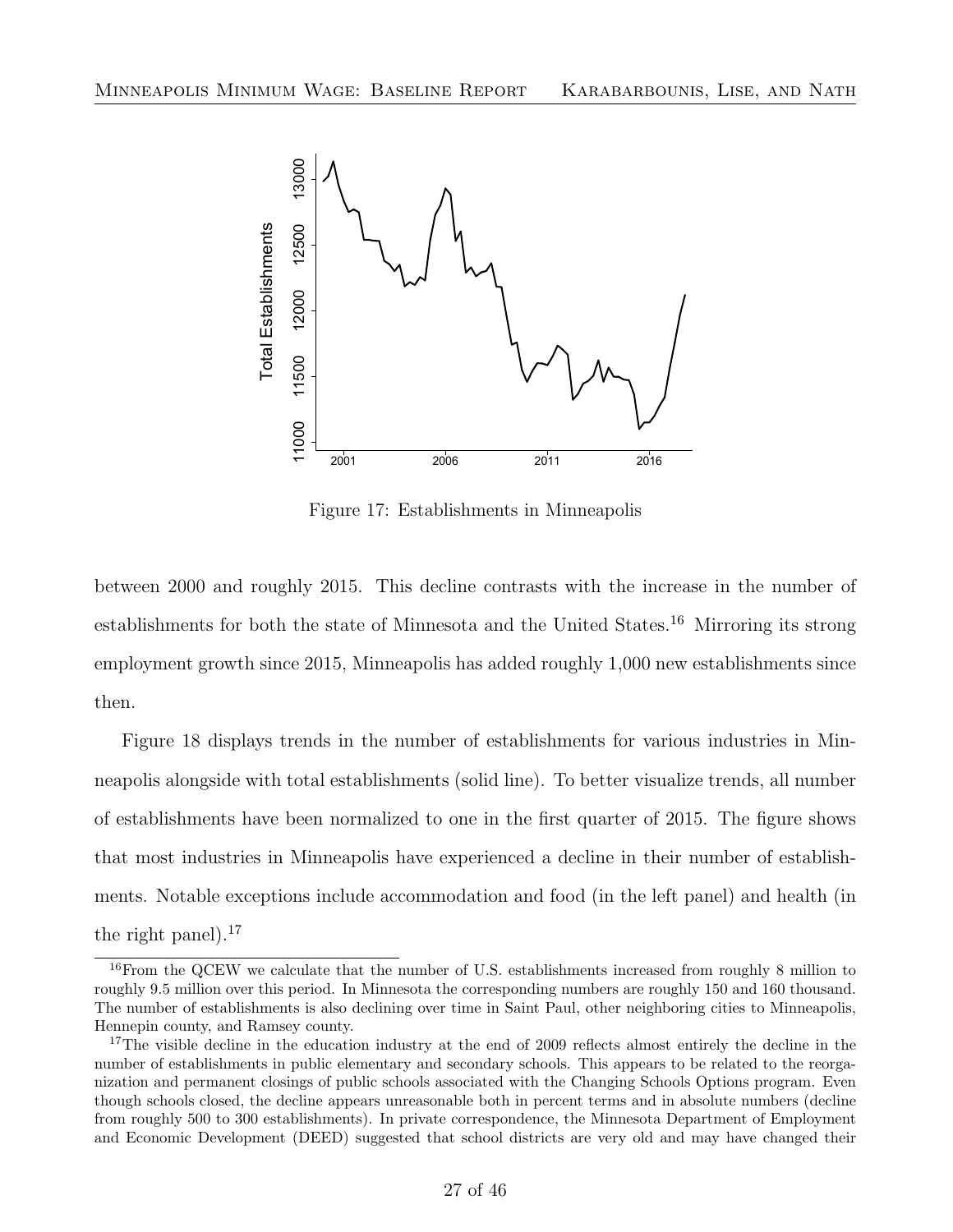<span id="page-29-0"></span>

Figure 18: Establishments Index in Minneapolis Across Industries,  $2015(1) = 1$ 

We next turn to QWI data to explore employment and wage trends for firms that belong to different size groups in the state of Minnesota, Hennepin county, and the combined metro of Minneapolis, Saint Paul, and Bloomington. For these analyses we focus only on the private sector, since size is reported only for private sector firms. Firm size is defined using employment in March 12 of the previous year at the national level rather than the state level and, therefore, a national firm often is larger than the part of that firm found in the state. We note that the firm size categories defined in QWI's publicly available data do not allow us to examine firm outcomes right around the threshold that determines the timing of the minimum wage increase (100 employees). Rather, the firm size category of 50-249 employees includes both types of affected firms. Nonetheless, the QWI data allow us to compare outcomes for firms that are differentially impacted by the increase in the minimum wage since the data is reported for

physical locations without keeping the Unemployment Insurance system updated. Given that employment did not change substantially around that time, it is possible that at that time Minneapolis public schools also reorganized their records and eliminated some dated Unemployment Insurance accounts with zero employees. We note that the elimination of establishments with zero employees by the DEED may also affect the evolution of the recorded number of establishments in other industries.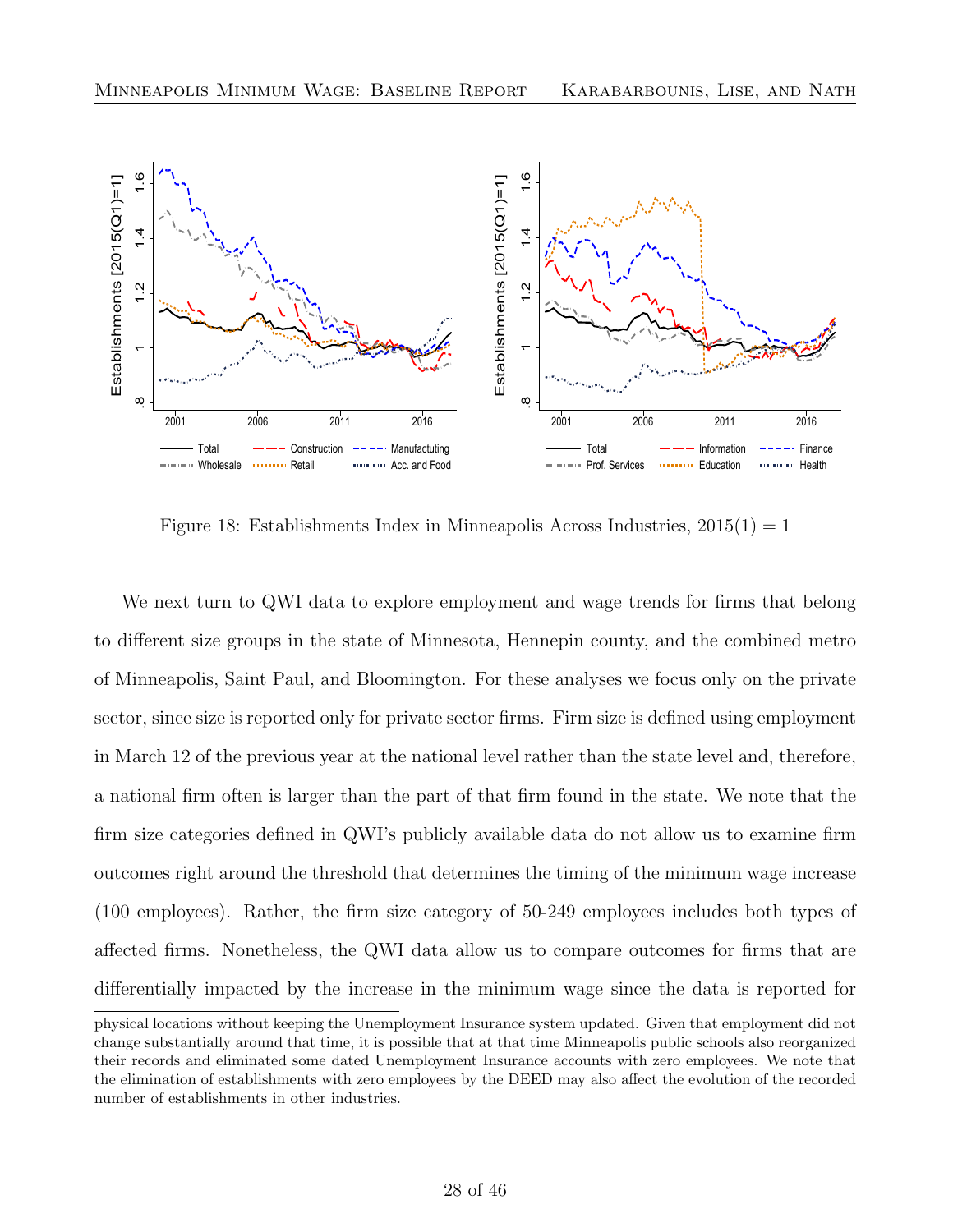<span id="page-30-1"></span>

Figure 19: Employment Index Across Firm Size Groups,  $2015(1) = 1$ 

smaller firms (below 20 or 50 employees) and larger firms (above 500 employees).<sup>[18](#page-30-0)</sup>

In Figure [19](#page-30-1) we present employment trends for the state of Minnesota, Hennepin county, and the combined metro of Minneapolis, Saint Paul, and Bloomington for firms that belong to different size groups. Comparing small firms in the upper left panel to larger firms in the lower panels, we find that small firms' employment declined significantly between 2000 and 2010.

<span id="page-30-0"></span><sup>&</sup>lt;sup>18</sup>To better visualize differences across firm sizes, we omit from the presentation of our results firms with size between 250 and 499 employees. Employment and real wage growth for these firms is not significantly different from the reported employment and real wage growth for firms with more than 500 employees.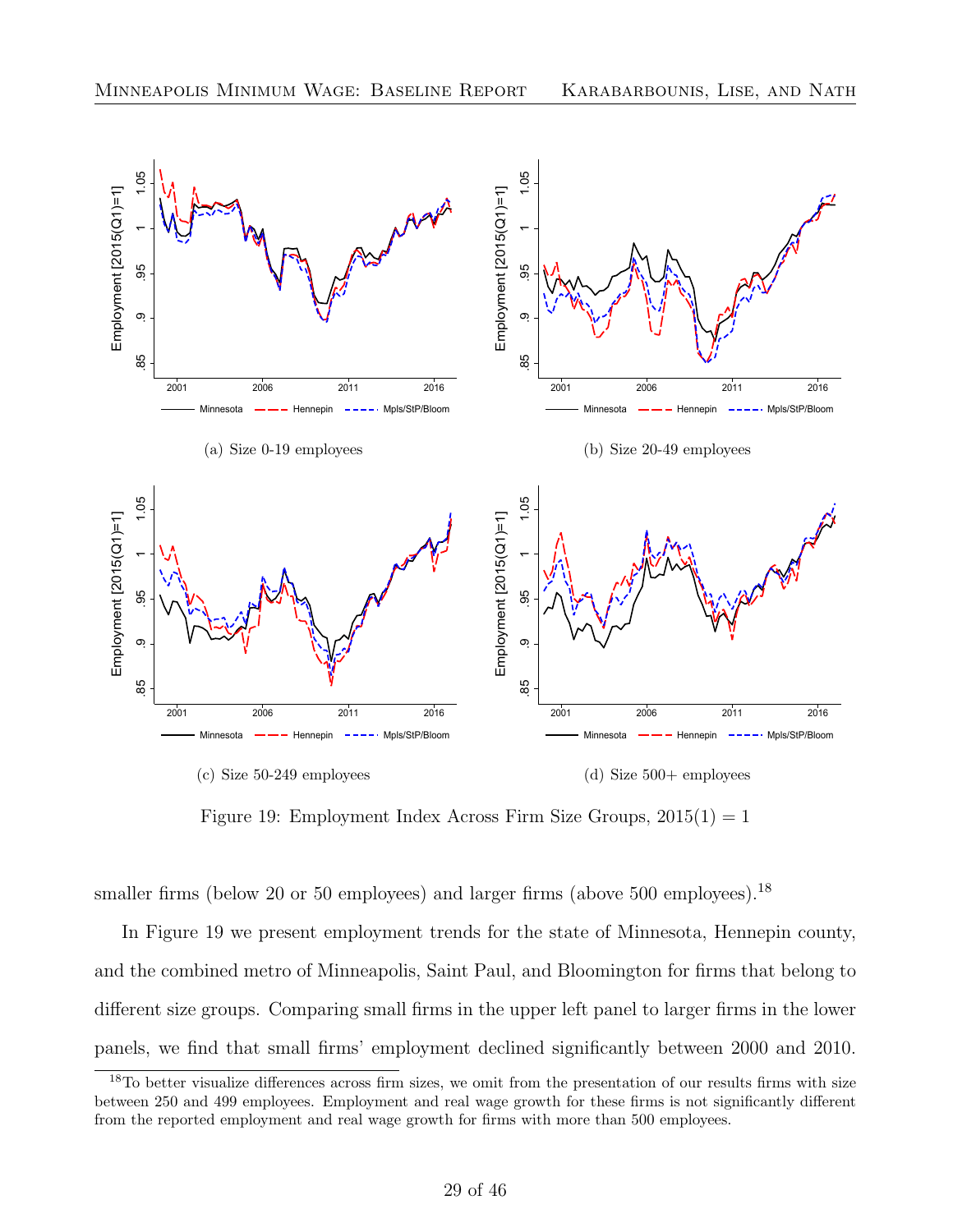<span id="page-31-0"></span>

Figure 20: Real Wage (2015 dollars) Across Firm Size Groups

Beginning in 2010, however, all types of firms have experienced roughly similar employment growth rates.

In Figure [20](#page-31-0) we present real wage trends for the state of Minnesota, Hennepin county, and the combined metro of Minneapolis, Saint Paul, and Bloomington for firms that belong to different size groups. We first note the significant difference in terms of real wage trends between smaller and larger firms. Smaller firms experienced large declines in their real wages until roughly 2013, with a modest recovery since then. By contrast, larger firms have experienced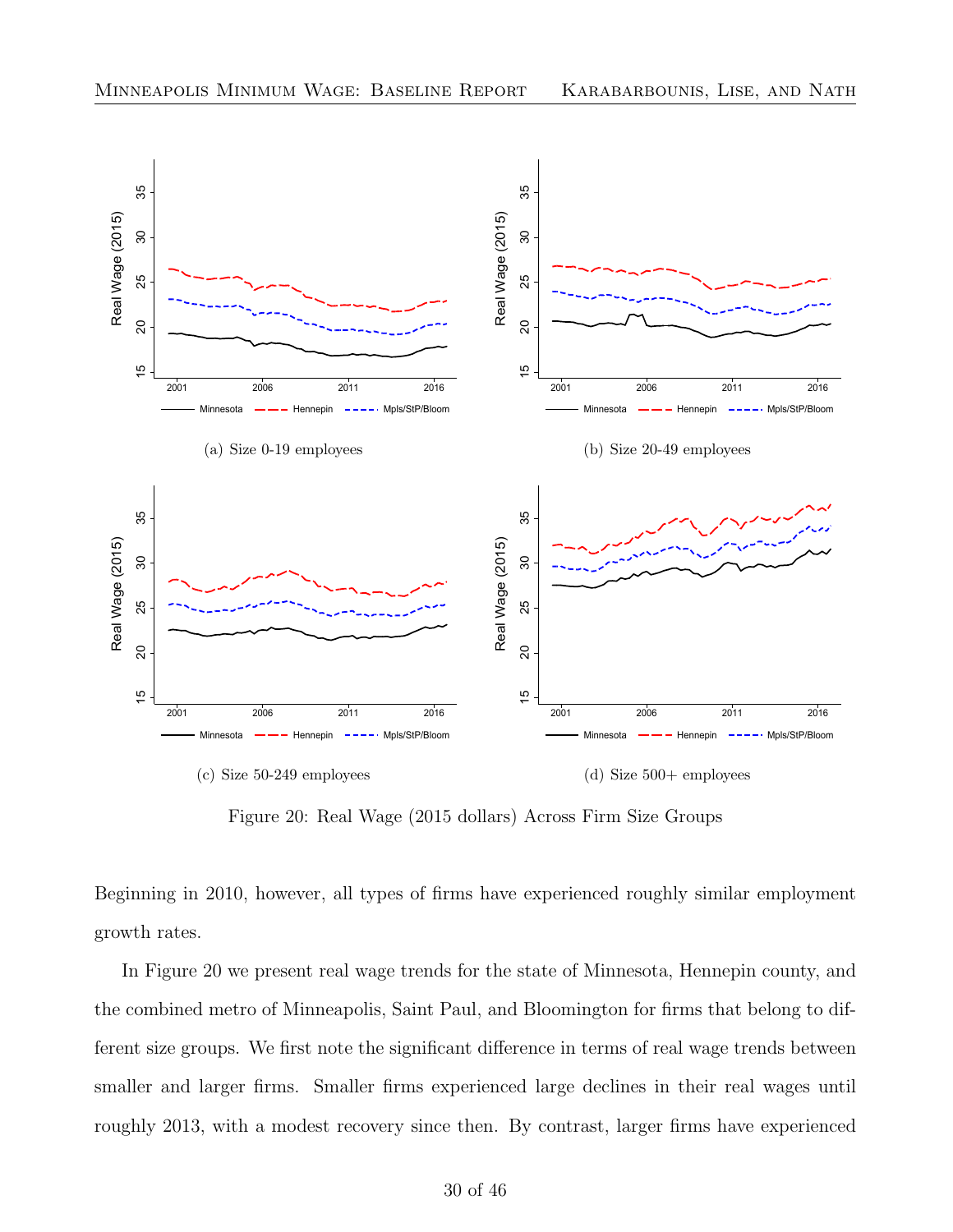relatively stable growth of real wages over time. Second, we find important differences in the levels of wages across firms. We expect a given increase in the minimum wage to affect smaller firms more because they have lower wages on average.

#### <span id="page-32-0"></span>2.6 Business Sales

In this section we present the industry composition of sales in Minneapolis and contrast it with Saint Paul. For these analyses, we use sales tax data between 2008 and 2016 collected and digitized by the Minnesota Department of Revenue (DOR). The DOR data includes sales, taxable sales, and sales and use taxes from tax returns and business registration information received from tax filers. Sales tax on motor vehicle sales is not included in the DOR statistics. Businesses not required to file sales or use tax returns or filing zero amounts are not included in the statistics. While most businesses with more than one location file a consolidated return, they list their sales and taxes for each of their locations separately. Therefore, each location counts separately in the statistics and the data are available at the city level.

In Table [3](#page-33-0) we present summary statistics of the fraction of gross sales, taxable sales, and employment across industries in Minneapolis and Saint Paul. The gross sales variable is more relevant when thinking about the size of economic activity captured by each sector. However, gross sales is not directly used to calculate any of the sales taxes that businesses pay and, therefore, may be subject to inaccuracies. For this reason we present statistics using both gross sales and taxable sales that businesses report.<sup>[19](#page-32-1)</sup>

We noted previously the similarity of Minneapolis and Saint Paul in terms of employment shares of the industries affected the most by the minimum wage increase. One of the most notable findings of Table [3](#page-33-0) is that this similarity extends when we look at measures of sales. In particular, accommodation and food services, administrative services, and, to a smaller extent,

<span id="page-32-1"></span><sup>19</sup>As an example where data quality issues arise, the DOR reports that educational services in Minneapolis (NAICS code 611) declared gross sales of 117 million dollars in 2008 which increased to 962 million dollars in 2009. By contrast, taxable sales only increased from 8 to 9 million dollars. In general, the tax data at the region-industry level is subject to large year to year fluctuations which makes an analysis of trends in sales by region and industry less conclusive relative to the other variables we have presented.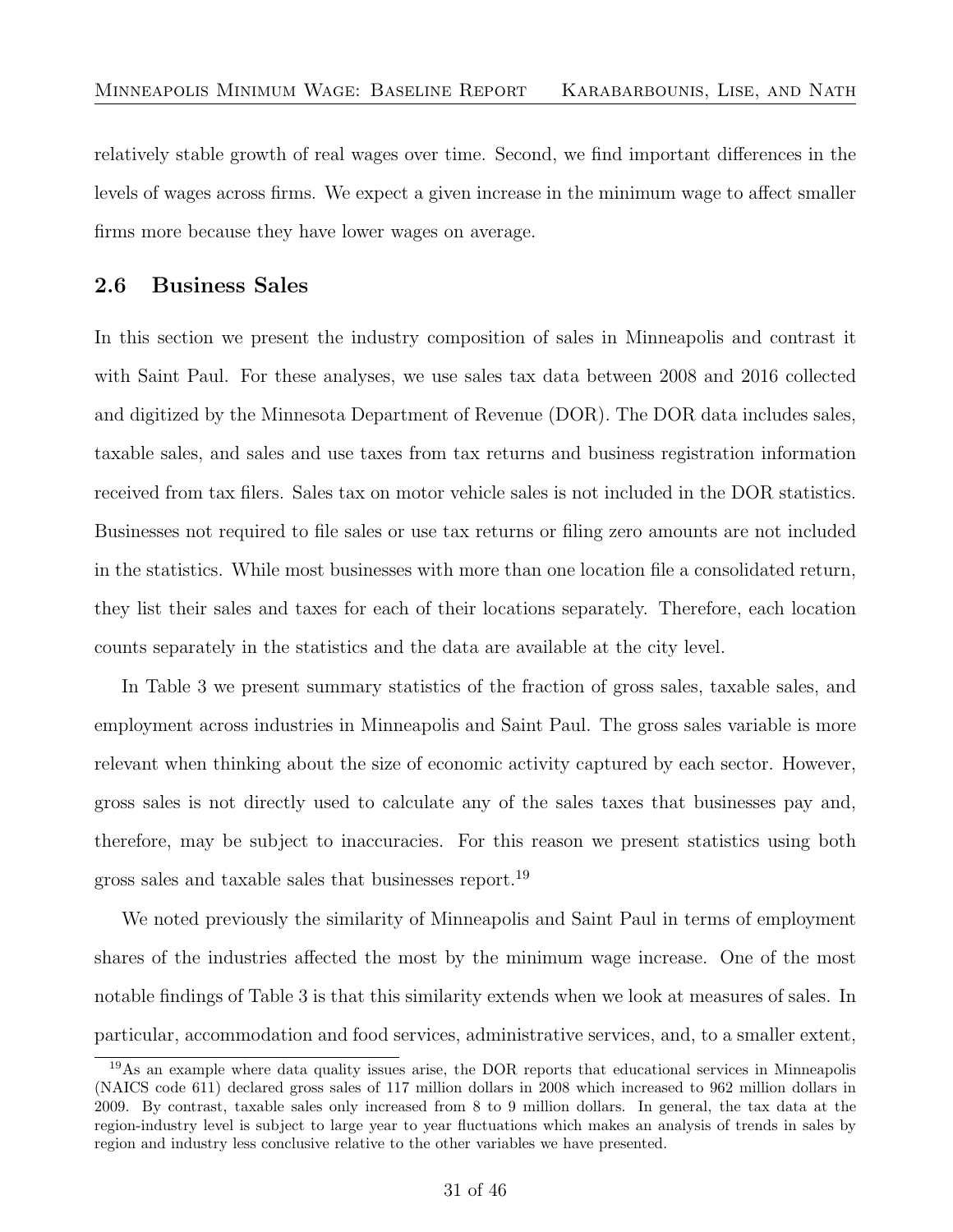| (percent of city total)        | Gross Sales          |         | <b>Taxable Sales</b> |          | Employment  |          |
|--------------------------------|----------------------|---------|----------------------|----------|-------------|----------|
|                                | Minneapolis St. Paul |         | Minneapolis          | St. Paul | Minneapolis | St. Paul |
| <b>Utilities</b>               | 23.1                 | 0.3     | 35.6                 | 0.4      | 1.0         | 0.5      |
| Construction                   | 1.7                  | 4.9     | 0.3                  | 1.1      | 2.0         | 2.9      |
| Manufacturing                  | 9.9                  | 9.0     | 1.8                  | 4.9      | 4.8         | 4.7      |
| Wholesale                      | 11.1                 | 15.5    | 10.7                 | 7.7      | 2.9         | 3.1      |
| Retail                         | 11.8                 | 20.3    | 14.8                 | 31.2     | 5.0         | 5.7      |
| Transportation                 | 0.9                  | 0.7     | 1.2                  | 0.3      | 2.4         | 2.1      |
| Information                    | 2.1                  | 5.6     | 2.1                  | 11.8     | 3.7         | 3.1      |
| Finance and Insurance          | 1.5                  | 2.2     | 0.9                  | 0.1      | 9.4         | 7.6      |
| Real Estate                    | 0.8                  | 0.7     | 1.0                  | 1.0      | 2.4         | 1.5      |
| Prof., Sc., and Tech.          | 14.1                 | $5.5\,$ | 2.0                  | 1.7      | 11.2        | 4.2      |
| Management                     | 0.5                  | 0.7     | 0.1                  | 0.1      | 6.1         | 2.7      |
| <b>Administrative Services</b> | 2.5                  | 2.8     | 2.6                  | 4.2      | 5.1         | 5.9      |
| Education                      | 3.3                  | 0.7     | 0.2                  | 0.4      | 10.3        | 10.2     |
| Health                         | $6.9\,$              | 16.8    | 0.3                  | 0.5      | 17.5        | 23.5     |
| Arts and Entertainment         | 1.1                  | 1.2     | 2.9                  | 4.2      | 1.9         | 2.4      |
| Acc. and Food Services         | 6.2                  | 4.7     | 19.8                 | 19.5     | 8.3         | 6.6      |
| Other Services                 | 1.9                  | 2.8     | 3.1                  | $5.8\,$  | 3.3         | 4.0      |
| Public Administration          | 0.3                  | 4.4     | 0.3                  | $2.0\,$  | 4.3         | 13.1     |

<span id="page-33-0"></span>Table 3: Industry Composition of Gross Sales, Taxable Sales, and Employment (2008-2016)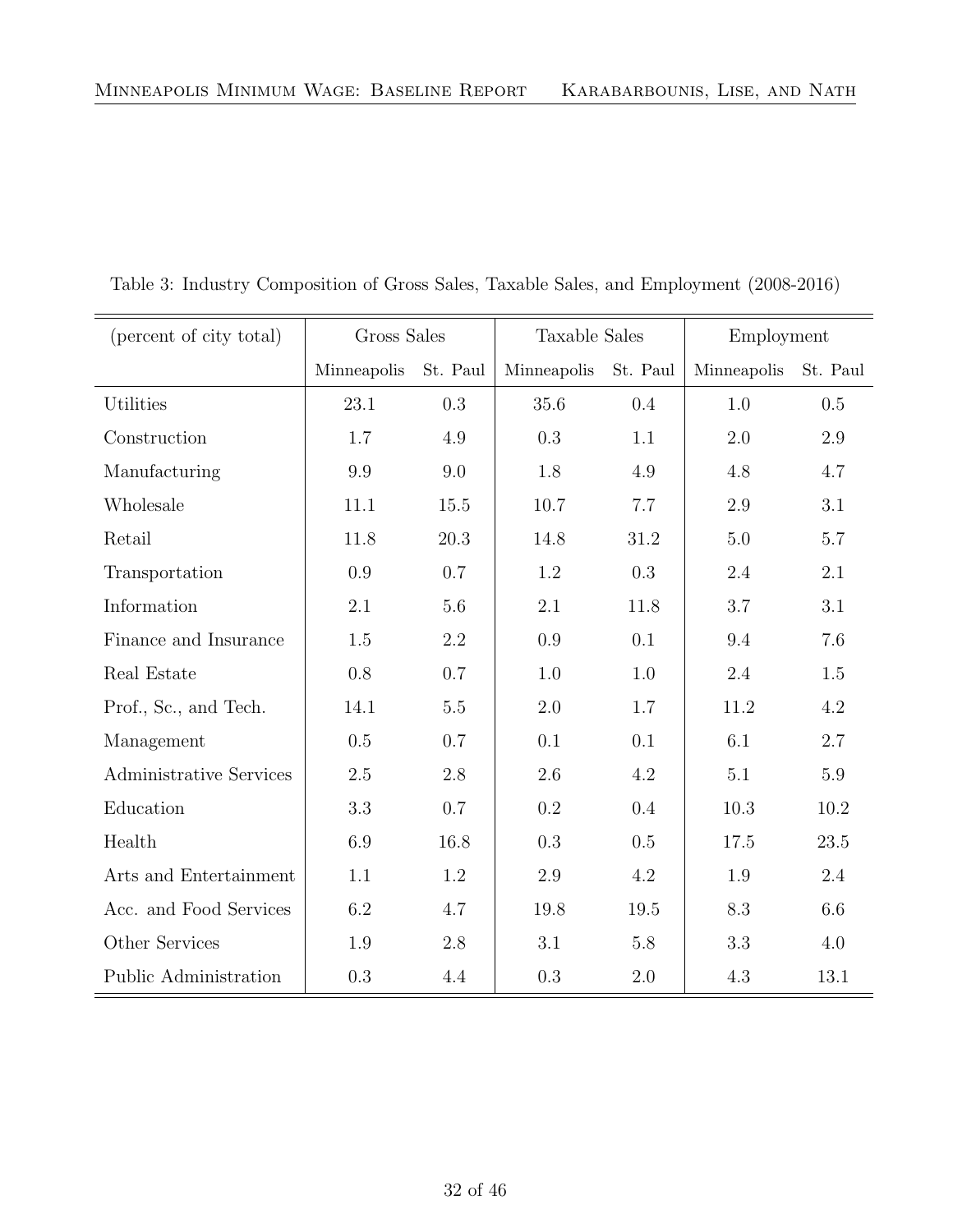retail are roughly equally important in terms of gross and taxable sales in both cities.<sup>[20](#page-34-1)</sup>

#### <span id="page-34-0"></span>2.7 Income and Consumption

In this section we present some baseline measures of income and consumption expenditures. For these analyses we draw on data from the Consumer Expenditure (CE) Survey. CE data are collected by the Census Bureau for BLS and provide information on detailed expenditures, income, and demographic characteristics of households in the United States. The CE provides tabulations of consumption expenditures for metropolitan statistical areas with population above 2.5 million people. The CE sample is relatively small even at the national level and does not include information that would allow us to analyze consumption patterns for households that live or work in Minneapolis. Given these data limitations, our analysis is limited to households that live in the Minneapolis, Saint Paul, and Bloomington metro area.

Figure [21](#page-35-0) presents the evolution of income and consumption expenditures over time. All household-level series are deflated with the consumer price index for the Minneapolis, Saint Paul, and Bloomington metro area and transformed into per person levels by adjusting for household size and composition using equivalence scales from the Organisation for Economic Cooperation and Development. The top left panel of the figure shows that pre-tax income per person declined significantly during and after the Great Recession. Since then income has recovered and has reached roughly 50 thousand dollars by 2016. The evolution of consumption expenditures per person parallels that of income, reaching roughly 37 thousand dollars in 2016.

The upper right panel of Figure [21](#page-35-0) disaggregates consumption expenditures between spending on non-durables and spending on housing and vehicles. To better visualize their relative growth over time, expenditures are normalized to one in 2015. We note that the evolution of non-durables and durables is similar over time. The bottom left panel separates expenditures in health and education from other non-durable expenditures. We find that health

<span id="page-34-1"></span><sup>&</sup>lt;sup>20</sup>We note the large difference between Minneapolis and Saint Paul in terms of the share of sales accounted for by utilities. That relative employment shares diverge so much from relative sales shares is not surprising given that utilities is an extremely capital intensive industry.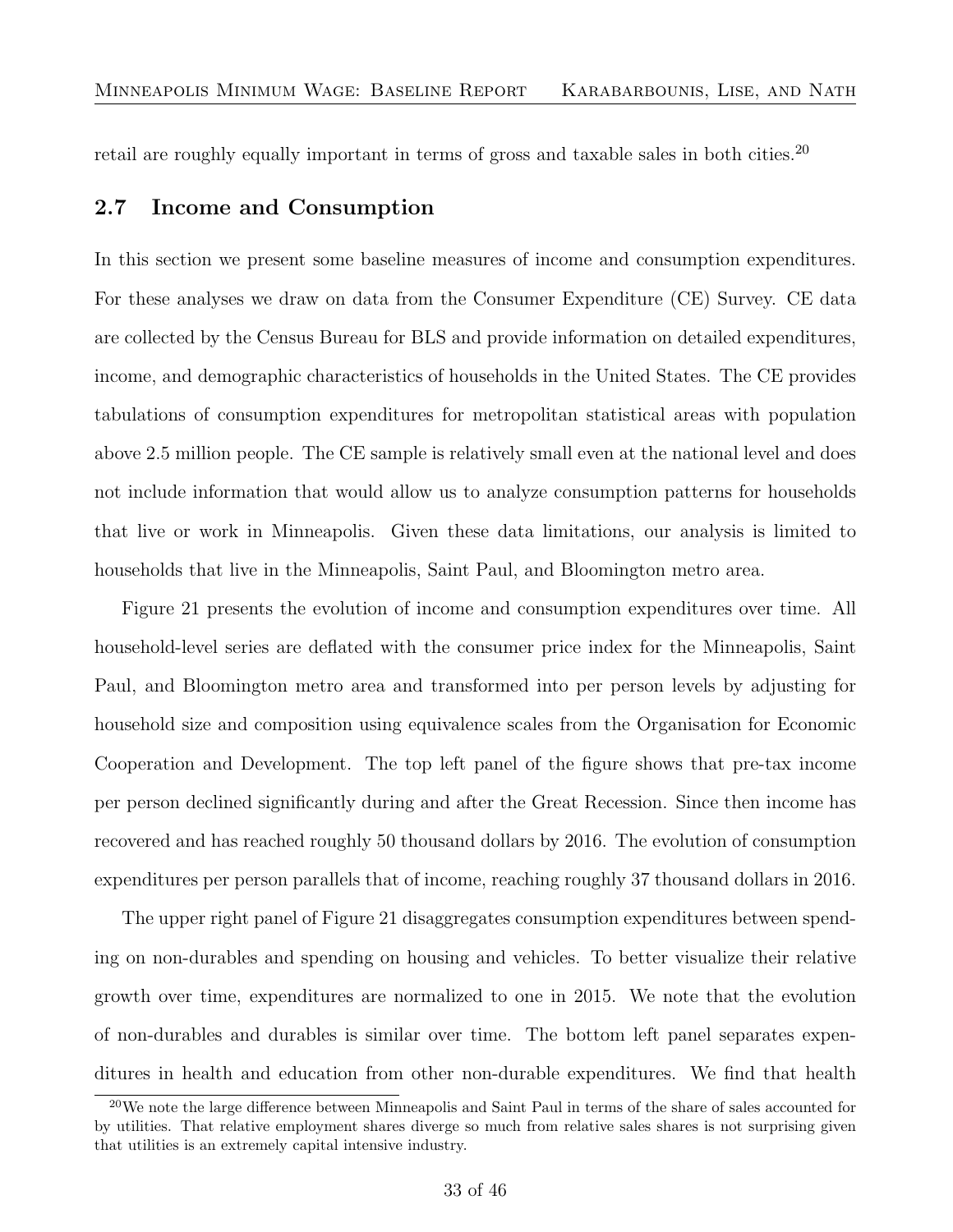<span id="page-35-0"></span>

Figure 21: Income and Spending (2015 dollars) in Minneapolis - St. Paul - Bloomington

and educational expenditures have risen significantly over time, mirroring the rising employment importance of these sectors for both the local and the national economy. Finally, the bottom right panel disaggregates the remaining non-durable expenditures into various subcategories. Over time, residents of the metro area have shifted their consumption basket away from apparel, tobacco, and alcohol.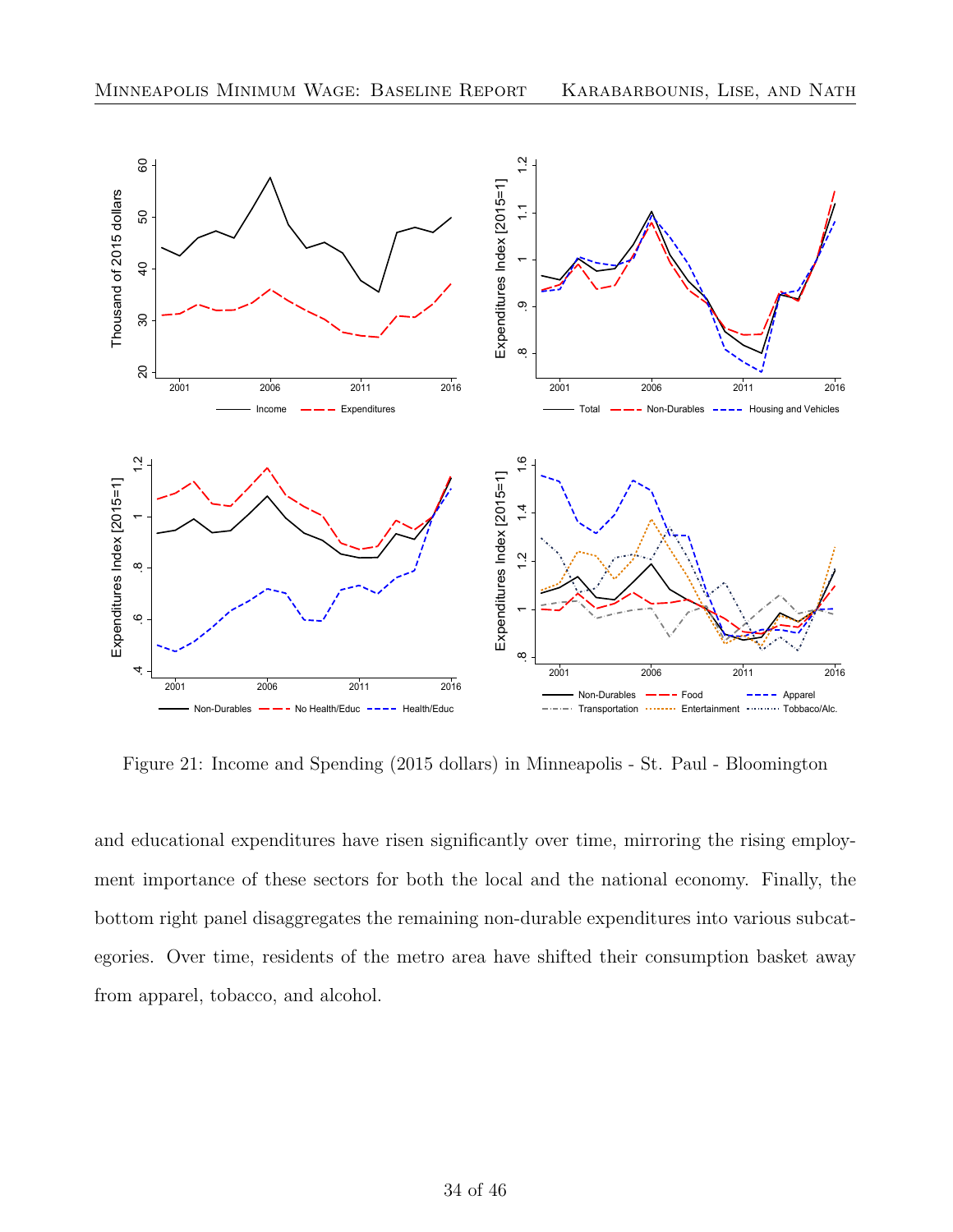<span id="page-36-2"></span>

Figure 22: Restaurants in Minneapolis and Saint Paul

### <span id="page-36-0"></span>3 Trends in Restaurant Services

In this section we report trends in selected variables for the restaurant services industry. The data source is the QCEW, which differentiates between full-service restaurants (NAICS code 722511) and limited-service restaurants (NAICS code  $722513$ ).<sup>[21](#page-36-1)</sup> We focus on restaurants because, as our analysis in Section [4](#page-38-0) demonstrates, the majority of workers in this industry earns wages below the increased level of the minimum wage.

Figure [22](#page-36-2) presents the (seasonally-adjusted) number of establishments in the restaurant industry. Beginning in the left panel with Minneapolis, in 2000 there were roughly 300 establishments of full service and a similar number of limited service. By 2017, the number of full-service restaurants has grown to roughly 470, whereas the number of limited service restaurants has grown to roughly 370. Turning to Saint Paul in the right panel, we do not observe this differential growth. Namely, the number of both full-service establishments and

<span id="page-36-1"></span><sup>&</sup>lt;sup>21</sup>We omit from our analyses cafeterias and snack and nonalcoholic beverage bars as they account for roughly 5 percent of total employment in restaurant services in 2017 in Minneapolis.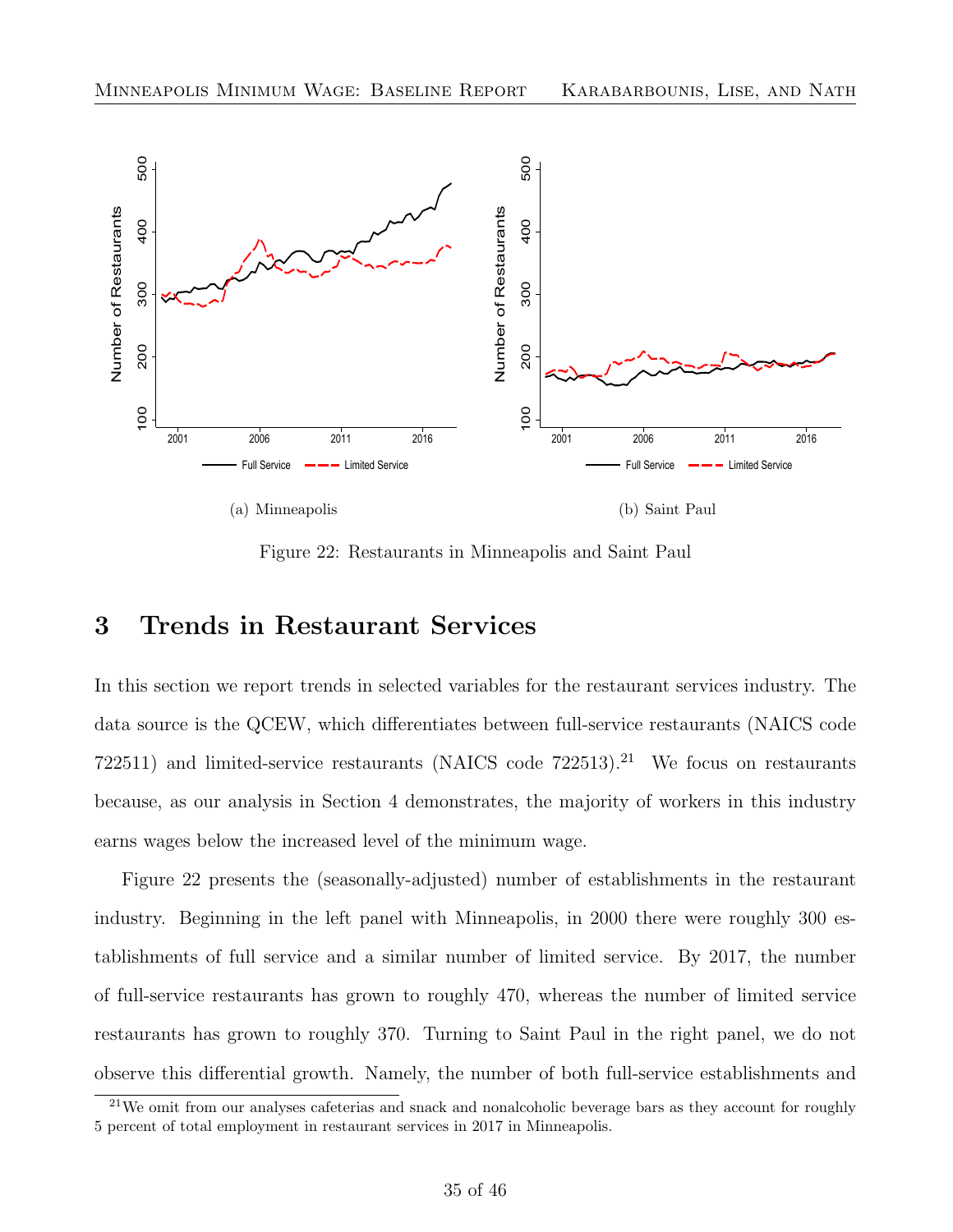<span id="page-37-0"></span>

Figure 23: Employment (thousands of jobs) in Minneapolis and Saint Paul Restaurants

the number of limited-service establishments has grown from roughly 170 to roughly 200 over the sample period.

Figure [23](#page-37-0) presents the (seasonally-adjusted) number of jobs in the restaurant industry. Mirroring the trends in the number of establishments, employment in full-service restaurants in Minneapolis has grown faster than employment in limited-service restaurants over time. In Saint Paul, employment has grown at a roughly similar rate for the two types of establishments.

In Figure [24](#page-38-1) we present the (four-quarter moving-average) of real wages in the restaurant industry. We first note that, assuming a moderate growth of 2 percent per year, average wages will be below the projected level of the minimum wage in both full-service and limited-service establishments (for both cities). This finding is consistent with our results in Section [4.2](#page-41-0) that demonstrate that the majority of workers in the restaurant industry will be earning a lower wage than the increased level of the minimum wage in Minneapolis.<sup>[22](#page-37-1)</sup> Wages in full-service

<span id="page-37-1"></span><sup>&</sup>lt;sup>22</sup>The QCEW aims to include non-wage cash payments such as bonuses and tips in its measure of wages. However, for workers in the restaurant industry these components are likely to be underreported. Federal law allows employers to count tips in applying the full minimum wage. Minnesota, however, prohibits employers from counting tips for purposes of either the state or federal minimum. The minimum wage increase in the city of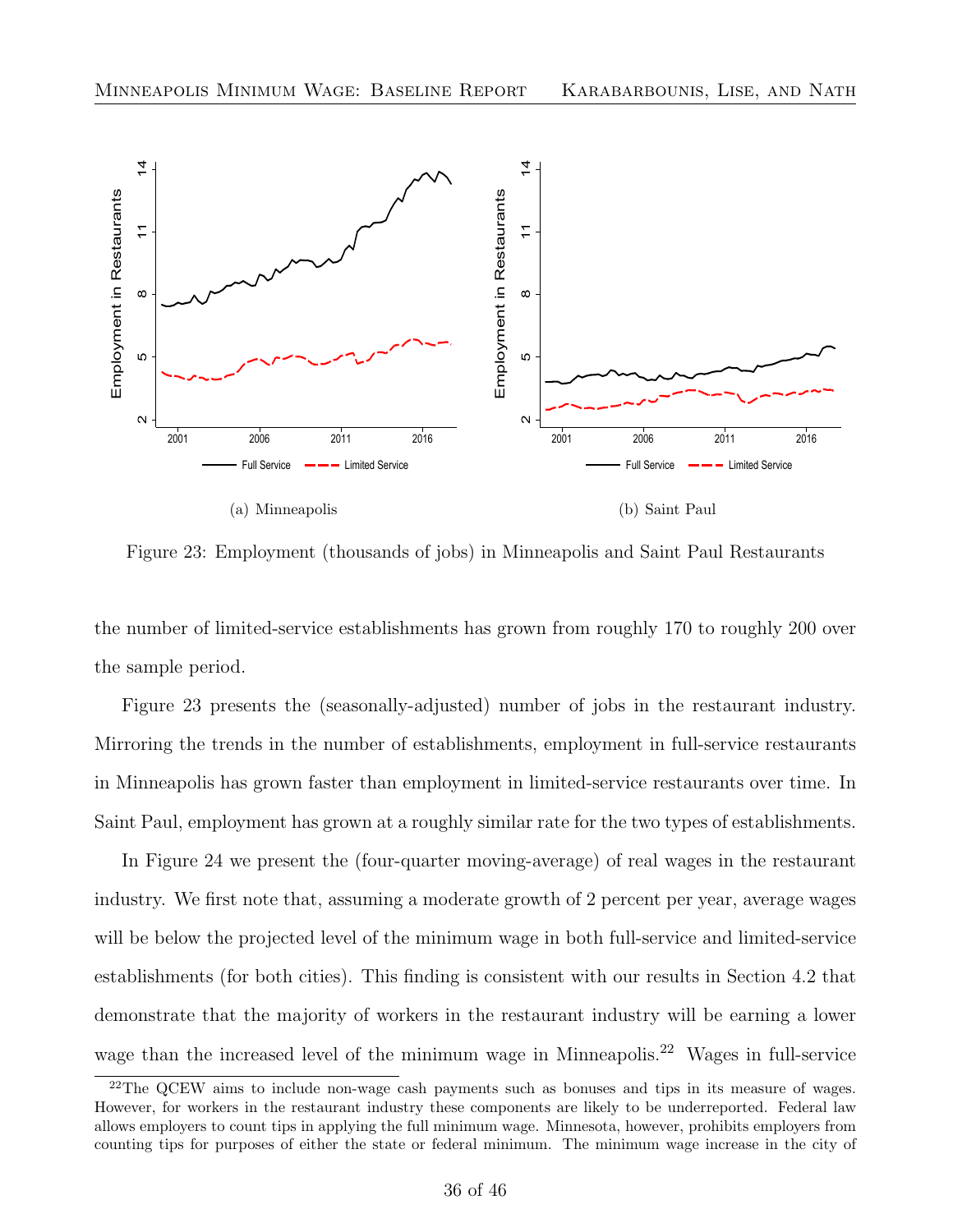<span id="page-38-1"></span>

Figure 24: Real Wage (2015 dollars) in Minneapolis and Saint Paul Restaurants

restaurants are roughly 1 to 1.5 dollars higher than wages in limited-service restaurants, so we expect the minimum wage to affect more the latter type of establishments. We also note, wages in Minneapolis exceed wages in Saint Paul, for both types of establishments. Finally, wages in both cities and types of establishments have increased substantially since 2014.<sup>[23](#page-38-2)</sup>

# <span id="page-38-0"></span>4 Workers Affected by the Minimum Wage Increase

In this section we use data from the American Community Survey (ACS) between 2010 and  $2016$  to document the characteristics of workers affected by the minimum wage increase.<sup>[24](#page-38-3)</sup> We identify as "affected workers" the fraction of workers in Minneapolis who will be earning wages below 115 percent of the increased level of the minimum wage.<sup>[25](#page-38-4)</sup> In these comparisons, we

Minneapolis refers to the wage excluding tips.

<span id="page-38-2"></span> $^{23}$ The state of Minnesota increased its minimum wage above the federal level in 2014. We also observe an increase in restaurant wages around that period for the state as a whole.

<span id="page-38-3"></span> $^{24}$ As discussed in Section [2.3,](#page-15-0) we use information from the ACS surveys in 2010 and 2011 to predict the respondents who are working in Minneapolis in the 2012 to 2016 surveys.

<span id="page-38-4"></span> $^{25}$ We choose 115 percent following [Dube, Giuliano, and Leonard](#page-47-8) [\(2015\)](#page-47-8) who document that a large U.S. retailer in the late 1990s implemented raises to workers earning as much as 15 percent above the new minimum wage.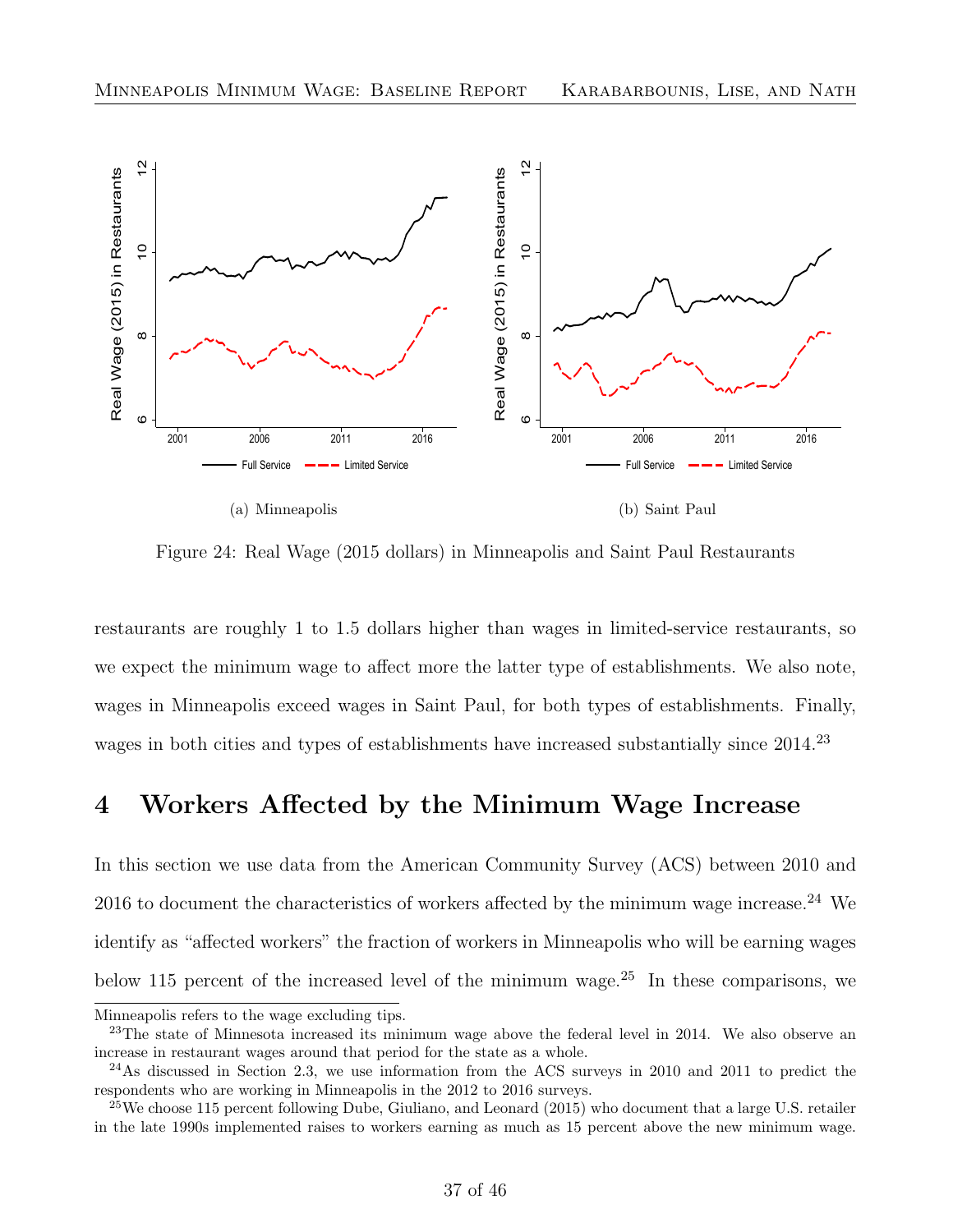have adjusted workers' wages over time by applying a 2 percent growth rate per year.

Before we present our results, we wish to emphasize that this analysis does not aim to provide an account of the effects of the minimum wage increase on workers' actual wages, earnings, and welfare. Our statistics simply show the fraction of workers that will be earning a wage below the minimum wage in future years, assuming that nothing else has changed. Therefore, these calculations do not take into account feedback effects from the minimum wage to economic outcomes potentially arising from a reallocation of economic activity toward other industries or other regions, a substitution across different types of workers, a substitution of labor with other factors or production, changes in relative prices of goods, an increased supply of workers to Minneapolis, or an increase in the income of these workers. Additionally, our analyses do not account for other changes in national or local economic conditions that could affect the structure of wages and employment opportunities in Minneapolis or for particular demographic groups.

#### <span id="page-39-0"></span>4.1 Demographics

Table [4](#page-40-0) presents the fraction of workers who would earn wages below 115 percent of the minimum wage in 2018, 2020, and  $2023<sup>26</sup>$  $2023<sup>26</sup>$  $2023<sup>26</sup>$  Using data from the 2010 to 2016 ACS, we find that 16 percent of workers earn wages below the 2018 threshold, 20 percent earn wages below the 2020 threshold, and 24 percent earn wages below the 2023 threshold.<sup>[27](#page-39-2)</sup> Multiplying these fractions with the estimate of 326,189 workers in Minneapolis, we estimate that roughly 52,000 workers earn wages below 115 percent of the minimum wage in 2018, roughly 65,000 workers earn wages below 115 percent of the minimum wage in 2020, and roughly 78,000 workers earn

Wage spillovers are likely to be different in Minneapolis businesses given differences in the time period, business policies of smaller firms, industrial and occupational composition of affected firms, and the size of the minimum wage increase. We aim to quantify wage spillovers in future reports.

<span id="page-39-1"></span> $^{26}$ For the minimum wage we use 10.75, 12.50, and 14.75 dollars per hour, which equals the average of the minimum wage applied to businesses that employ above 100 workers and the minimum wage applied to businesses below 100 workers.

<span id="page-39-2"></span><sup>&</sup>lt;sup>27</sup>Our estimates accord well with independent earlier estimates by the Economic Policy Institute, presented in the [Roy Wilkins Center Evaluation](#page-47-9) [\(2016\)](#page-47-9), concluding that 23 percent of Minneapolis workers will be affected by an increase of the minimum wage to 15 dollars.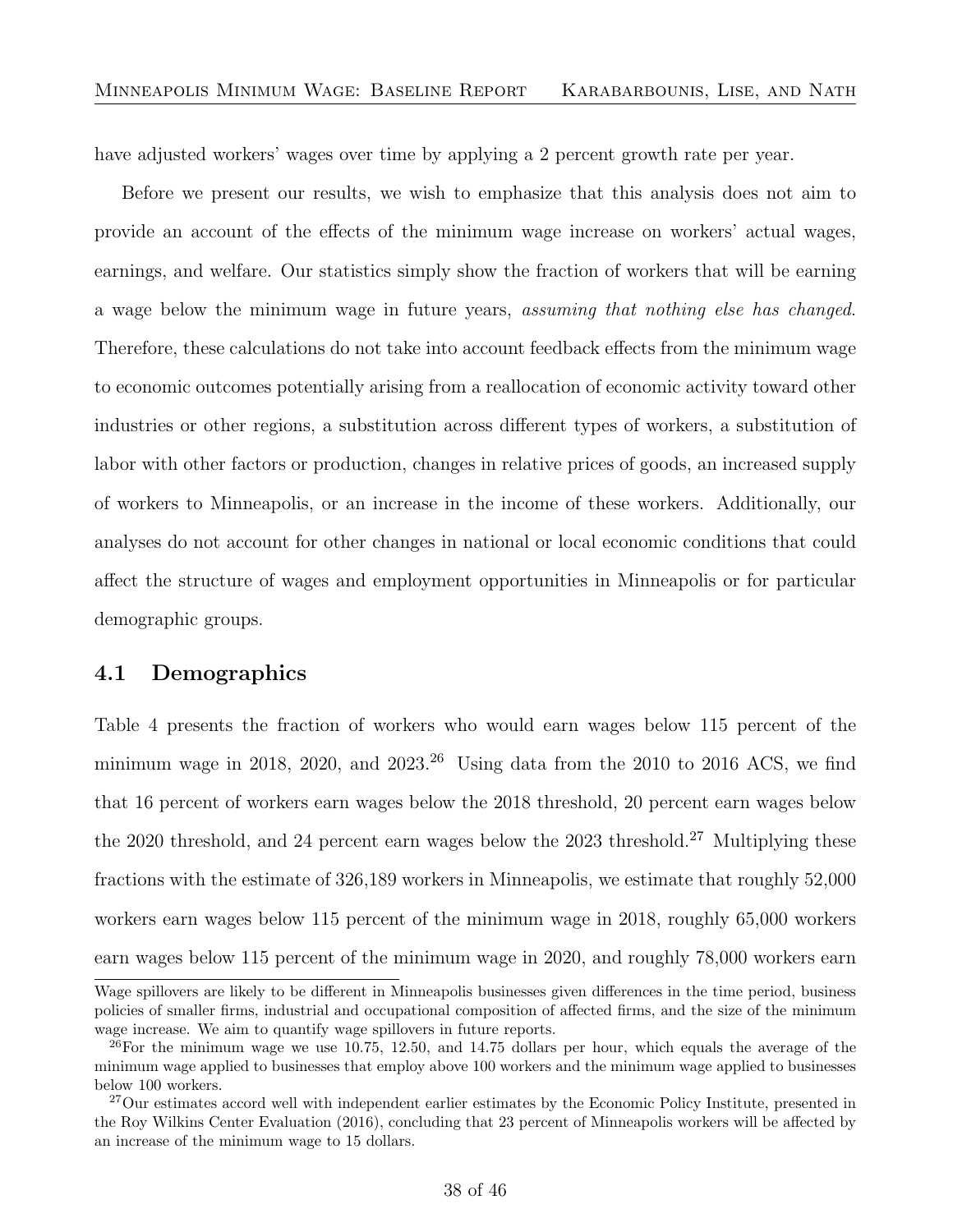| (Employment 2017: 326,189) |                                        | $2018\,$                | $2020\,$    | $2023\,$ |
|----------------------------|----------------------------------------|-------------------------|-------------|----------|
|                            | Wage Threshold                         | 12.36                   | 14.38       | 16.96    |
|                            |                                        | Percent Below Threshold |             |          |
| All                        |                                        | 16                      | $20\,$      | $24\,$   |
| $\operatorname{Sex}$       | $\operatorname{Men}$                   | 16                      | $20\,$      | $24\,$   |
|                            | Women                                  | 16                      | 20          | $24\,$   |
| Marital Status             | Married                                | 8                       | $10\,$      | 12       |
|                            | <b>Singles</b>                         | 24                      | $29\,$      | $34\,$   |
| Education                  | $\operatorname{Less}$ than high school | $52\,$                  | $59\,$      | 67       |
|                            | High school                            | 33                      | 41          | 47       |
|                            | Some college                           | $24\,$                  | $29\,$      | 33       |
|                            | College                                | $8\,$                   | 10          | 14       |
|                            | More than college                      | $\overline{4}$          | $\mathbf 5$ | $8\,$    |
| Age                        | Younger than $20\,$                    | 72                      | 77          | 81       |
|                            | $20 - 24$                              | $52\,$                  | 60          | 66       |
|                            | $25 - 29$                              | 19                      | 25          | $32\,$   |
|                            | $30 - 34$                              | 14                      | 17          | $22\,$   |
|                            | $35 - 39$                              | 11                      | 12          | 16       |
|                            | $40 - 44$                              | 10                      | 12          | 15       |
|                            | $45 - 49$                              | 10                      | 11          | 14       |
|                            | $50\hbox{-}54$                         | $\boldsymbol{9}$        | 11          | 14       |
|                            | $55\mbox{--}59$                        | $\overline{9}$          | $11\,$      | $14\,$   |
|                            | Older than $60\,$                      | 8                       | 11          | $14\,$   |
| Race                       | White                                  | 13                      | 16          | $19\,$   |
|                            | Black or African-American              | 29                      | $35\,$      | $42\,$   |
|                            | All other                              | $25\,$                  | 29          | $33\,$   |

#### <span id="page-40-0"></span>Table 4: Minneapolis Workers Earning Below 115 Percent of Minimum Wage by Demographics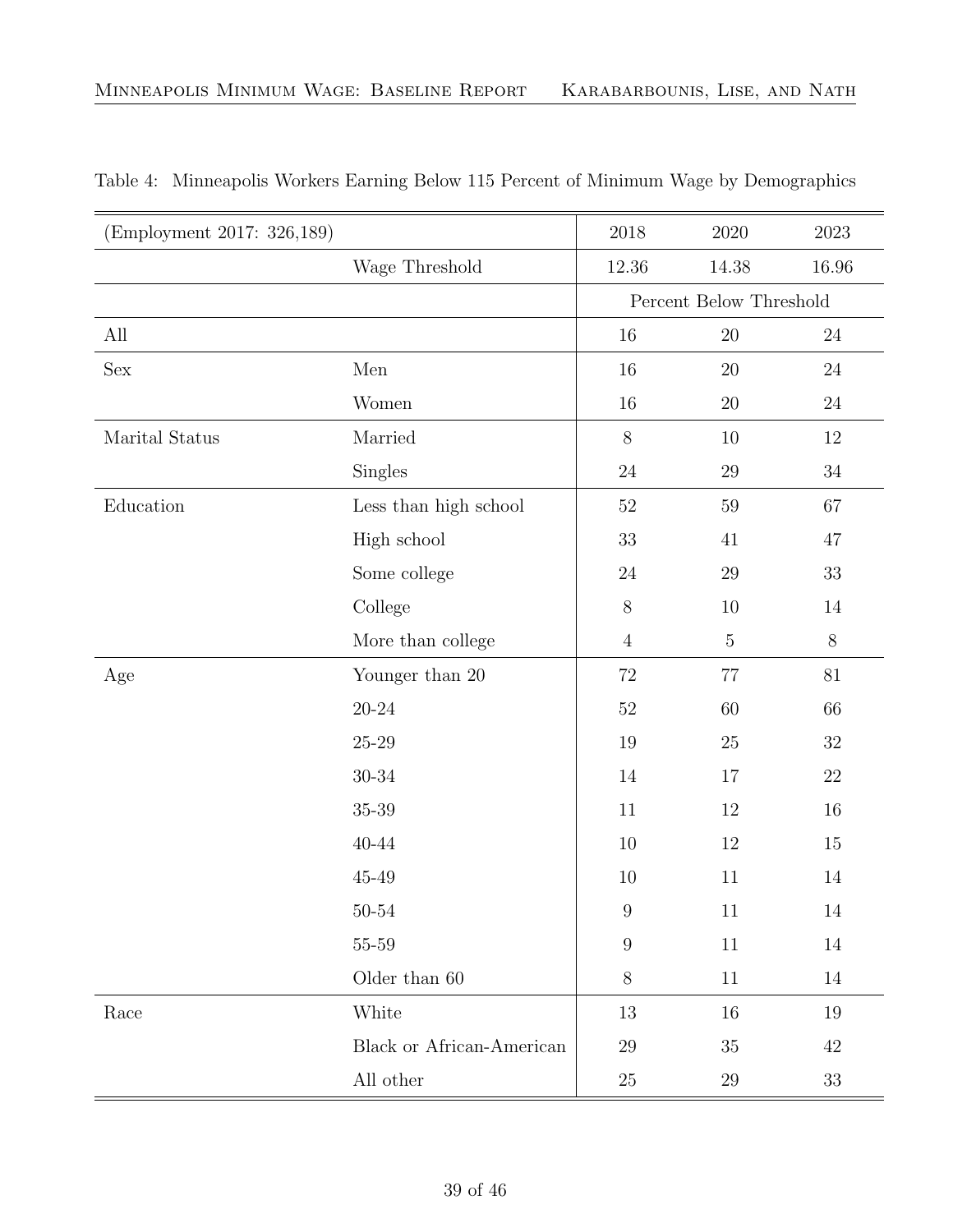wages below 115 percent of the minimum wage in 2023.

Table [4](#page-40-0) splits the fractions of affected workers by various demographic characteristics. Given that the bottom of the wage distribution is relatively similar between men and women, we find no differences across sexes in their fractions affected. By 2023, 34 percent of single workers will be affected by the minimum wage increase as opposed to only 12 percent of married workers. The table shows that 52 percent of workers who have not completed high school will be affected by the minimum wage increase in 2018 and that this fraction will increase to 67 percent by 2023. Further, almost half of workers with a high school degree will also be affected by 2023. A smaller, but not negligible, fraction of workers with college degree or more will be affected by the increase in the minimum wage.

Our analysis shows that roughly 80 percent of workers younger than 20 years old will be affected by the minimum wage increase. This fraction remains high for workers below 25 years old. As wages increase with age, a smaller fraction of workers is affected for older groups. For workers older than 40 years old, roughly 10 percent will be affected by the 2018 increase and roughly 14 percent by the 2023 increase.

Finally, the table highlights differences across racial and ethnic groups in their fraction of workers earning below the threshold. Among those who identify as Black or African-American, 29 percent earn a wage below the 2018 threshold and 42 percent earn a wage below the 2023 threshold. These fractions are also high for workers who identify as neither Black or African-American nor as White. Among those who identify as White, 13 percent earn a wage below the 2018 threshold and 19 percent earn a wage below the 2023 threshold.

#### <span id="page-41-0"></span>4.2 Industries

Table [5](#page-42-0) presents the fraction of workers earning below 115 percent of the minimum wage in 2018, 2020, and 2023 by industry. The first column presents the share of employment in the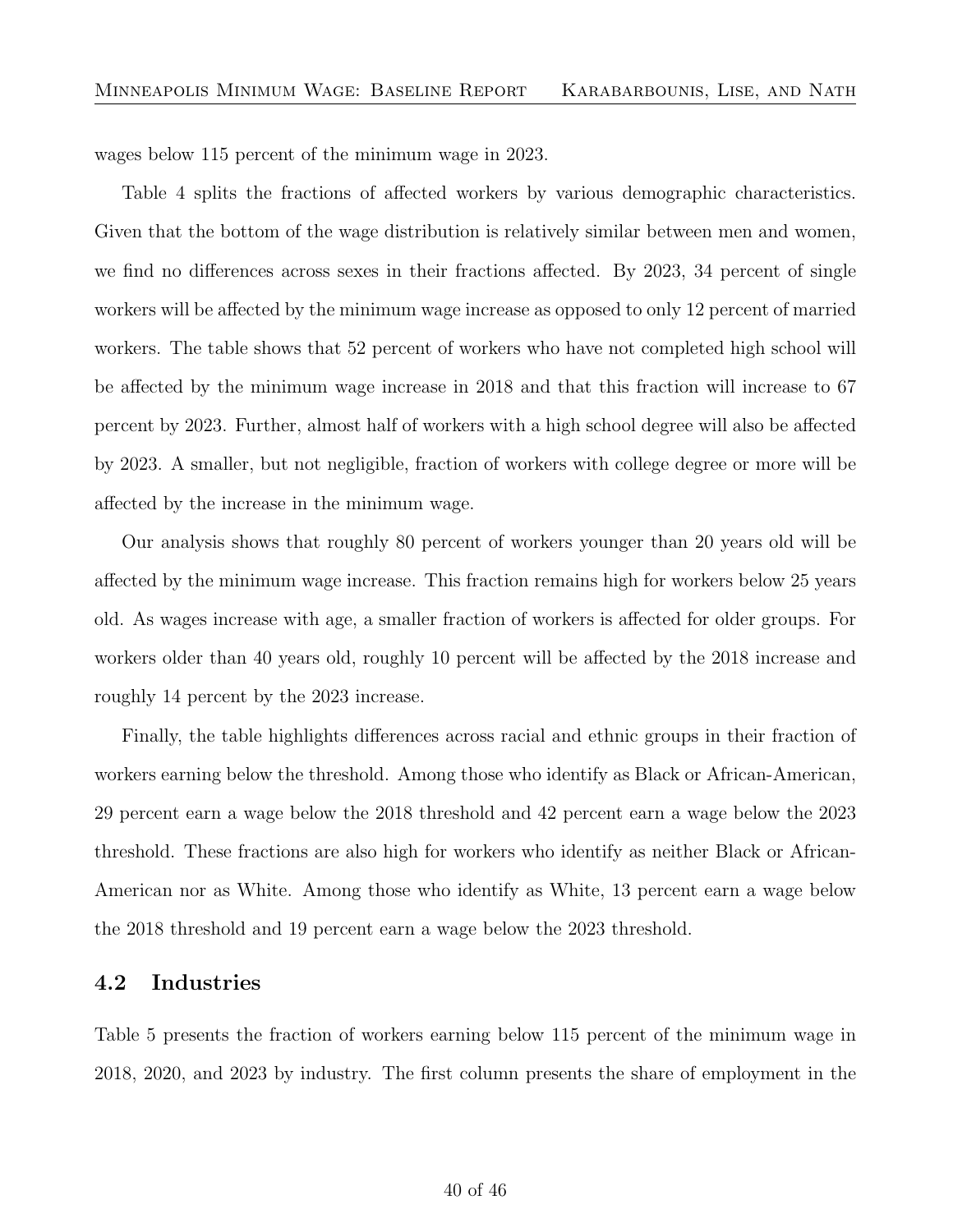| (Employment 2017: 326,189)     |                    | 2018                    | 2020           | 2023             |
|--------------------------------|--------------------|-------------------------|----------------|------------------|
|                                | Wage Threshold     | 12.36                   | 14.38          | 16.96            |
|                                | Percent of Workers | Percent Below Threshold |                |                  |
| All                            | 100                | 16                      | 20             | 24               |
| <b>Utilities</b>               | 1.4                | $\mathbf{1}$            | 3              | 3                |
| Construction                   | 2.7                | 18                      | 22             | 25               |
| Manufacturing                  | 3.3                | 17                      | 20             | 28               |
| Wholesale                      | 1.1                | 15                      | 17             | 19               |
| Retail                         | 6.8                | 31                      | 35             | 41               |
| Transportation                 | 1.5                | 21                      | 26             | 28               |
| Information                    | 1.9                | 10                      | 13             | 21               |
| Finance and Insurance          | 10.4               | 3                       | $\overline{5}$ | 6                |
| Real Estate                    | 1.1                | 22                      | 25             | 31               |
| Prof., Sc., and Tech.          | 12.7               | $\overline{6}$          | $\overline{7}$ | $\boldsymbol{9}$ |
| Management                     | 0.3                | $\overline{2}$          | $\overline{2}$ | $\overline{2}$   |
| <b>Administrative Services</b> | 3.0                | 37                      | 46             | $55\,$           |
| Education                      | 15.3               | 17                      | 20             | 26               |
| Health                         | 21.1               | 11                      | 15             | 18               |
| Arts and Entertainment         | 2.6                | 24                      | 30             | $37\,$           |
| Acc. and Food Services         | 6.4                | $52\,$                  | 59             | 65               |
| Restaurants                    | $5.1\,$            | 55                      | 62             | 68               |
| Other Services                 | 3.5                | 23                      | 28             | 32               |
| Public Administration          | 4.8                | $\overline{5}$          | $5\,$          | $8\,$            |

<span id="page-42-0"></span>Table 5: Minneapolis Workers Earning Below 115 Percent of Minimum Wage by Industry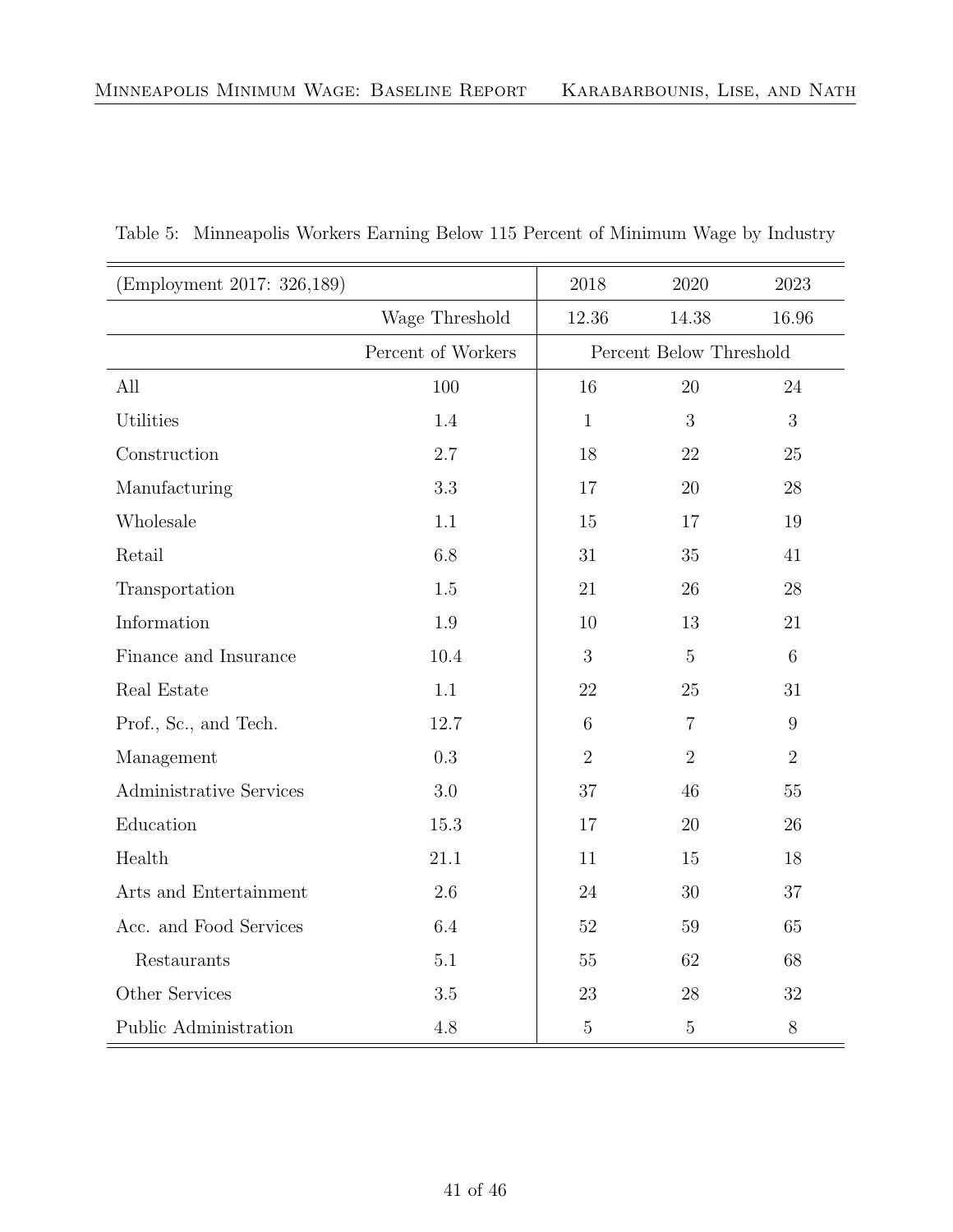ACS accounted for by each industry.[28](#page-43-1) Accommodation and food is the industry with the largest fraction of workers affected by the minimum wage. Along with accommodation and food, we present estimates for workers in the restaurant industry. We find that 55 percent of workers earn a wage below the 2018 threshold and 68 percent of workers earn a wage below the 2023 threshold.

Other industries with significant fraction of workers affected by the minimum wage increase include administrative services, retail, other services, and arts and entertainment.<sup>[29](#page-43-2)</sup> In education and health, the two largest industries in Minneapolis, roughly 14 percent of workers earn a wage below the 2018 threshold and roughly 22 percent of workers earn a wage below the 2023 threshold. Industries that will not be significantly affected by the minimum wage increase include utilities, management, finance and insurance, professional services, and public administration.

#### <span id="page-43-0"></span>4.3 Occupations

Table [5](#page-42-0) presents the fraction of workers earning below 115 percent of the minimum wage in 2018, 2020, and 2023 by occupation (defined at the 3 digits). The first column presents the share of employment in the ACS accounted for by each occupation. For the purposes of this analysis, we focus on occupations that account for at least 1.6 percent of total employment in Minneapolis. This leads us to select 22 occupations.

Workers preparing and serving food, bartenders, waiters, laborers, and packers are occupations in which more than 50 percent of workers will be affected by the minimum wage increase in the next couple of years. In some of these occupations, a fraction close to 70 percent will be affected by 2023. Additionally, more than 50 percent of sales workers in retail and cashiers and close to 50 percent of janitors, maids, and ground maintenance workers will be affected

<span id="page-43-1"></span><sup>&</sup>lt;sup>28</sup>These shares differ slightly from the employment shares using the QCEW data in Table [1](#page-9-0) mainly because the ACS is a household survey whereas the QCEW is an establishment survey.

<span id="page-43-2"></span><sup>29</sup>Other services (NAICS code 81) includes repair and maintenance, personal and laundry services, various religious and civic organizations, and services employed directly by households such as cooking, gardening, and caretaking.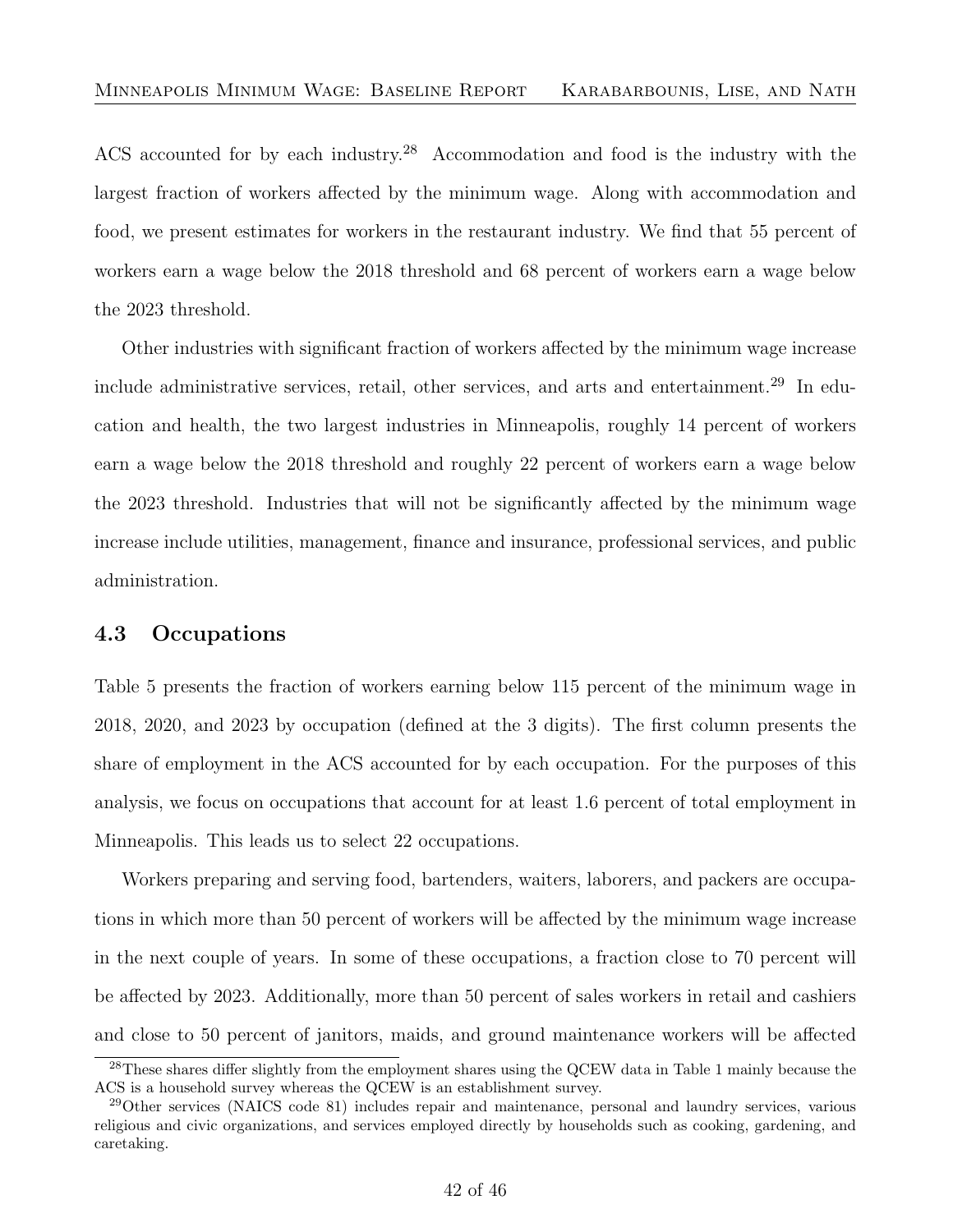| (Employment 2017: 326,189)                      |                    | 2018                    | 2020           | 2023           |
|-------------------------------------------------|--------------------|-------------------------|----------------|----------------|
|                                                 | Wage Threshold     | 12.36                   | 14.38          | 16.96          |
|                                                 | Percent of Workers | Percent Below Threshold |                |                |
| All                                             | 100                | 16                      | 20             | 24             |
| Nurses, Therapists, Veterinarians               | 6.3                | $\overline{2}$          | 3              | $\overline{4}$ |
| Social Workers, Health Educ., Community Serv.   | 4.5                | 11                      | 15             | 19             |
| Computer, Information, Developers, Analysts     | 4.5                | 3                       | $\overline{4}$ | $\overline{5}$ |
| Animal Care, Supervisors Service                | 4.0                | $\overline{2}$          | 3              | 6              |
| Food Preparation, Serving, Bartenders           | 3.7                | 55                      | 61             | 68             |
| Postsecondary Teachers                          | 3.7                | 15                      | 18             | 21             |
| Janitors, Maids, Ground Maintenance             | 3.6                | 34                      | 41             | 46             |
| Secondary and Less Teachers                     | $3.5\,$            | 12                      | 15             | 20             |
| Retail Sales, Cashiers                          | 3.5                | 43                      | 50             | 55             |
| Lawyers, Judges, Judicial, Paralegal            | 3.4                | 3                       | $\overline{4}$ | $8\,$          |
| Machinists, Operators, Tenders                  | 3.1                | $\overline{2}$          | $\overline{5}$ | $6\,$          |
| Secretaries, Administrative Assistants          | 2.8                | 13                      | 18             | 22             |
| Sales Advertising, Insurance, Finance, Travel   | $2.5\,$            | $\overline{5}$          | 8              | 10             |
| Clerks, Customer Srv., Eligibility Interviewers | 2.5                | 18                      | 23             | 30             |
| Drivers, Bus, Taxi, Other                       | 2.1                | 18                      | 23             | 27             |
| Industrial Operators, Laborers, Packers         | 1.9                | 45                      | 50             | 57             |
| Waiters, Dishwashers, Hosts                     | 1.7                | 50                      | 58             | 65             |
| Artists and Related Workers, Designers          | 1.7                | 12                      | 14             | 19             |
| Supervisors Office, Telephone Operators         | 1.6                | 7                       | 7              | 9              |
| Computer Architects, Administrators             | 1.6                | 3                       | 3              | 6              |
| Dentists, Nutritionists, Pharm., Physicians     | 1.6                | 5                       | $\overline{5}$ | 7              |
| Architects, Engineers                           | $1.6\,$            | $\overline{2}$          | $\overline{4}$ | 13             |

#### Table 6: Minneapolis Workers Earning Below 115 Percent of Minimum Wage by Occupation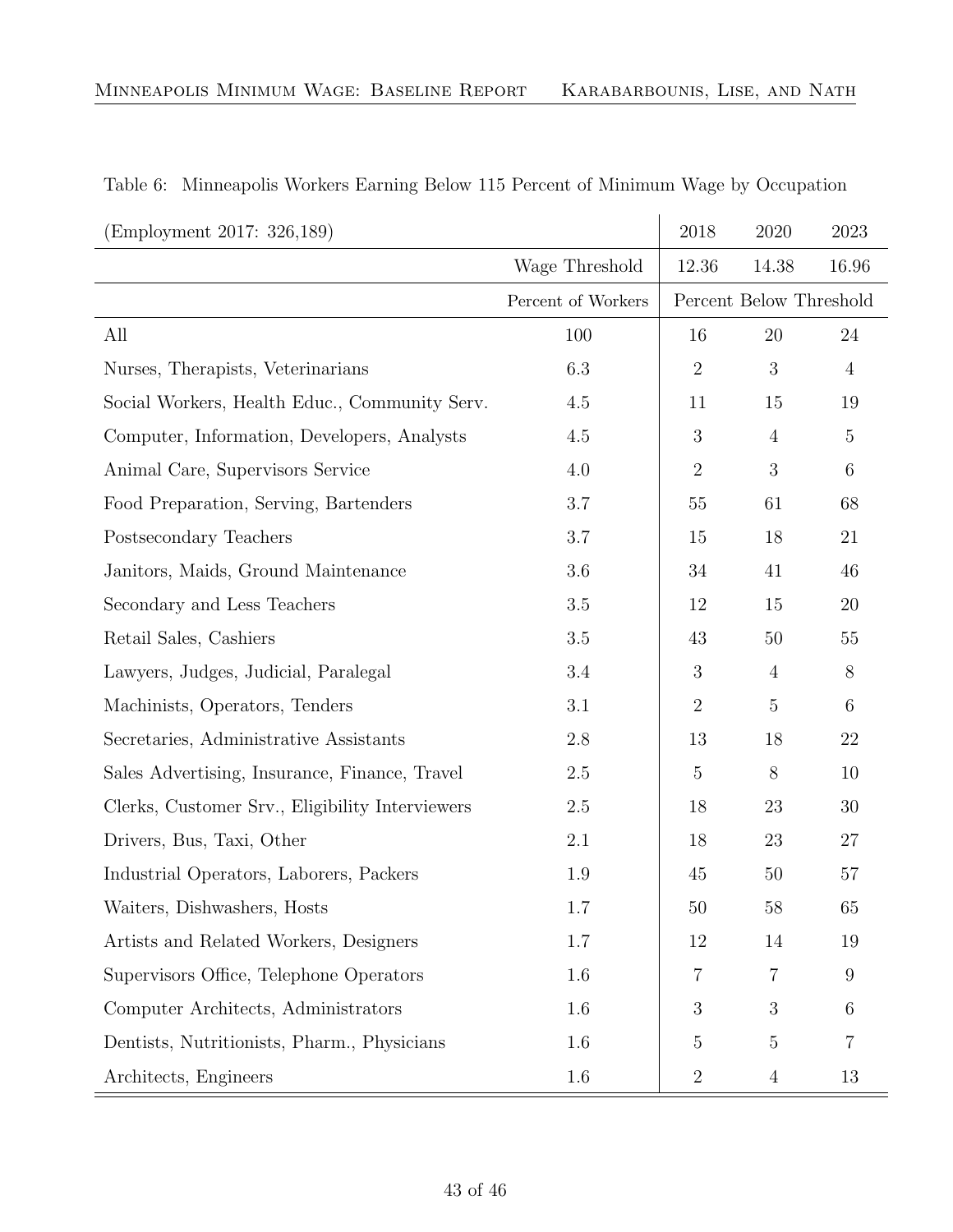by the minimum wage increase by 2023. Other occupations affected by the minimum wage increase include social workers, health educators, and community service workers, teachers, secretaries and administrative assistants, drivers of buses and taxis, artists, and designers.

# <span id="page-45-0"></span>5 Data Requirements for Future Reports

In this section we describe data requirements for assessing the effects of the increase in the minimum wage on a broad set of economic outcomes in future reports submitted to the City of Minneapolis. The key issue we wish to highlight is that a comprehensive analysis of these effects requires knowledge of who is affected and by how much from the increase in the minimum wage. This information can be accessed with confidence using more detailed data sources available at the firm, establishment, worker, and household level.

- 1. Labor Markets. We are grateful to the Department of Employment and Economic Development (DEED) for agreeing to share with us data at the establishment level.
- 2. Firm Production. We are unable at this time to provide an analysis of gross sales at the firm level. Such data are available through the Minnesota Department of Revenue (DOR). We have further requested information available on corporate tax forms M4 and M8 that will allow us to associate sales with compensation and other production variables at the firm level. The DOR has raised confidentiality concerns and has not agreed to provide to us any data at this moment, even in de-identified form.
- 3. Consumer Behavior. The measures of consumption described in Section [2.7](#page-34-0) are at a more aggregated level than necessary for an analysis of the consumer effects of the minimum wage. We are not currently optimistic about high quality data sources that will allow us to examine such effects at the consumer-city level.
- 4. Goods Prices. We do not currently have access to sufficiently rich data on prices of goods. For future analyses, we are exploring three options: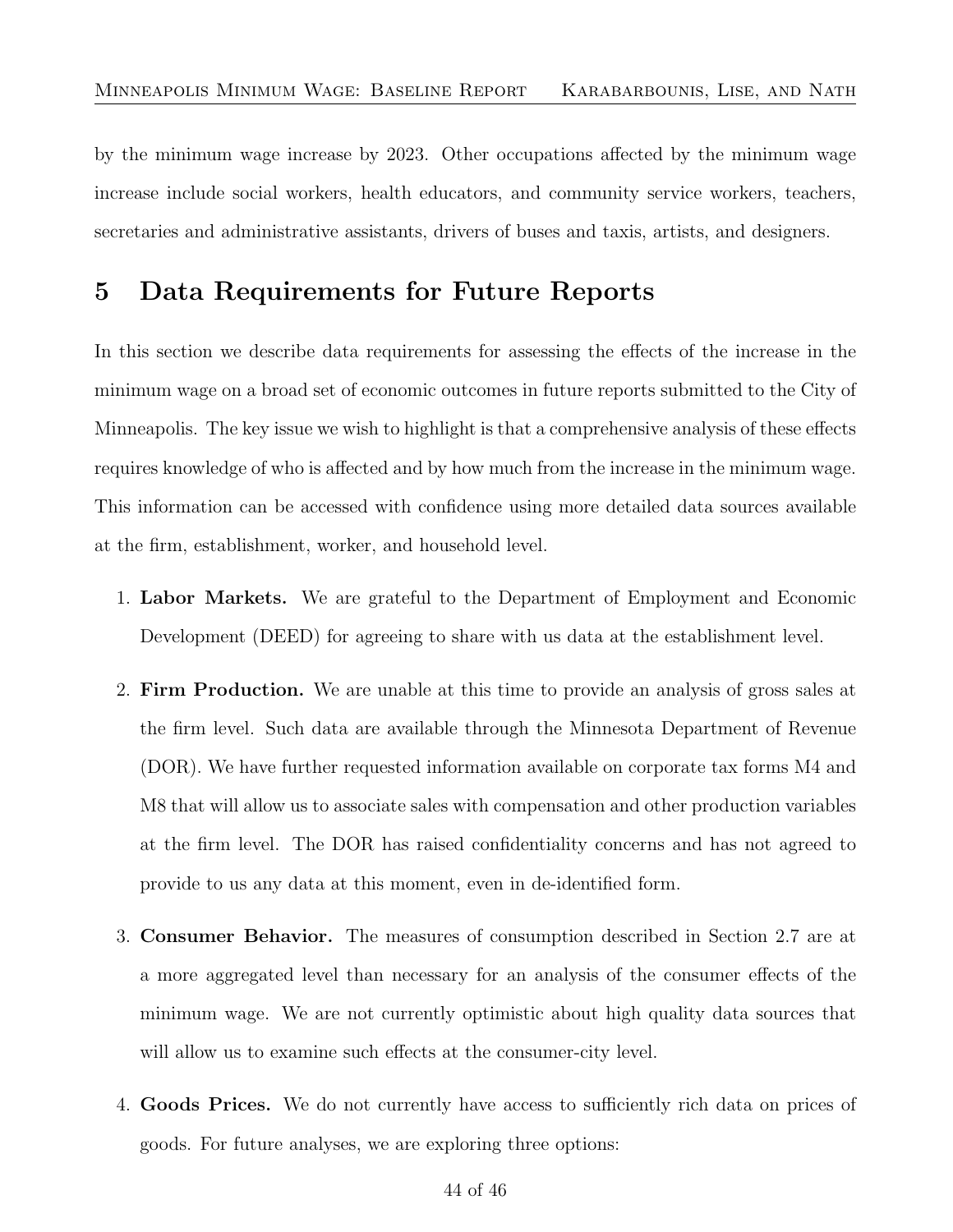- (a) If granted access to DOR data, the labor share at the firm level can be used to indirectly infer the pricing decisions of firms.
- (b) Nielsen data that mostly covers grocery stores.
- (c) Online scrapping of restaurant prices.
- 5. Worker Benefits. For future reports, we will be working with the Department of Human Services to analyze data on individuals receiving economic assistance through programs such as Minnesota Family Investment Program, Diversionary Work Program, and Supplemental Nutrition Assistance Program.